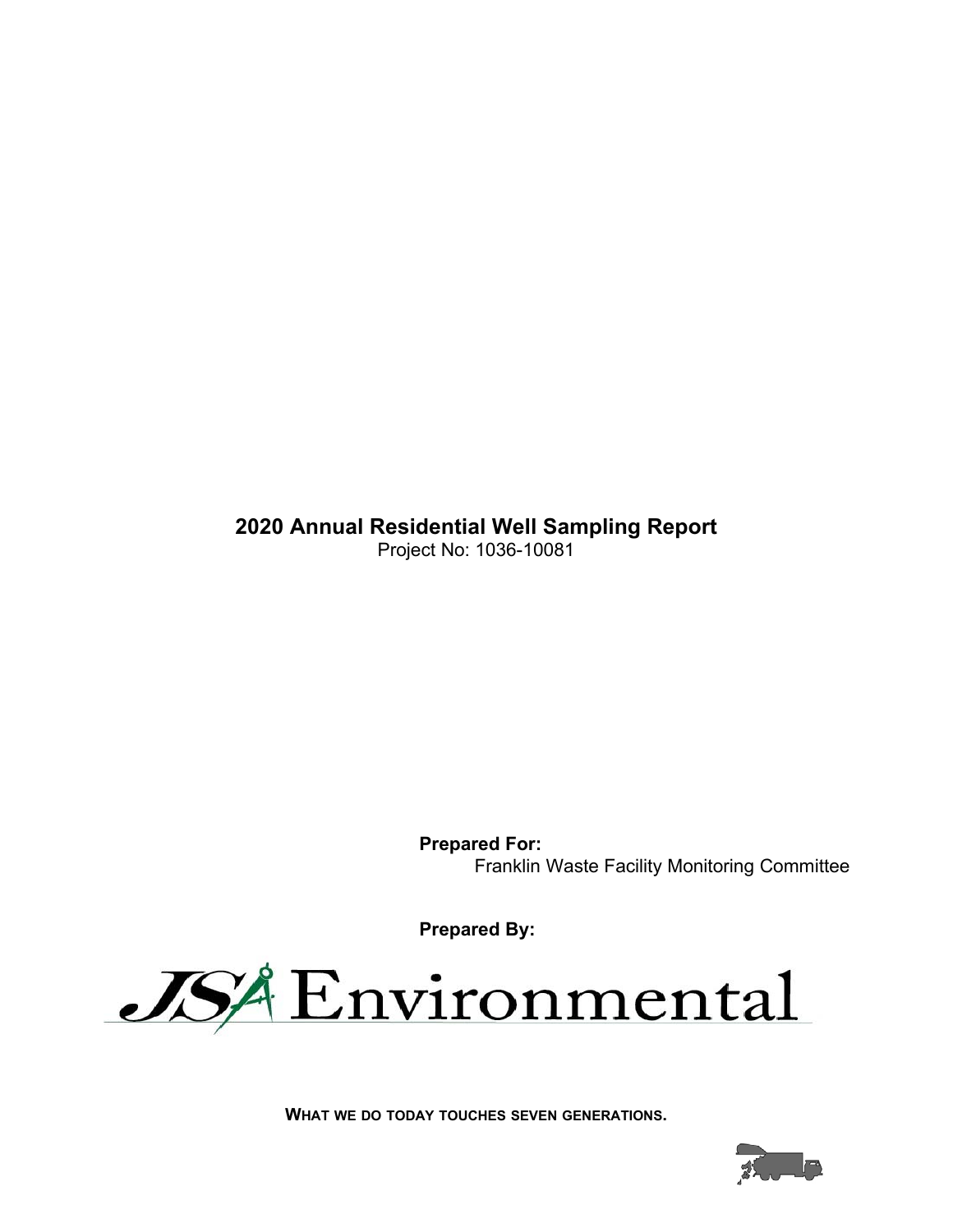In May of 1992 an agreement between The Waste Management Metro Landfill and Recycling Facility (Waste Facility) and the neighboring Municipalities was signed; a Host agreement. This agreement defined the rights and responsibilities of a Monitoring Committee that would be made up of representatives from the neighboring municipalities and the "host" community, City of Franklin. The Monitoring Committee was titled the Franklin Waste Facility Monitoring Committee (Franklin WFMC). The other communities with seats on the Franklin WFMC are:

- Milwaukee County
- Waukesha County
- Racine County
- City of Muskego
- Town of Raymond
- Town of Norway

One of the responsibilities of the Waste Facility is to procure annual sampling and testing of thirty five (35) residential wells, selected by the Franklin WFMC. The samples under go testing for constituents regulated by both the Primary and Secondary Federal Drinking Water Standards. The results of this testing is presented to the Franklin WFMC by the Waste Facility directly, allowing the Franklin WFMC to analyze the results and generate a report.

In 1996 the Franklin WFMC initiated a contract with Environmental Graphics, Inc.; a consultant to analyze the results from the Annual Residential Well Sampling and provide a report summarizing results, recording sampling history, and providing recommendations for the subsequent annual sampling. In 2003, the Franklin WFMC engaged the services of Ruekert Mielke, Inc. to perform the Annual Residential Well Sampling Report Contract for 2003 through 2005. The Franklin WFMC awarded the 2006 Annual Residential Well Sampling Contract to JSA Civil Environmental Engineers, Inc.; now JSA Environmental, Inc. (JSA). JSA has maintained the contract since 2006.

This year, 2020, the Franklin WFMC again appointed Davy Laboratories<sup>1</sup> to perform the sampling and testing of the 35 wells. Davy had been selected the previous six years, following an open bid process and the previous years sampling protocols were in compliance with the contract between the Franklin WFMC and the Waste Facility.

JSA initiated the 2020 contract by reviewing the findings from the September  $3^{rd}$  of 2020 results of testing the 35 residential wells, sampled on July  $28<sup>th</sup>$  &29<sup>th</sup> of 2020. JSA also made the commitment to generate this report, maintain the historic database, and aid the Franklin WFMC in the selection of the 35 residential wells for sampling in 2021.

On November 5, 2020; JSA has completed Tasks 1, 2, and 3 of the "Annual Well Sampling Report", by submitting the Well Sampling Report to the Franklin WFMC. This report includes a Map of Wells Sampled, Table 1- 2020 Residential Well Sampling, Table 2 – Historic Sampling Summary, Table 3 – 2020 Residential Well Samples Exceeding the Federal Secondary Drinking Water Standard, Table 4 -History of Constituents Detected Above LOD. All tables have been sized to fit on standard Letter paper and when applicable are produced in duplex, however Table 2 and the Map still require  $11"x17"$ formatting.

<sup>1</sup> Davy Laboratories, 115 Sixth Street, P.O. Box 2076, Lacrosse, WI 54602-2076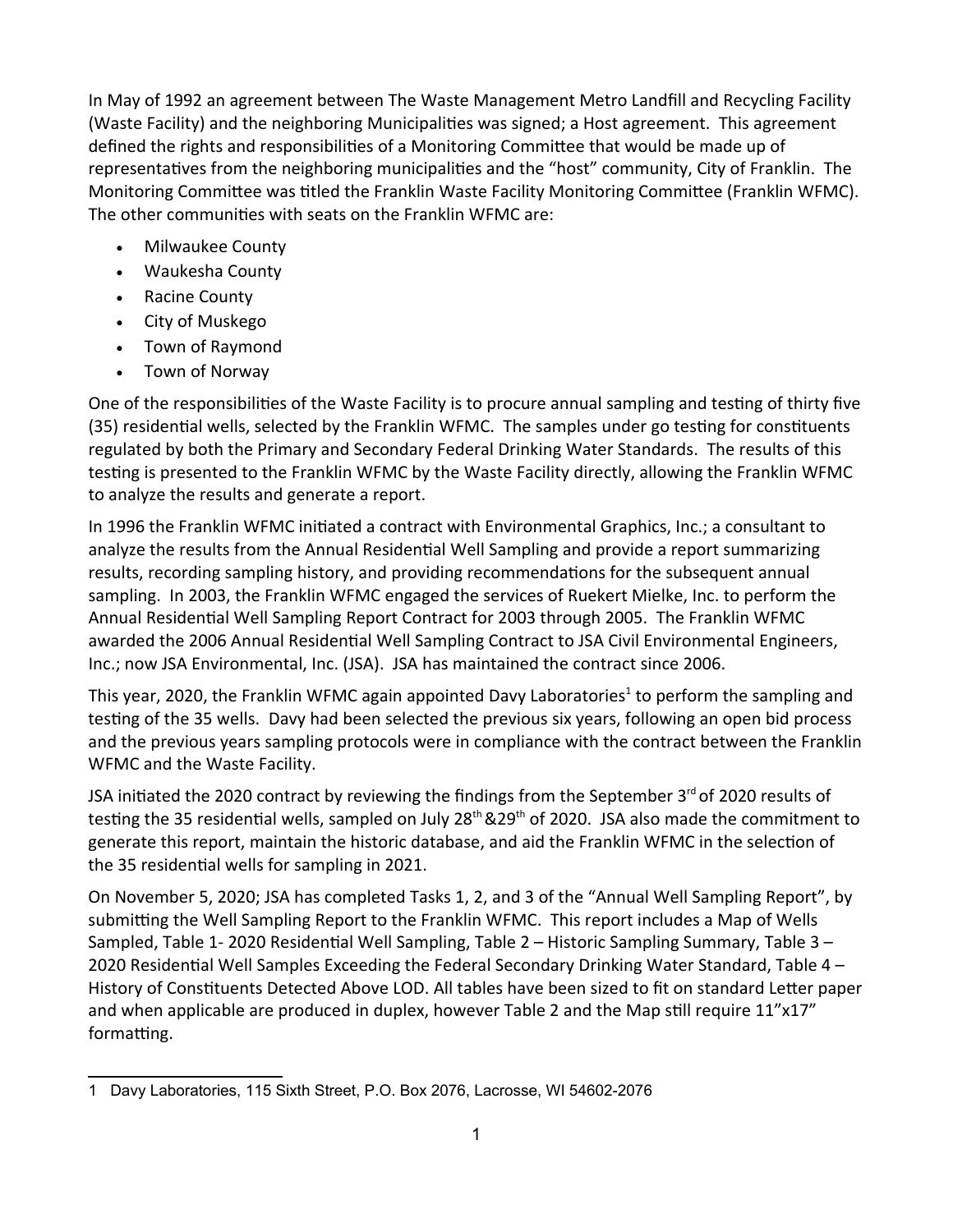#### **Wells Sampled**

In June 2020, JSA made recommendations to the Franklin WFMC for the selection of the 35 residential wells for the 2020 sampling. Wells were selected based on past sampling frequency, most recent sampling, and potential for trend analysis in organic constituents detected; as recommended in the 2019 Annual Residential Well Sampling Report. All wells selected were sampled in 2020. Five new wells were sampled in 2020 in addition to two wells that had not been sampled since before 2010. Well sampling frequency was focused on newer wells and wells that had had limited sampling to date. Sampling this year did include properties immediately adjacent to the WMWI Metro Waste and Recycling Facility to the South. The Waste Facility is in ownership of the properties immediately adjacent to the property on the East side of 112<sup>th</sup> Street and the South side of Oakwood Road, this has removed those wells from the "Residential Sampling Program". Several of the purchased properties are now the location of required Monitoring Wells for current operations and future expansions of the Metro Facility.

The sampling was performed by Davy Laboratories on July 28<sup>th</sup> & 29<sup>th</sup> of 2020. This is nearly two weeks later than sampling occurs due to the affects of COVID19 on Davy's scheduling. Additionally, due to COVID19 and its impacts, JSA did not receive the data until October of 2020. The locations are marked on MAP 1 of the report, using Tax ID to identify the property that the well is located on. The Well location data is found in Table 1, providing Property Owner, Property Address, and previous sampling date.

Davy sampled only from external locations when possible, with immediate connections to the well. They performed purging (discharging of water from the well for at least two minutes) prior to all sample gathering. Samples were handled and returned to the lab following protocols established by the US EPA for drinking water sampling and testing.

Samples are evaluated in the field and in the laboratory, these are defined as field and analytical results. In the field Davy's technicians record the follow:

- Specific Conductance electrical conductivity of the sample
	- Pure water does not conduct electricity, for conductance to exist the water must contain ionic compounds(salts). Groundwater is not "pure" and should have an established conductance from sampling history. Contamination by Landfill gas or leachate raises specific conductance.
- $\cdot$  Odor a subjective analysis done by the technician
	- The presence of organic materials and/or chemistry can create odors in groundwater.
- $pH acidic/basic$  analysis of the sample
	- Groundwater, in Wisconsin, is typically neutral to basic; landfill leachate or gas is predominantly acidic and if present in the sample would lower the pH (make more acidic)
- $\cdot$  Temperature recorded in Centigrade
	- Groundwater, in Wisconsin, ranges from 50 to 60 degrees depending on depth and recharge rate of the aquifer. The introduction of chemical reactions and organic degradation raises temperatures. Higher than expected temperatures can also be an indication of inadequate purging, which is addressed by re-purging and sampling.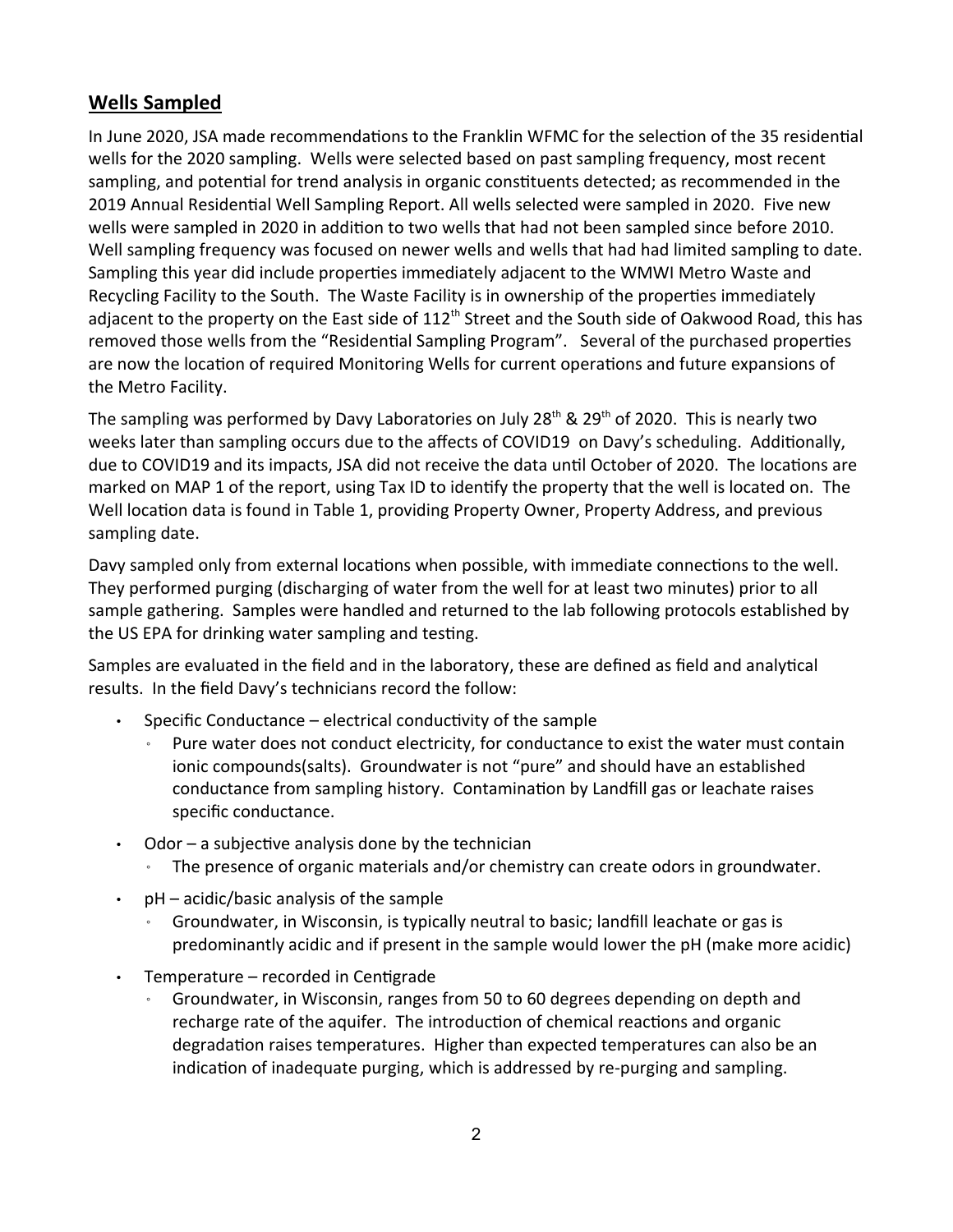- Turbidity a measure of the transparency of the sample
	- Turbidity is the measure of relative clarity of a liquid. It is an optical characteristic of water and is a measurement of the amount of light that is scattered by material in the water when a light is shined through the water sample. Turbidity is Turbidity in surface water is an excellent measure of water quality, in groundwater it suggests further testing. It is a very good indicator of the current quality of the well construction itself.

Field results are water quality indicators that can often be used to identify potential contamination to be discovered in the analytical results. Davy technicians would flag field results that were outside the norm for groundwater in the Franklin, WI area. All the samples were within the normal parameters for the area and in addition were consistent with previous sampling events.

#### **Federal Primary Drinking Water Standards**

In 2017 the US EPA updated the Federal Primary Drinking Water Standards Maximum Contaminant Level (MCL) for some constituents that are in the protocols. The majority of these constituents are heavy metals, none of the affected constituents have ever been detected in the Franklin WFMC Annual Residential Well Sampling history.

The 2020 Annual Residential Well Sampling Laboratory Testing yielded no constituents that exceeded the Federal Primary Drinking Water Standards Maximum Contaminant Level (MCL). No wells contained constituents above the identified Limit of Detection (LOD), this is the third year without "detections" or "hits".

The Wisconsin Department of Natural Resources also maintains a set of parameters for groundwater contaminants. All constituents detected in the Well Sampling are found in NR 140 – Groundwater Quality. The Public Health Groundwater Quality Standards are similar to the Federal Primary Drinking Water standards. No VOC's detected in the Annual 2020 Well Sampling, therefore no samples had constituents that exceeded the Preventative Action Limit (PAL), therefore no constituents that exceeded the Enforcement Standard.

#### **Federal Secondary Drinking Water Standards(FSDWS)**

The secondary standards act as guide lines for public water systems. Each well that had been previously sampled was compared to its past history. The 2019 Well Samples are predominantly consistent with the Well Sampling history and with the groundwater constituents of Southeastern Wisconsin.

Of the consƟtuents measured under the Federal Secondary Drinking Water Standards, Iron (Fe) and Sulfate (SO4) are detected in excess. Twelve  $(12)^2$  wells had Iron concentrations higher than 0.30 milligrams per liter (mg/L) and seven (7)<sup>3</sup> wells had Sulfate concentrations equal to or greater than 250 mg/L. Two wells<sup>4</sup> were much higher than the FSDWS for Iron, with the lack of other indicators in the groundwater, this suggests that the casing and/or supportive plumbing may be breaking down and releasing iron into the water. There is no indication to suggest that the other FSDWS

<sup>2</sup> See Table 3 Results Fe+

<sup>3</sup> See Table 3 Results SO4

<sup>4</sup> Kenny and Stich wells; Stich well was one of the three extreme exceedances for Iron in 2019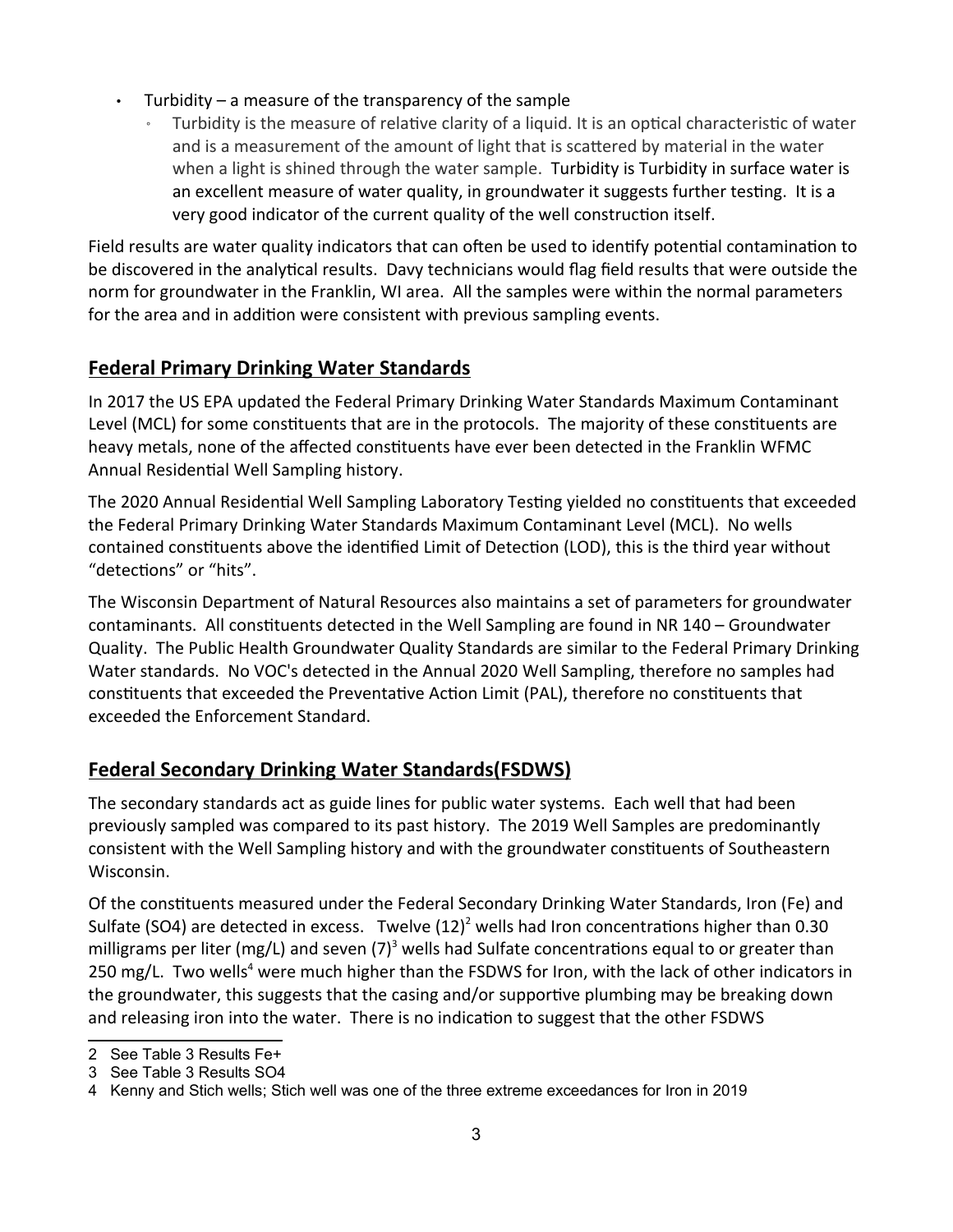exceedances are anything other than naturally occurring and have been consistent over more than 15 years of sampling and testing.

In past years of sampling many wells had Sulfate concentrations above 250 mg/L; the majority of these wells are now owned by the landfill or are outside of the defined sampling area. In 2020 there were no extreme exceedances of Sulfate.

#### **Trending**

The 2020 Well Sampling results, consistent with the 2019 and prior results, continue to support that there is no current trending with respect to Federal Primary Drinking Water Standards. The detection of Dichlorodifluoromethane occurred in several wells between 1997 and 2013, there have been no detects since 2013. Dichlorodifluoromethane is now a banned substance, since 1996, and its presence has been attributed to poor sampling locations at the subject properties. Dichlorodifluoromethane is not present in the Waste Facility leachate.

With respect to the Federal Secondary Drinking Water Standards, trending is recorded throughout the history of the Annual Residential Well Sampling Reports. Both Iron and Sulfate are tracked in every report. Only four (4) wells had concentrations of Sulfate in excess of the FSDWS this year, these exceedances are minor and historic. Except for three wells, the exceedances of Iron are minor and historic. The historic values of testing for these wells suggest that the well and/or water supply system are deteriorating; it does not rule out the possibility that the supplying aquifer is iron rich. The concentration of iron should be impacting the appearance, taste, and possibly odor of the water supply.

#### **Conclusions**

The 2020 Well Sampling Laboratory Results yielded no detection of any constituents sampled for under the Federal Primary Drinking Water Standards. This is what should be expected in a sampling event and is most probably an example of improved well protection by well owners and improvements in the technology and protocols of sampling and testing.

The subject wells sampled were consistent with historic sampling results with respect to The US EPA Secondary Drinking Water Standards, exceedances were found in Iron and Sulfate concentrations; but do not pose a threat to public health and are consistent with previous sampling events.

#### **RecommendaƟons**

JSA recommends that sampling for the 2020 report be focused on new wells and wells with close proximity to the landfill. When Waste Management purchases residences about the landfill, the associated wells are removed from the Annual Well Sampling Program and sampling adjacent to the landfill occurs less frequently. Wells along 92<sup>nd</sup> Street should be viewed as "adjacent" to the Facility and a focus for future sampling, as recommended in 2016.

JSA does not recommend any specific well to be sampled in 2020.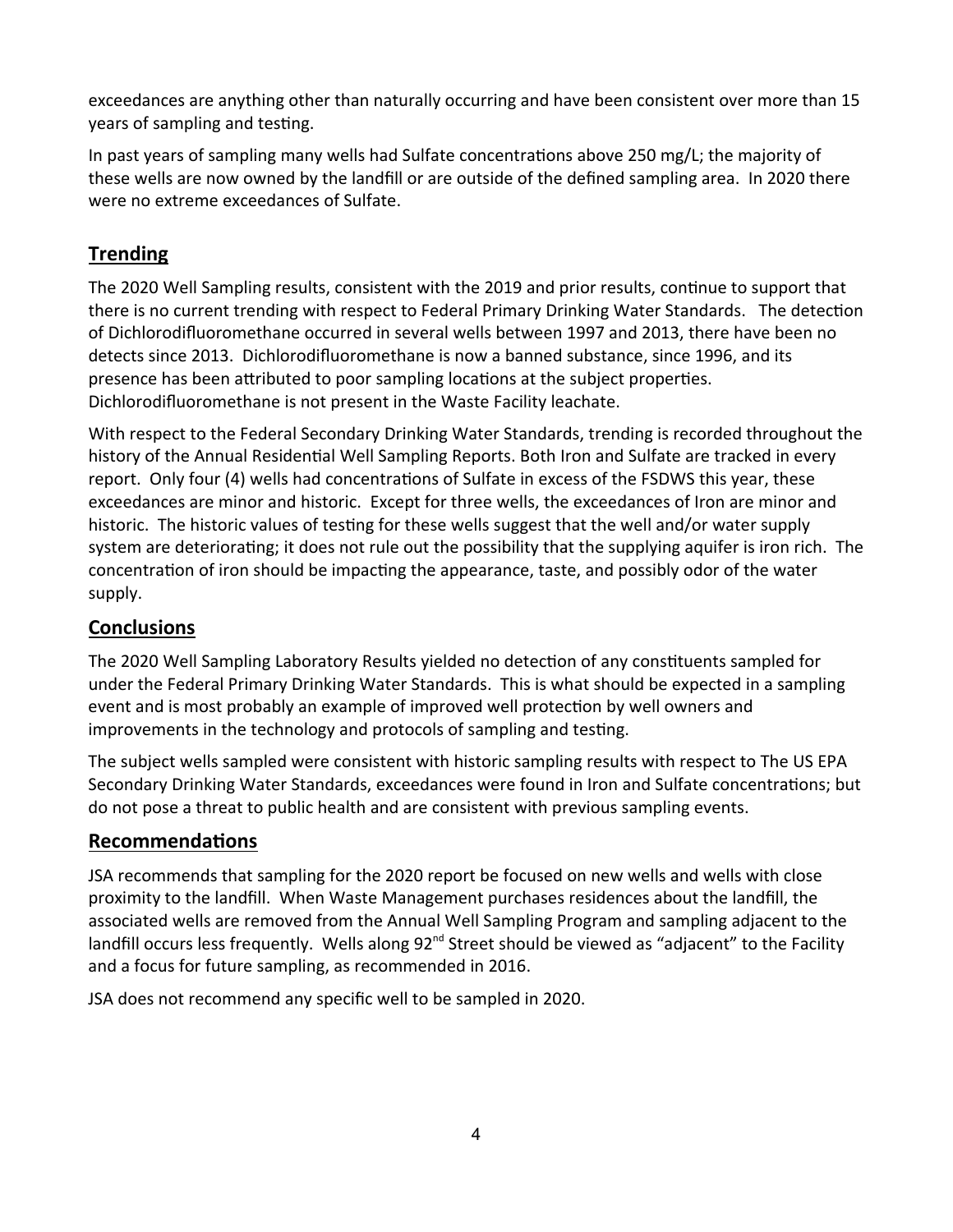# **Well Sampling Locations**





2410 N Palmer Street / Milwaukee, WI 53212 Telephone (414) 263-2122 / Cellular (414) 687-0467 email: jo@jsacivil.com /http://www.jsaenvironmental.com

**Franklin Waste Facility Monitoring Committee 2020 Well Monitoring Report**

> **Map 1 2020 residential Well Sampling Locations (Located by Tax ID)**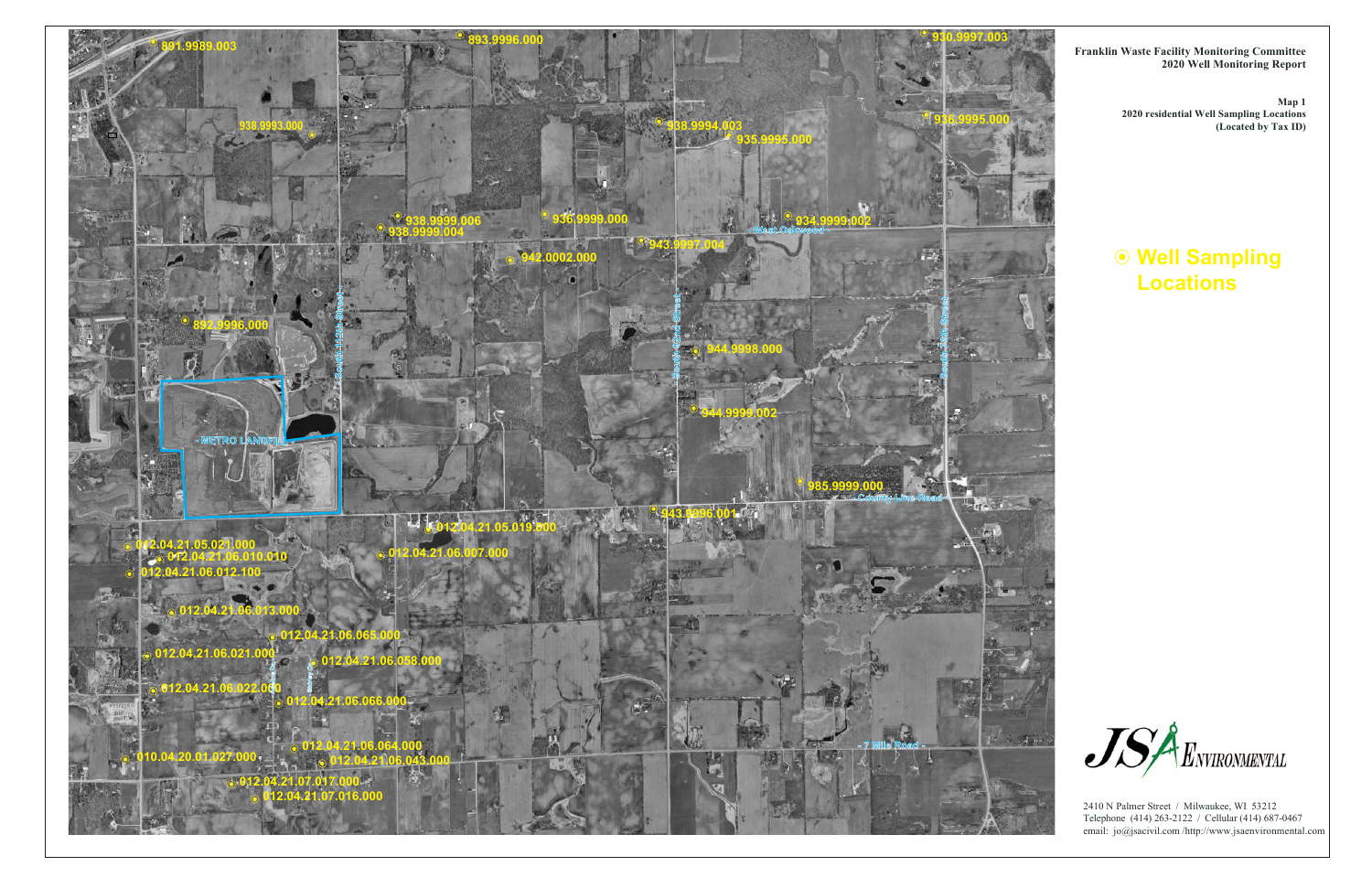#### **Franklin Waste Facility Monitoring Committee 2020 Well Monitoring Report**

#### **Table 1 2020 Residential Well Sampling**

Vincent Carriveau 216 Highway 45, Franksville, WI 53126 Jene M Gillette 610 Highway 45, Franksville, WI 53126 Ruben & Deborah Martinez 943.9997.004 35 2016 9329 W. Oakwood Road, Franklin, WI 53132Daniel Hargreaves 10642 S 92ND ST, Franklin, WI 53132

Adeline & Helmut Kopp 10944 W. Oakwood Road, Franklin, WI 53132 Dave Mudgett 936.9995.000 3 2018 9911 S. 92nd Street, Franklin, WI 53132 Don & Darsi Mateicka, Jr. 500 Shirley Drive, Franksville, WI 53126 Lisa Cherek & James Rybacki 935.9995.000 5 2016 8850 W. Bosch Lane, Franklin, WI 53132 Donald & Susan Kochnowicz 107 S. 108th Street, Franksville, WI 53126 Eve Spanic Gale 8108 Raynor Avenue, Franksville, WI 53126 Francis Stich 944.9998.000 8 2019 10630 S. 92nd Street, Franklin, WI 53132 Jack & Roseanne Liebl 942.0002.000 9 2019 10155 W Oakwood Rd, Franklin, WI 53132 Michael & Katherine Delemont 938.9993.000 10 2019 9917 S. 112th Street, Franklin, WI 53132 Jeffrey Kenney 891.9998.001 11 2010 12302 W. Loomis Court, Franklin, WI 53132 Joseph & W Heinrichs 949.9999.000 12 \*\* 5025 W. Oakwood Road, Franklin, WI 53132 Greg & Kari Wiemann 936.9999.000 13 \*\* 9930 W. Oakwood Road, Franklin, WI 53132 William & Susie Seager 10639 County Line Road, Franksville, WI 53126 Jack & Kathleen Hintz 8832 Raynor Avenue, Franksville, WI 53126 James & Cheryl Bayer 272 Raynor Avenue, Franksville, WI 53126 Amy Serafin 938.9994.003 17 \*\* 9951 S. 112th Street, Franklin, WI 53132 Jenny & Steve Heckler 938.9999.006 18 2017 10810 W. Oakwood Road, Franklin, WI 53132 Jerome & Marilyn Metz 11407 Shirley Drive, Franksville, WI 53126 John Bunich 11210 W. 7 Mile Road, Franksville, WI 53126 Jon & Barbara Olson (2) 612 Adeline Drive, Franksville, WI 53126 Kim Williams & Paul Thiessenhusen 326 S. 124th Street, Franksville, WI 53126 Timothy Smith 943.9996.001 24 2017 9209 W. Oakwood Road, Franklin, WI 53132 Anthony Schefiner, Jr & Roxanne Efta 10405 W. Ryan Road, Franklin, WI 53132 893.9996.000 25 2016 Marvin Wolff (2) 934.9999.002 27 2014 8400 W. Oakwood Road, Franklin, WI 53132 Nancy P Meinerz 930.9997.003 28 \*\* 7709 W. Ryan Road, Franklin, WI 53132 Michael & Mary MacDonald 892.9996.000 29 2019 11555 W. Loomis Road, Franklin, WI 53132 Steven Zirzow 11757 7 Mile Road, Franksville, WI 53126 Scott S. & Diana Fredrickson 8432 W. County Line Road, Franksville, WI 53126 9 Robert & Victoria Foulston (3) 444 Adeline Drive, Franksville, WI 53126 Robert & Jill Janikowski 11567 7 Mile Road, Franksville, WI 53126 Ronald R. Heritz 538 124th Street (Raynor), Franksville, WI 53126

| Owner                 | <b>Address</b>                                   | <u>Tax ID</u>        | Site # Last    |            |
|-----------------------|--------------------------------------------------|----------------------|----------------|------------|
| ut Kopp               | 10944 W. Oakwood Road, Franklin, WI 53132        | 938.9999.004         | $\mathbf{1}$   | 2017       |
| ives                  | 10642 S 92ND ST, Franklin, WI 53132              | 944.9999.002         | $\overline{c}$ | 2007       |
|                       | 9911 S. 92nd Street, Franklin, WI 53132          | 936.9995.000         | 3              | 2018       |
| tteicka, Jr.          | 500 Shirley Drive, Franksville, WI 53126         | 012.04.21.06.058.000 | $\overline{4}$ | 2017       |
| mes Rybacki           | 8850 W. Bosch Lane, Franklin, WI 53132           | 935.9995.000         | 5              | 2016       |
| Kochnowicz            | 107 S. 108th Street, Franksville, WI 53126       | 012.04.21.06.007.000 | 6              | 2016       |
|                       | 8108 Raynor Avenue, Franksville, WI 53126        | 010.04.20.01.027.000 | 7              | 2019       |
|                       | 10630 S. 92nd Street, Franklin, WI 53132         | 944.9998.000         | 8              | 2019       |
| : Liebl               | 10155 W Oakwood Rd, Franklin, WI 53132           | 942.0002.000         | 9              | 2019       |
| erine Delemont        | 9917 S. 112th Street, Franklin, WI 53132         | 938.9993.000         | 10             | 2019       |
|                       | 12302 W. Loomis Court, Franklin, WI 53132        | 891.9998.001         | 11             | 2010       |
| nrichs                | 5025 W. Oakwood Road, Franklin, WI 53132         | 949.9999.000         | 12             | $**$       |
| emann                 | 9930 W. Oakwood Road, Franklin, WI 53132         | 936.9999.000         | 13             | $\ast\ast$ |
| Seager                | 10639 County Line Road, Franksville, WI 53126    | 012.04.21.05.019.000 | 14             | 2016       |
| Hintz                 | 8832 Raynor Avenue, Franksville, WI 53126        | 010.04.20.01.004.000 | 15             | 2006       |
| Bayer                 | 272 Raynor Avenue, Franksville, WI 53126         | 012.04.21.06.012.100 | 16             | 2019       |
|                       | 9951 S. 112th Street, Franklin, WI 53132         | 938.9994.003         | 17             | $\ast\ast$ |
| eckler                | 10810 W. Oakwood Road, Franklin, WI 53132        | 938.9999.006         | 18             | 2017       |
| n Metz                | 11407 Shirley Drive, Franksville, WI 53126       | 012.04.21.06.064.000 | 19             | 2017       |
| u                     | 216 Highway 45, Franksville, WI 53126            | 012.04.21.06.010.010 | 20             | 2015       |
|                       | 11210 W. 7 Mile Road, Franksville, WI 53126      | 012.04.21.06.043.000 | 21             | 2016       |
| lson(2)               | 612 Adeline Drive, Franksville, WI 53126         | 012.04.21.06.066.000 | 22             | 2014       |
| Paul Thiessenhusen    | 326 S. 124th Street, Franksville, WI 53126       | 012.04.21.06.013.000 | 23             | 2018       |
|                       | 9209 W. Oakwood Road, Franklin, WI 53132         | 943.9996.001         | 24             | 2017       |
| er, Jr & Roxanne Efta | 10405 W. Ryan Road, Franklin, WI 53132           | 893.9996.000         | 25             | 2016       |
|                       | 610 Highway 45, Franksville, WI 53126            | 012.04.21.06.022.000 | 26             | $\ast\ast$ |
|                       | 8400 W. Oakwood Road, Franklin, WI 53132         | 934.9999.002         | 27             | 2014       |
|                       | 7709 W. Ryan Road, Franklin, WI 53132            | 930.9997.003         | 28             | $\ast\ast$ |
| MacDonald             | 11555 W. Loomis Road, Franklin, WI 53132         | 892.9996.000         | 29             | 2019       |
|                       | 11757 7 Mile Road, Franksville, WI 53126         | 012.04.21.07.017.000 | 30             | 2016       |
| Fredrickson           | 8432 W. County Line Road, Franksville, WI 53126  | 985.9999.000         | 31             | 2017       |
| ia Foulston (3)       | 444 Adeline Drive, Franksville, WI 53126         | 012.04.21.06.065.000 | 32             | 2017       |
| ikowski               | 11567 7 Mile Road, Franksville, WI 53126         | 012.04.21.07.016.000 | 33             | 2017       |
|                       | 538 124th Street (Raynor), Franksville, WI 53126 | 012.04.21.06.021.000 | 34             | 2016       |
| وموضعته فالماد        | 0220 W. Oslamood Boad, Essablia, WI 52122        | 042.0007.004         | 2E             | 2016       |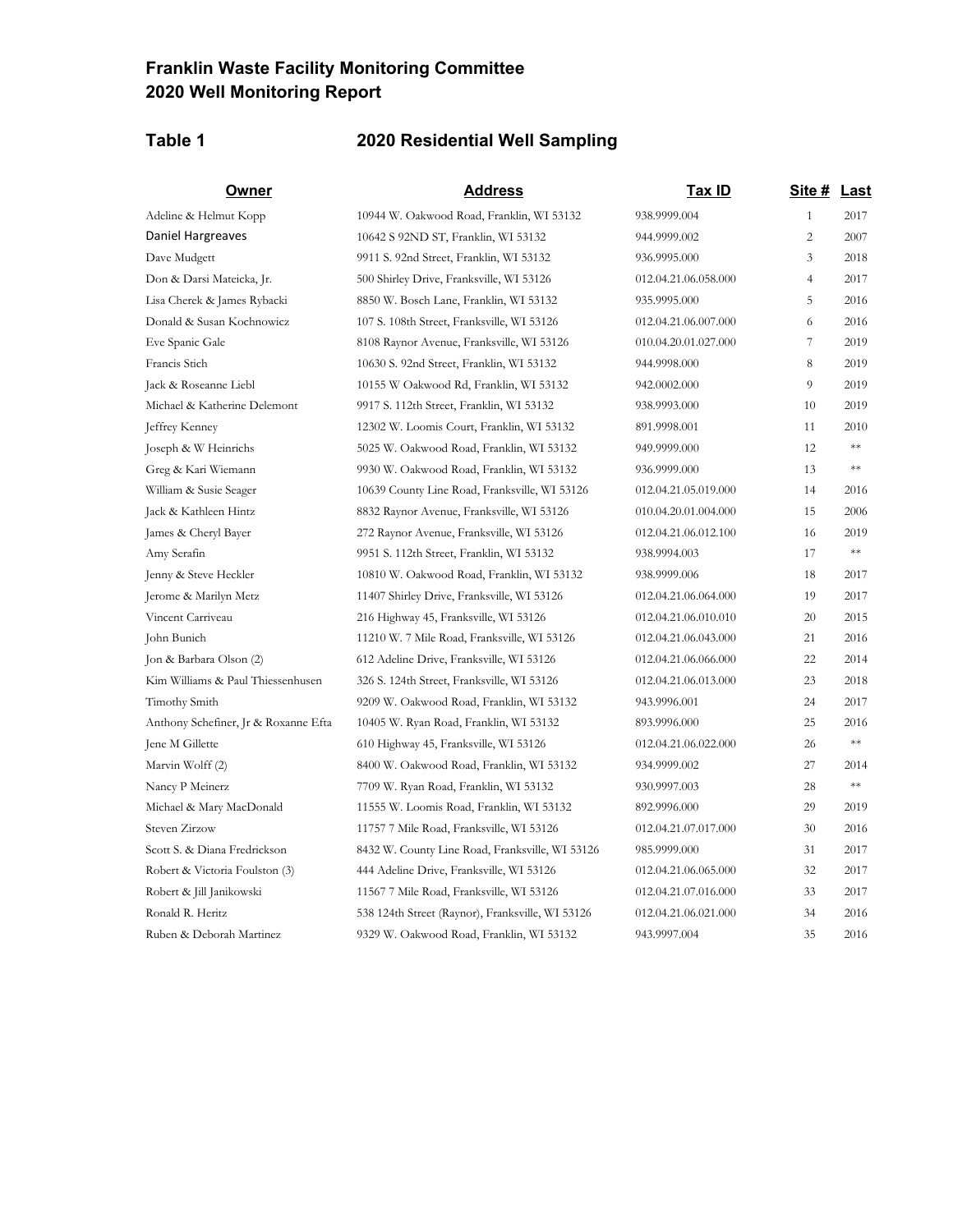#### **Franklin Waste Facility Monitoring Committee 2020 Well Monitoring Report**

## **Table 2 Historical Sampling Summary**

| ID $\vert$ Owner(s)              | Well Address         | City, State Zip         | Taxkey Id            |                           | 1993  1994  1995  1996  1997  1998  1999  2000  2001  2002  2003  2004  2005  2006  2007  2008  2007  2018  2010  2011  2012  2013  2014  2015  2016  2017  2018  2019  2020 |                           |                                |                           |                                |                           |                           |             |                           |                           |                           |             |                           |                           |                           |                           |
|----------------------------------|----------------------|-------------------------|----------------------|---------------------------|------------------------------------------------------------------------------------------------------------------------------------------------------------------------------|---------------------------|--------------------------------|---------------------------|--------------------------------|---------------------------|---------------------------|-------------|---------------------------|---------------------------|---------------------------|-------------|---------------------------|---------------------------|---------------------------|---------------------------|
| Harold Abramowski                | 8808 Raynor Avenue   | Franksville, WI 53126   | 010.04.20.01.031.000 | $\mathbf{X}$              |                                                                                                                                                                              |                           | $\boldsymbol{\mathrm{X}}$      | $\boldsymbol{\mathrm{X}}$ |                                | X                         |                           | X           |                           |                           |                           |             |                           |                           |                           |                           |
| $2$ Don Adams                    | 10307 W. Oakwood Rd. | Franklin, WI 53132      | 942.9997.000         | $\mathbf{X}$              |                                                                                                                                                                              |                           |                                |                           |                                |                           |                           |             |                           |                           |                           |             |                           |                           |                           |                           |
| 3 Albert H & Gwen Schill         | 10942 S. 124th St.   | Franklin, WI 53132      | 989.9998.003         | $X \mid X$                |                                                                                                                                                                              |                           |                                |                           |                                |                           | $\boldsymbol{\mathrm{X}}$ |             |                           |                           | $\mathbf X$               |             | $\mathbf{X}$              |                           | X                         |                           |
| 4 Gregory D. & Betty A. Solfest  | 11920 7 Mile Rd.     | Caledonia, WI 53108     | 012.04.21.06.027.000 | $\boldsymbol{\mathrm{X}}$ |                                                                                                                                                                              |                           | $\boldsymbol{\mathrm{X}}$      | X                         |                                | X                         |                           | $\mathbf X$ |                           |                           |                           |             |                           |                           |                           |                           |
| 5 Joseph & Nancy Bedalov         | 11403 7 Mile Rd.     | Franksville, WI 53126   | 012.04.21.07.011.000 | X                         |                                                                                                                                                                              | $\boldsymbol{\mathrm{X}}$ | $\boldsymbol{\mathrm{X}}$      |                           | $\boldsymbol{\mathrm{X}}$      |                           |                           | $\mathbf X$ |                           | $\mathbf X$               |                           | $\mathbf X$ |                           |                           |                           |                           |
| 6 Jeffrey & Penny Hill           | 654 Adeline Dr.      | Franksville, WI 53126   | 012.04.21.06.044.000 | X                         |                                                                                                                                                                              |                           |                                |                           |                                |                           |                           |             |                           |                           |                           |             |                           |                           |                           |                           |
| 7 Preston Ludtke & Jane Riehle   | 11230 7 Mile Rd.     | Franksville, WI 53126   | 012.04.21.06.035.000 | X                         | $\boldsymbol{\mathrm{X}}$                                                                                                                                                    |                           | $\boldsymbol{\mathrm{X}}$      |                           | $\boldsymbol{\mathrm{X}}$      |                           | $\mathbf{X}$              |             |                           | X                         |                           | X           |                           | $\mathbf{X}$              | X                         |                           |
| 8 Kurt L. & Sharon L. Block JR   | 11417 7 Mile Rd.     | Franksville, WI 53126   | 012.04.21.07.010.000 | X                         |                                                                                                                                                                              |                           | $\boldsymbol{\mathrm{X}}$      |                           | $\boldsymbol{\mathrm{X}}$      | $\mathbf X$               |                           |             | $\mathbf{X}$              | $\boldsymbol{\mathrm{X}}$ |                           | X           | $\boldsymbol{\mathrm{X}}$ |                           |                           |                           |
| 9 Kim R. Borchardt               | 11316 7 Mile Road    | Franksville, WI 53126   | 012.04.21.06.034.000 | X                         |                                                                                                                                                                              |                           |                                |                           |                                |                           |                           |             |                           |                           |                           |             |                           |                           |                           |                           |
| 10 Kennith Bosch                 | 10923 7 Mile Rd.     | Hales Corners, WI 53130 | 012.04.21.07.001.000 | X                         |                                                                                                                                                                              |                           | $\boldsymbol{\mathrm{X}}$      |                           |                                | $\mathbf X$               |                           |             |                           |                           |                           |             |                           |                           | $\mathbf X$               |                           |
| 12 Richard S. & Mardell A. Bruhn | 21204 7 Mile Rd.     | Franksville, WI 53126   | 010.04.20.01.026.000 | X                         |                                                                                                                                                                              |                           |                                | $\mathbf X$               |                                |                           | $\boldsymbol{\mathrm{X}}$ |             | X                         | $\mathbf X$               |                           | X           |                           | $\mathbf X$               | $\mathbf X$               |                           |
| 13 Marcia Knollenberg            | 216.218 Highway 45   | Franksville, WI 53126   | 012.04.21.06.010.020 | X                         | X                                                                                                                                                                            |                           | $\boldsymbol{\mathrm{X}}$      | $\mathbf X$               |                                | X                         |                           | $\mathbf X$ |                           | $\mathbf X$               |                           | X           | $\boldsymbol{\mathrm{X}}$ |                           | X                         |                           |
| 14 Gilbert Couillard             | 10568 S. 124th St.   | Franklin, WI 53132      | 940.9997.000         | X                         |                                                                                                                                                                              | X                         | $\boldsymbol{\mathrm{X}}$      |                           | $\mathbf X$                    | $\mathbf X$               |                           | $\mathbf X$ |                           |                           | X                         |             |                           | $\boldsymbol{\mathrm{X}}$ |                           |                           |
| $15$ Stever/Liles                | 8122 Raynor Ave.     | Franksville, WI 53126   | 012.04.21.06.024.000 | X                         |                                                                                                                                                                              |                           | X<br>$\boldsymbol{\mathrm{X}}$ |                           |                                | X                         |                           |             |                           |                           |                           | X           |                           |                           |                           |                           |
| 16 Ronald J. Plevak              | 21719 8 Mile Rd.     | Palmyra, WI 53156       | 010.04.20.01.001.000 | X                         | $\mathbf X$                                                                                                                                                                  |                           | $\mathbf X$                    |                           |                                |                           |                           |             |                           |                           |                           |             |                           |                           |                           |                           |
| 17 Dorothy S. Diekow             | 460 S. 124th St.     | Franksville, WI 53126   | 012.04.21.06.006.000 | X                         |                                                                                                                                                                              | $\boldsymbol{\mathrm{X}}$ |                                |                           |                                | X                         |                           |             | $\mathbf X$               |                           |                           |             |                           |                           |                           |                           |
| 18 Dale M. & Teri L. Drought     | 21510 7 Mile Rd.     | Franksville, WI 53126   | 010.04.20.01.016.000 | X                         |                                                                                                                                                                              |                           |                                |                           |                                |                           |                           |             |                           |                           |                           |             |                           |                           |                           |                           |
| 19 Le Roy & Ardith A. Revolinski | 21016 7 Mile Rd.     | Franksville, WI 53126   | 012.04.21.06.028.000 | $\boldsymbol{\mathrm{X}}$ |                                                                                                                                                                              | $\boldsymbol{\mathrm{X}}$ | $\boldsymbol{\mathrm{X}}$      |                           | $\boldsymbol{\mathrm{X}}$<br>X |                           |                           |             |                           |                           |                           | $\mathbf X$ |                           |                           |                           |                           |
| 20 Ronald Latus                  | 10422 S. 112th St.   | Franklin, WI 53132      | 941.9985.000         | X                         | X                                                                                                                                                                            |                           |                                | $\mathbf X$               |                                | $\mathbf X$               |                           |             | $\mathbf X$               |                           |                           |             |                           |                           |                           |                           |
| 21 Dean R. Storm                 | 11431 7 Mile Rd.     | Franksville, WI 53126   | 012.04.21.07.004.000 | X                         |                                                                                                                                                                              |                           |                                |                           |                                |                           |                           |             |                           |                           |                           |             |                           |                           |                           |                           |
| 22 Rosemarie Frey                | 10668 S. 112th St.   | Franklin, WI 53132      | 988.9998.000         | X                         |                                                                                                                                                                              |                           |                                |                           |                                |                           |                           |             |                           |                           |                           |             |                           |                           |                           |                           |
| 23 Eve Parsons                   | 8108 Raynor Ave.     | Franksville, WI 53126   | 010.04.20.01.027.000 | $\mathbf{X}$              |                                                                                                                                                                              |                           |                                |                           |                                |                           |                           |             | $\mathbf{X}$              |                           |                           | X           |                           |                           | X<br>X                    | $\mathbf{X}$              |
| 24 Alan J. Gellings Trust        | 223 S. 108th St.     | Franksville, WI 53126   | 012.04.21.06.008.000 | X                         |                                                                                                                                                                              | X                         |                                |                           | $\boldsymbol{\mathrm{X}}$      | X                         |                           | $\mathbf X$ |                           |                           |                           |             |                           |                           |                           |                           |
| 25 Arlen C. Gellings             | 239 S. 108th St.     | Franksville, WI 53126   | 012.04.21.06.003.000 | X                         |                                                                                                                                                                              | X                         | $\boldsymbol{\mathrm{X}}$      |                           | $\mathbf{X}$                   | $\boldsymbol{\mathrm{X}}$ |                           |             | X                         |                           | $\boldsymbol{\mathrm{X}}$ |             | X                         |                           | $\boldsymbol{\mathrm{X}}$ |                           |
| 26 Joseph G. & Diana L. Gellings | 10346 7 Mile Rd.     | Franksville, WI 53126   | 012.04.21.05.021.000 | $\boldsymbol{\mathrm{X}}$ |                                                                                                                                                                              |                           |                                | $\boldsymbol{\mathrm{X}}$ |                                | $\boldsymbol{\mathrm{X}}$ |                           |             |                           |                           |                           | $\mathbf X$ | X                         | $\boldsymbol{\mathrm{X}}$ | $\boldsymbol{\mathrm{X}}$ |                           |
| 27 Tom E. & Lisa M. Harris       | 449 Adeline Dr.      | Franksville, WI 53126   | 012.04.21.06.031.000 | X                         |                                                                                                                                                                              | X                         | X                              | $\mathbf X$               |                                | X                         |                           |             |                           |                           | X                         |             | $\boldsymbol{\mathrm{X}}$ |                           |                           |                           |
| 28 Adrine B. Hebron Trust        | 1243 S. 108th St.    | Franksville, WI 53126   | 012.04.21.07.002.000 | X                         |                                                                                                                                                                              |                           |                                |                           |                                |                           | $\boldsymbol{\mathrm{X}}$ |             |                           | X                         |                           |             |                           |                           |                           |                           |
| 29 Jon & Sheila J. Colby         | 1331 S. 108th St.    | Franksville, WI 53126   | 012.04.21.07.046.000 | $\boldsymbol{\mathrm{X}}$ |                                                                                                                                                                              |                           |                                |                           |                                |                           |                           |             | $\mathbf{X}$              |                           |                           |             |                           |                           |                           |                           |
| 30 Jack D. & Kathleen A. Hintz   | 8832 Raynor Ave.     | Franksville, WI 53126   | 010.04.20.01.004.000 | $\boldsymbol{\mathrm{X}}$ |                                                                                                                                                                              |                           |                                |                           |                                |                           | $\boldsymbol{\mathrm{X}}$ |             |                           |                           |                           |             |                           |                           |                           | $\boldsymbol{\mathrm{X}}$ |
| 32 Harold Jordan                 | 9801 W. Oakwood Rd.  | Franklin, WI 53132      | 943.9999.000         | $\boldsymbol{\mathrm{X}}$ |                                                                                                                                                                              |                           |                                |                           |                                |                           |                           |             |                           |                           |                           |             |                           |                           |                           |                           |
| 33 Jeffrey D. JR & Penny S. Hill | 623.625 Adeline Dr.  | Franksville, WI 53126   | 012.04.21.06.047.000 | X                         |                                                                                                                                                                              | $\mathbf X$               | $\boldsymbol{\mathrm{X}}$      |                           |                                |                           |                           |             |                           |                           |                           |             |                           |                           |                           |                           |
| 33 Deanna M. Chiapete            | 11287 7 1/8 Mile Rd. | Franksville WI 53126    | 012.04.21.06.057.000 |                           |                                                                                                                                                                              |                           |                                |                           |                                |                           |                           | X           | $\boldsymbol{\mathrm{X}}$ | $\mathbf X$               |                           |             | $\boldsymbol{\mathrm{X}}$ | X                         | X                         |                           |
| 34 Dennis Karthausser            | 10667 S. 112th St.   | Franklin, WI 53132      | 941.9999.000         | X                         |                                                                                                                                                                              |                           |                                |                           |                                |                           |                           |             |                           |                           |                           |             |                           |                           |                           |                           |
| 35 Robert J. & Jill A.Janikowski | 11567 7 Mile Rd.     | Franksville, WI 53126   | 012.04.21.07.016.000 | X                         |                                                                                                                                                                              | X                         | $\boldsymbol{\mathrm{X}}$<br>X | $\boldsymbol{\mathrm{X}}$ |                                | $\mathbf X$               |                           |             |                           | $\mathbf X$               |                           | $\mathbf X$ |                           | $\boldsymbol{\mathrm{X}}$ |                           | $\boldsymbol{\mathrm{X}}$ |
| 36 Joseph & Joyce L. Knox        | 11536 7 Mile Rd.     | Franksville, WI 53126   | 012.04.21.06.036.000 | $\mathbf{X}$              |                                                                                                                                                                              |                           |                                |                           |                                |                           |                           |             |                           | X                         |                           |             |                           |                           |                           |                           |
| 37 Waste Management              | 319 S. 108th St.     | Chicago, IL 60690.1450  | 012.04.21.06.001.000 | $\boldsymbol{\mathrm{X}}$ |                                                                                                                                                                              |                           |                                |                           |                                |                           |                           |             |                           |                           |                           |             |                           |                           |                           |                           |
| 38 Donald Lange                  | 10905 W. Oakwood Rd. | Franklin, WI 53132      | 941.9983.000         | $\boldsymbol{\mathrm{X}}$ |                                                                                                                                                                              |                           | $\mathbf X$                    | $\boldsymbol{\mathrm{X}}$ |                                | X                         |                           |             |                           |                           | X                         |             | $\mathbf X$               | $\mathbf X$               |                           |                           |
| $39$ Ralph Losey                 | 10520 S.112th St.    | Franklin, WI 53132      | 941.9996.000         | $\boldsymbol{\mathrm{X}}$ |                                                                                                                                                                              | $\mathbf X$               | $X \mid X$                     |                           |                                |                           |                           |             | $\boldsymbol{\mathrm{X}}$ |                           | $\mathbf X$               |             |                           |                           |                           |                           |
| 40 Steven Zirzow                 | 11757 7 Mile Rd.     | Franksville, WI 53126   | 012.04.21.07.017.000 | $\boldsymbol{\mathrm{X}}$ |                                                                                                                                                                              | $\mathbf X$               |                                |                           |                                | X                         |                           |             |                           |                           |                           | $X \mid X$  |                           | X                         |                           | $\mathbf X$               |
| 41 Eugene Masconi                | 10530 S. 112th St.   | Franklin, WI 53132      | 941.9997.000         | $\mathbf{X}$              | $\boldsymbol{\mathrm{X}}$                                                                                                                                                    |                           |                                |                           |                                |                           |                           |             |                           |                           |                           |             |                           |                           |                           |                           |
| 42 Don Mateicka Sr.              | 560 Shirley Dr.      | Franksville, WI 53126   | 012.04.21.06.054.000 | $\boldsymbol{\mathrm{X}}$ | $\mathbf{X}$                                                                                                                                                                 |                           | $X \mid X$                     | $\boldsymbol{\mathrm{X}}$ |                                | $\mathbf X$               |                           |             | $\mathbf X$               |                           | $\boldsymbol{\mathrm{X}}$ |             | $\boldsymbol{\mathrm{X}}$ | $\mathbf X$               |                           |                           |
| 43 Ruben & Deborah Martinez      | 9329 W. Oakwood Rd.  | Franklin, WI 53132      | 943.9997.004 X       |                           |                                                                                                                                                                              | X                         |                                |                           | $\mathbf X$                    |                           |                           |             |                           | $\mathbf X$               |                           |             |                           | $\mathbf X$               |                           | $\mathbf X$               |
| 44 Frank J. & Aloys J. Mente     | 8502 Raynor Ave.     | Franksville, WI 53126   | 010.04.20.01.020.000 | $\boldsymbol{\mathrm{X}}$ |                                                                                                                                                                              | $\mathbf X$               | X                              |                           |                                |                           |                           |             |                           |                           | X                         | X           |                           |                           |                           |                           |
| 45 Jerome & Marilyn Metz         | 11407 Shirley Ct.    | Franksville, WI 53126   | 012.04.21.06.064.000 | $\mathbf{X}$              |                                                                                                                                                                              |                           |                                | $\boldsymbol{\mathrm{X}}$ |                                |                           |                           | $\mathbf X$ |                           | $\mathbf X$               | $\boldsymbol{\mathrm{X}}$ |             | $\mathbf X$               | $\mathbf X$               |                           | X                         |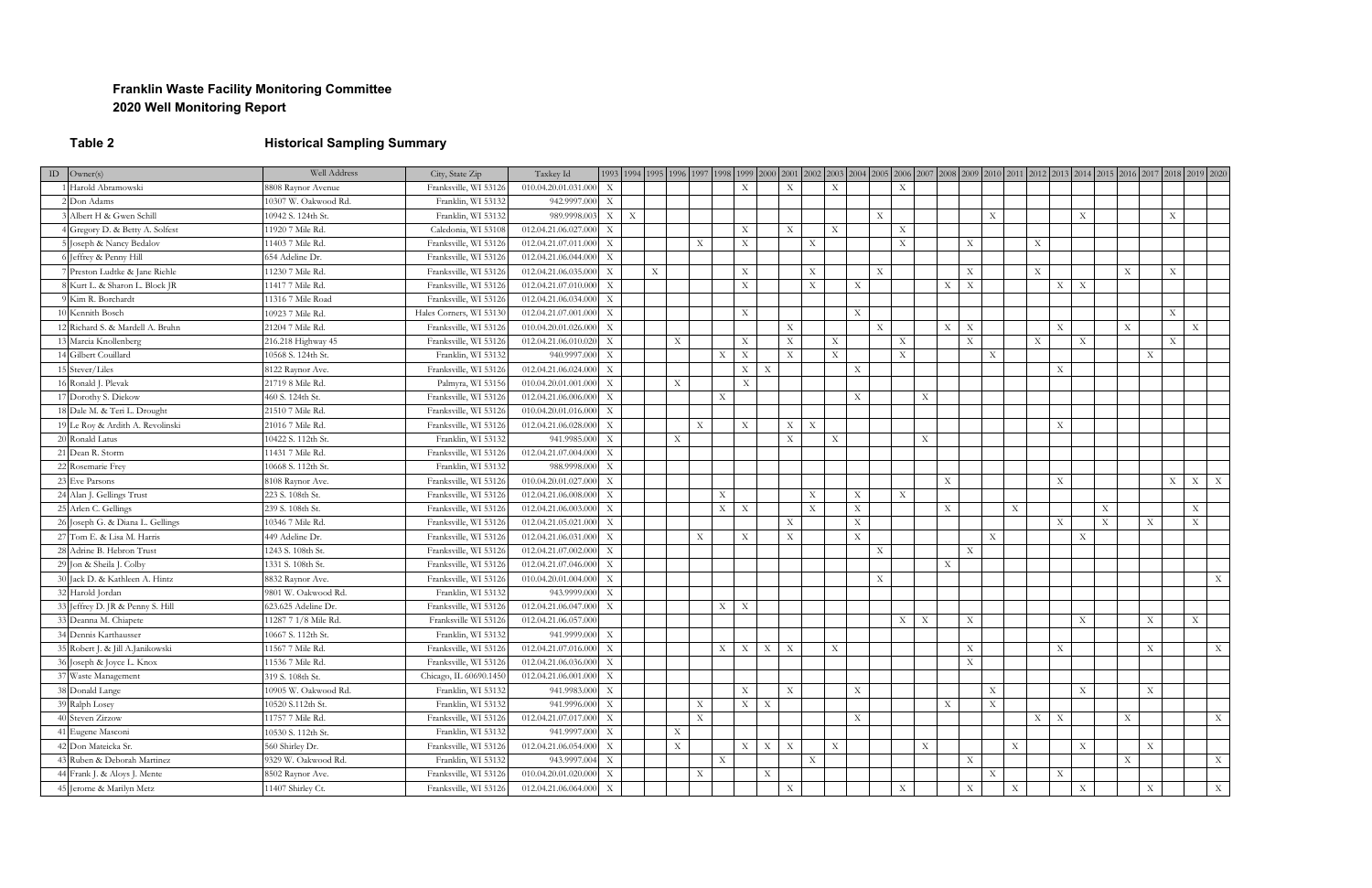| ID | $\text{Owner}(s)$                        | Well Address          | City, State Zip         | Taxkey Id            |                           |                           |                           |                           |                           |                           |                           |                           |              | 1993  1994  1995  1996  1997  1998  1999  2000  2001  2002  2003  2004  2005  2006  2007  2008  2007  2010  2010  2011  2012  2013  2014  2015  2016  2017  2018  2019  2019  2019  2016  2017  2018  2019  2019  2019  2019 |                           |                           |                           |                           |                           |                           |                           |                           |                           |                           |                           |             |                           |
|----|------------------------------------------|-----------------------|-------------------------|----------------------|---------------------------|---------------------------|---------------------------|---------------------------|---------------------------|---------------------------|---------------------------|---------------------------|--------------|------------------------------------------------------------------------------------------------------------------------------------------------------------------------------------------------------------------------------|---------------------------|---------------------------|---------------------------|---------------------------|---------------------------|---------------------------|---------------------------|---------------------------|---------------------------|---------------------------|---------------------------|-------------|---------------------------|
|    | 46 Gary F. Fleming & Christine R. Bitter | 603 Adeline Dr.       | Franksville, WI 53126   | 012.04.21.06.048.000 | $\boldsymbol{\mathrm{X}}$ |                           | X                         |                           | X                         |                           |                           |                           |              | X<br>$\boldsymbol{\mathrm{X}}$                                                                                                                                                                                               |                           |                           |                           |                           |                           |                           |                           |                           |                           |                           |                           |             |                           |
|    | 48 Marylin Miller                        | 610.612 Adeline Dr.   | Franksville, WI 53126   | 012.04.21.06.066.000 | $\boldsymbol{\mathrm{X}}$ |                           |                           | X                         | X                         | $\boldsymbol{\mathrm{X}}$ |                           |                           | $\mathbf{X}$ |                                                                                                                                                                                                                              | $\boldsymbol{\mathrm{X}}$ |                           |                           | $\boldsymbol{\mathrm{X}}$ |                           |                           | $\boldsymbol{\mathrm{X}}$ | $\boldsymbol{\mathrm{X}}$ |                           |                           |                           |             |                           |
|    | 49 Sanford & Kathleen Olson Trust        | 11308 7 Mile Rd.      | Franksville, WI 53126   | 012.04.21.06.037.000 | $\boldsymbol{\mathrm{X}}$ |                           |                           |                           | X <sub>1</sub>            | $\boldsymbol{\mathrm{X}}$ |                           |                           |              | $\boldsymbol{\mathrm{X}}$                                                                                                                                                                                                    |                           |                           |                           |                           |                           |                           |                           |                           |                           |                           |                           |             |                           |
|    | 50 Michael Penn                          | 11735 W. Oakwood Rd.  | Hales Corners, WI 53130 | 940.9989.000         | $\boldsymbol{\mathrm{X}}$ |                           |                           |                           | X                         |                           |                           | $\mathbf X$               |              | $\mathbf{X}$                                                                                                                                                                                                                 | X                         | $\boldsymbol{\mathrm{X}}$ | $\boldsymbol{\mathrm{X}}$ |                           |                           |                           |                           |                           |                           |                           |                           |             |                           |
|    | 51 John Perkovich                        | 10386 S. 124th St.    | Franklin, WI 53132      | 940.9994.000         | X                         |                           |                           |                           |                           |                           |                           | $\mathbf X$               |              |                                                                                                                                                                                                                              |                           |                           |                           |                           |                           |                           |                           |                           |                           |                           |                           |             |                           |
|    | 53 Dennis & Judith Sanford               | 8606 Raynor Ave.      | Franksville, WI 53126   | 010.04.20.01.013.000 | $\mathbf X$               |                           |                           | $\mathbf{X}$              | $\boldsymbol{\mathrm{X}}$ |                           |                           |                           | X            |                                                                                                                                                                                                                              | X                         | $\bold{X}$                | $\mathbf{X}$              |                           |                           | $\boldsymbol{\mathrm{X}}$ |                           |                           |                           |                           | $\boldsymbol{\mathrm{X}}$ |             |                           |
|    | 54 Schaefer Family Living Trust          | 21224 7 Mile Rd.      | Franksville, WI 53126   | 010.04.20.01.017.002 | $\boldsymbol{\mathrm{X}}$ |                           |                           |                           |                           |                           |                           |                           |              |                                                                                                                                                                                                                              | $\boldsymbol{\mathrm{X}}$ |                           |                           |                           |                           |                           |                           |                           |                           |                           |                           |             |                           |
|    | 55 Elfriede Schemeit Trust               | 461 Adeline Dr.       | Franksville, WI 53126   | 012.04.21.06.041.000 | X                         |                           |                           |                           | $\boldsymbol{\mathrm{X}}$ |                           |                           | $\boldsymbol{\mathrm{X}}$ |              |                                                                                                                                                                                                                              |                           |                           |                           |                           |                           |                           |                           |                           |                           |                           |                           |             |                           |
|    | 56 Michael N. & Pamela K. Lewis          | 11600 7 Mile Rd.      | Franksville, WI 53126   | 012.04.21.06.040.000 | X                         |                           |                           |                           | $\mathbf X$               |                           |                           |                           |              |                                                                                                                                                                                                                              | $\boldsymbol{\mathrm{X}}$ |                           |                           | $\boldsymbol{\mathrm{X}}$ |                           |                           |                           | $\mathbf X$               |                           | $\mathbf X$               |                           | $\mathbf X$ |                           |
|    | 57 Greg Schrubbe                         | 741 S. 108th St.      | Franksville, WI 53126   | 012.04.21.06.069.000 | $\boldsymbol{\mathrm{X}}$ |                           |                           |                           |                           |                           |                           |                           |              |                                                                                                                                                                                                                              |                           |                           |                           |                           |                           |                           |                           |                           |                           |                           |                           |             |                           |
|    | 58 Personally Yours Senior Living        | 12115 7 Mile Rd.      | Waterford, WI 53185     | 012.04.21.07.014.000 | X                         |                           |                           |                           |                           |                           |                           |                           |              |                                                                                                                                                                                                                              |                           |                           |                           |                           |                           |                           |                           |                           |                           |                           |                           |             |                           |
|    | 59 Robert Schweitzer                     | 10555 S. 92nd St.     | Fraknlin, WI 53132      | 943.9997.007         | X                         |                           |                           | $\mathbf X$               | $\boldsymbol{\mathrm{X}}$ |                           | $\mathbf X$               |                           |              | $\mathbf X$                                                                                                                                                                                                                  |                           |                           |                           |                           |                           |                           |                           |                           |                           |                           |                           |             |                           |
|    | 60 Timothy Smith                         | 9209 W. Oakwood Rd.   | Franklin, WI 53132      | 943.9996.001         | X                         |                           |                           | X                         | $\boldsymbol{\mathrm{X}}$ |                           |                           |                           | $\mathbf{X}$ |                                                                                                                                                                                                                              | $\boldsymbol{\mathrm{X}}$ |                           |                           |                           | X                         |                           |                           | X                         |                           |                           | $\boldsymbol{\mathrm{X}}$ |             | $\mathbf{X}$              |
|    | 61 Charles Sobbe                         | 707 Adeline Dr.       | Franksville, WI 53126   | 012.04.21.06.045.000 | X                         |                           |                           |                           |                           |                           |                           |                           |              |                                                                                                                                                                                                                              |                           |                           |                           |                           |                           |                           |                           |                           |                           |                           |                           |             |                           |
|    | 62 John Stroud                           | 702 Highway 45        | Franksville, WI 53126   | 012.04.21.06.030.000 | X                         |                           |                           |                           |                           |                           | $\mathbf{X}$              |                           |              | $\mathbf X$                                                                                                                                                                                                                  |                           |                           |                           |                           |                           | $\boldsymbol{\mathrm{X}}$ |                           | $\boldsymbol{\mathrm{X}}$ |                           |                           | $\boldsymbol{\mathrm{X}}$ |             | X                         |
|    | 63 Joseph D. & Doreen A. Langfeldt       | 880 Adeline Dr.       | Franksville, WI 53126   | 012.04.21.06.038.000 | $\mathbf{X}$              |                           | $\boldsymbol{\mathrm{X}}$ |                           | X                         | $\boldsymbol{\mathrm{X}}$ |                           |                           |              | $\boldsymbol{\mathrm{X}}$                                                                                                                                                                                                    |                           |                           |                           |                           |                           |                           |                           |                           |                           |                           |                           |             |                           |
|    | 64 Michael Theys                         | 10509 8 Mile Rd.      | Franksville, WI 53126   | 012.04.21.05.016.000 | $\boldsymbol{\mathrm{X}}$ |                           |                           |                           | X                         |                           |                           |                           |              | $\mathbf{X}$                                                                                                                                                                                                                 |                           |                           | X                         |                           |                           |                           |                           |                           |                           |                           |                           |             |                           |
|    | 65 Gary VandenBoom                       | 11507 7 Mile Rd       | Franksville, WI 53126   | 012.04.21.07.005.000 | $\boldsymbol{\mathrm{X}}$ |                           |                           |                           | $\mathbf X$               |                           |                           | X                         |              |                                                                                                                                                                                                                              |                           | X                         |                           |                           |                           | X                         | $\boldsymbol{\mathrm{X}}$ |                           | $\mathbf{X}$              |                           |                           | $\mathbf X$ |                           |
|    | 66 Carol Welch                           | 359 S. 108th St.      | Franksville, WI 53126   | 012.04.21.06.002.000 | X                         |                           |                           | $\mathbf X$               |                           | X                         | $\mathbf X$               |                           |              | $\mathbf X$                                                                                                                                                                                                                  |                           |                           |                           | $\mathbf{X}$              |                           |                           | $\boldsymbol{\mathrm{X}}$ |                           |                           | $\boldsymbol{\mathrm{X}}$ |                           |             |                           |
|    | 67 Gregory Worman                        | 499.501 Adeline Dr.   | Greenfield, WI 53228    | 012.04.21.06.046.000 | X                         |                           | $\mathbf X$               |                           | $\mathbf{X}$              |                           |                           |                           | $\mathbf{X}$ |                                                                                                                                                                                                                              | $\boldsymbol{\mathrm{X}}$ |                           |                           |                           |                           |                           |                           | $\boldsymbol{\mathrm{X}}$ |                           | $\mathbf X$               |                           |             |                           |
|    | 68 Bill Zamecnik                         | 10614 7 Mile Rd.      | Franksville, WI 53126   | 012.04.21.05.022.000 | X                         |                           |                           |                           | X                         | $\boldsymbol{\mathrm{X}}$ |                           | $\mathbf X$               |              | $\mathbf X$                                                                                                                                                                                                                  |                           |                           |                           | $\boldsymbol{\mathrm{X}}$ |                           | $\boldsymbol{\mathrm{X}}$ |                           |                           | $\mathbf{X}$              |                           |                           | $\mathbf X$ |                           |
|    | 69 Faro R & Florence Balisteri           | 10623 W. Oakwood Rd.  | Franklin, WI 53132      | 942.9998.000         |                           | $\boldsymbol{\mathrm{X}}$ |                           |                           | X                         | $\boldsymbol{\mathrm{X}}$ |                           |                           | $\mathbf{X}$ |                                                                                                                                                                                                                              |                           |                           |                           |                           |                           |                           |                           |                           |                           |                           |                           |             |                           |
|    | 70 Frederick R. Gaffney                  | 8820 Raynor Ave.      | Oak Creek, WI 53154     | 010.04.20.01.005.000 |                           | $\mathbf{X}$              | $\mathbf X$               |                           | $\mathbf{X}$              |                           |                           |                           |              |                                                                                                                                                                                                                              |                           |                           |                           |                           |                           | $\boldsymbol{\mathrm{X}}$ |                           |                           |                           |                           |                           |             |                           |
|    | 71 Joseph G. & Diana L. Gellings         | 642 S. 108th St.      | Franksville, WI 53126   | 012.04.21.06.068.000 |                           | X                         |                           |                           |                           |                           | X                         |                           |              |                                                                                                                                                                                                                              |                           |                           |                           |                           |                           |                           |                           | X                         |                           | $X-$                      | $\boldsymbol{\mathrm{X}}$ |             |                           |
|    | 72 Steve Bodi & Nanette Carlson          | 11207 W. 7 Mile Rd.   | Franksville, WI 53126   | 012.04.21.07.008.000 |                           | $\boldsymbol{\mathrm{X}}$ | $\mathbf X$               |                           |                           |                           |                           |                           |              |                                                                                                                                                                                                                              | $\boldsymbol{\mathrm{X}}$ |                           |                           |                           |                           |                           |                           |                           |                           |                           |                           |             |                           |
|    | 73 Ronald R. Heritz                      | 538 Raynor Ave.       | Franksville, WI 53126   | 012.04.21.06.021.000 |                           | X                         |                           |                           | $\mathbf{X}$              |                           |                           | $\mathbf X$               |              | X                                                                                                                                                                                                                            |                           |                           |                           | $\boldsymbol{\mathrm{X}}$ |                           |                           |                           | $\mathbf X$               |                           | $\boldsymbol{\mathrm{X}}$ |                           |             | X                         |
|    | 74 Jeffrey & Penny Hill                  | 653 Adeline Dr.       | Franksville, WI 53126   | 012.04.21.06.044.000 |                           | X                         |                           |                           | $\mathbf{X}$              |                           |                           |                           |              |                                                                                                                                                                                                                              | $\boldsymbol{\mathrm{X}}$ |                           |                           | $\boldsymbol{\mathrm{X}}$ |                           |                           |                           |                           |                           |                           |                           |             |                           |
|    | 75 Kim Williams & Paul Thiessenhusen     | 326 S. 124th St.      | Franksville, WI 53126   | 012.04.21.06.013.000 |                           | $\mathbf{X}$              |                           |                           |                           |                           |                           |                           |              |                                                                                                                                                                                                                              |                           |                           |                           |                           |                           | $\mathbf X$               |                           | X                         |                           |                           |                           | $\mathbf X$ | X                         |
|    | 76 Kenneth & Mary Schingeck              | 11765 7 Mile Rd.      | Franksville, WI 53126   | 012.04.21.07.019.000 |                           | $\mathbf{X}$              |                           |                           | $\mathbf{X}$              |                           |                           | $\boldsymbol{\mathrm{X}}$ |              | $\mathbf X$                                                                                                                                                                                                                  |                           |                           |                           | $\mathbf{X}$              |                           |                           | $\boldsymbol{\mathrm{X}}$ |                           | $\mathbf{X}$              |                           |                           | $\mathbf X$ |                           |
|    | 77 Brian E. & Lana M. VanScoy            | 642 Raynor Ave.       | Franksville, WI 53126   | 012.04.21.06.017.000 |                           | X                         |                           |                           |                           |                           |                           |                           |              |                                                                                                                                                                                                                              |                           |                           |                           |                           |                           |                           |                           |                           | $\mathbf{X}$              |                           |                           |             |                           |
|    | 78 Ronald VandenBoom                     | 524 Raynor Ave.       | Franksville, WI 53126   | 012.04.21.06.019.000 |                           | X                         | $\boldsymbol{\mathrm{X}}$ |                           |                           |                           | X                         | $\boldsymbol{\mathrm{X}}$ |              | X                                                                                                                                                                                                                            | $\boldsymbol{\mathrm{X}}$ |                           |                           | X                         | $\boldsymbol{\mathrm{X}}$ |                           | X                         |                           |                           | $\mathbf X$               |                           | $\mathbf X$ |                           |
|    | 80 Wayne Ziemer                          | 11400 7 Mile Rd.      | Franksville, WI 53126   | 012.04.21.06.032.000 |                           | X                         | $\bold{X}$                |                           |                           | $\boldsymbol{\mathrm{X}}$ | $\mathbf X$               |                           | $\mathbf{X}$ |                                                                                                                                                                                                                              | $\boldsymbol{\mathrm{X}}$ |                           |                           |                           |                           |                           |                           |                           |                           |                           |                           |             |                           |
|    | 81   Dale/Linda Meyer                    | 660 Adeline Dr.       | Franksville, WI 53126   | 012.04.21.06.060.000 |                           |                           | $\boldsymbol{\mathrm{X}}$ |                           | $\mathbf{X}$              |                           |                           |                           |              | X                                                                                                                                                                                                                            |                           |                           |                           |                           |                           |                           |                           | $\mathbf X$               | $\boldsymbol{\mathrm{X}}$ |                           | $\boldsymbol{\mathrm{X}}$ |             | X                         |
|    | 82 Norm/Laura Swenson                    | 11285 Shirley Dr.     | Franksville, WI 53126   | 012.04.21.06.055.000 |                           |                           | $\mathbf X$               |                           | $\mathbf X$               |                           |                           | $\mathbf X$               | $\mathbf X$  |                                                                                                                                                                                                                              |                           |                           | $\mathbf X$               |                           |                           |                           |                           |                           |                           |                           |                           |             |                           |
|    | 83 William Schittinger                   | 10341 S. 92nd St.     | Franklin, WI 53132      | 943.9997.010         |                           |                           | $\boldsymbol{\mathrm{X}}$ |                           | $\mathbf{X}$              |                           |                           | $\mathbf X$               |              | $\mathbf{X}$                                                                                                                                                                                                                 |                           |                           |                           | $\boldsymbol{\mathrm{X}}$ |                           |                           | $\boldsymbol{\mathrm{X}}$ |                           | X                         | $\boldsymbol{\mathrm{X}}$ |                           |             | X                         |
|    | 84 Amalia Weber                          | 10632 S. 112th St.    | Franksville, WI 53126   | 941.9998.000         |                           |                           | $\boldsymbol{\mathrm{X}}$ |                           |                           |                           |                           |                           |              |                                                                                                                                                                                                                              |                           |                           |                           |                           |                           |                           |                           |                           |                           |                           |                           |             |                           |
|    | 85 Jeffrey & Penny Hill                  | 651 Adeline Dr.       | Franksville, WI 53126   | 012.04.21.06.044.000 |                           |                           | $\mathbf X$               |                           |                           |                           |                           |                           |              | $\mathbf{X}$                                                                                                                                                                                                                 |                           |                           |                           |                           |                           |                           |                           |                           |                           |                           |                           |             |                           |
|    | 86 Kim Williams & Paul Thiessenhusen     | 326 S. 124th St.      | Franksville, WI 53126   | 012.04.21.06.013.000 |                           |                           | $\mathbf X$               |                           | X                         |                           |                           |                           | $\mathbf X$  |                                                                                                                                                                                                                              | $\boldsymbol{\mathrm{X}}$ |                           |                           |                           |                           |                           | X                         |                           |                           |                           |                           |             | $\boldsymbol{\mathrm{X}}$ |
|    | 87 Blanche Meyers                        | 8916 Raynor Ave.      | Franksville, WI 53126   | 010.04.20.01.003.000 |                           |                           | $\mathbf X$               |                           |                           |                           |                           |                           |              |                                                                                                                                                                                                                              |                           |                           |                           |                           |                           |                           |                           |                           |                           | $\mathbf{X}$              |                           |             |                           |
|    | 88 Frank Nowag                           | 580 Shirley Dr.       | Franksville, WI 53126   | 012.04.21.06.042.010 |                           |                           |                           | X                         |                           |                           |                           | $\mathbf X$               |              | $X \mid X$                                                                                                                                                                                                                   |                           |                           |                           |                           | X                         |                           |                           |                           |                           |                           |                           |             |                           |
|    | 89 Lisa Gardner                          | 664 Shirley Dr.       | Franksville, WI 53126   | 012.04.21.06.042.000 |                           |                           |                           | $\boldsymbol{\mathrm{X}}$ |                           |                           | X                         |                           |              |                                                                                                                                                                                                                              |                           |                           |                           |                           |                           |                           |                           |                           |                           |                           |                           |             |                           |
|    | 90 Ronald J. Plevak                      | S98 W12712 Loomis Rd. | Palmyra, WI 53156       | 010.04.20.01.001.000 |                           |                           |                           |                           | $\mathbf{X}$              |                           |                           |                           |              |                                                                                                                                                                                                                              |                           |                           |                           |                           |                           |                           |                           |                           |                           |                           |                           |             |                           |
|    | 91 Roger Berndt                          | 12320 W. Oakwood Rd.  | Franklin, WI 53132      | 939.9996.006         |                           |                           |                           |                           | X                         | $\boldsymbol{\mathrm{X}}$ |                           |                           |              | $\mathbf{X}$                                                                                                                                                                                                                 |                           |                           |                           | $\boldsymbol{\mathrm{X}}$ |                           |                           | $\boldsymbol{\mathrm{X}}$ |                           | X                         |                           |                           | $\mathbf X$ |                           |
|    | 92 James Bonney                          | 10146 S. 124th St.    | Franklin, WI 53132      | 939.9996.002         |                           |                           |                           |                           | $\boldsymbol{\mathrm{X}}$ |                           |                           |                           |              |                                                                                                                                                                                                                              |                           |                           | X                         |                           |                           |                           |                           |                           |                           | $\mathbf X$               |                           | $\mathbf X$ |                           |
|    | 93 John T. Bunich                        | 11210 W. 7 Mile Rd.   | Franksville, WI 53126   | 012.04.21.06.043.000 | X                         |                           |                           | X                         | $\mathbf X$               |                           | $\mathbf{X}$              |                           |              | $\boldsymbol{\mathrm{X}}$                                                                                                                                                                                                    |                           |                           |                           | $\boldsymbol{\mathrm{X}}$ |                           |                           |                           | X                         |                           | $\mathbf X$               |                           |             | X                         |
|    | 94 James Dzewiecki                       | 10780 S. 92nd St.     | Franklin, WI 53132      | 985.9994.002         |                           |                           |                           |                           | X                         | $\boldsymbol{\mathrm{X}}$ |                           |                           | $\mathbf{X}$ |                                                                                                                                                                                                                              | $\boldsymbol{\mathrm{X}}$ |                           |                           |                           | X                         |                           |                           |                           |                           |                           | $\boldsymbol{\mathrm{X}}$ |             | X                         |
|    | 95 William K & Rose Hinkel               | 9612 W. Oakwood Rd.   | Franklin, WI 53132      | 936.9997.000         |                           |                           |                           |                           | X                         | $\mathbf{X}$              | $\boldsymbol{\mathrm{X}}$ |                           | X            |                                                                                                                                                                                                                              |                           |                           | $\mathbf{X}$              |                           |                           | $\boldsymbol{\mathrm{X}}$ |                           |                           | X                         |                           |                           |             | $\boldsymbol{\mathrm{X}}$ |
|    | 97 Norbert & Susan Kita                  | 10728 S. 92nd St.     | Franklin, WI 53132      | 985.9993.003         |                           |                           |                           |                           | $\boldsymbol{\mathrm{X}}$ |                           | $\mathbf X$               |                           |              |                                                                                                                                                                                                                              |                           | $\mathbf X$               |                           |                           |                           |                           |                           |                           |                           |                           |                           |             |                           |
|    | 98 Craig & Sheryl Comp                   | 10944 W. Oakwood Rd.  | Franklin, WI 53132      | 938.9997.000         |                           |                           |                           |                           | $\mathbf X$               |                           | $\mathbf X$               |                           |              | X                                                                                                                                                                                                                            |                           | $\mathbf X$               |                           |                           |                           |                           |                           | $\mathbf X$               |                           | $\mathbf X$               |                           | $\mathbf X$ |                           |
|    | 100 Anthony H. & Jane A. Mathews         | 11523 W. 7 Mile Rd.   | Franksville, WI 53126   | 012.04.21.07.006.000 |                           |                           |                           |                           | $\boldsymbol{\mathrm{X}}$ |                           |                           |                           | X            |                                                                                                                                                                                                                              |                           |                           |                           |                           |                           |                           |                           | $\boldsymbol{\mathrm{X}}$ |                           |                           |                           |             |                           |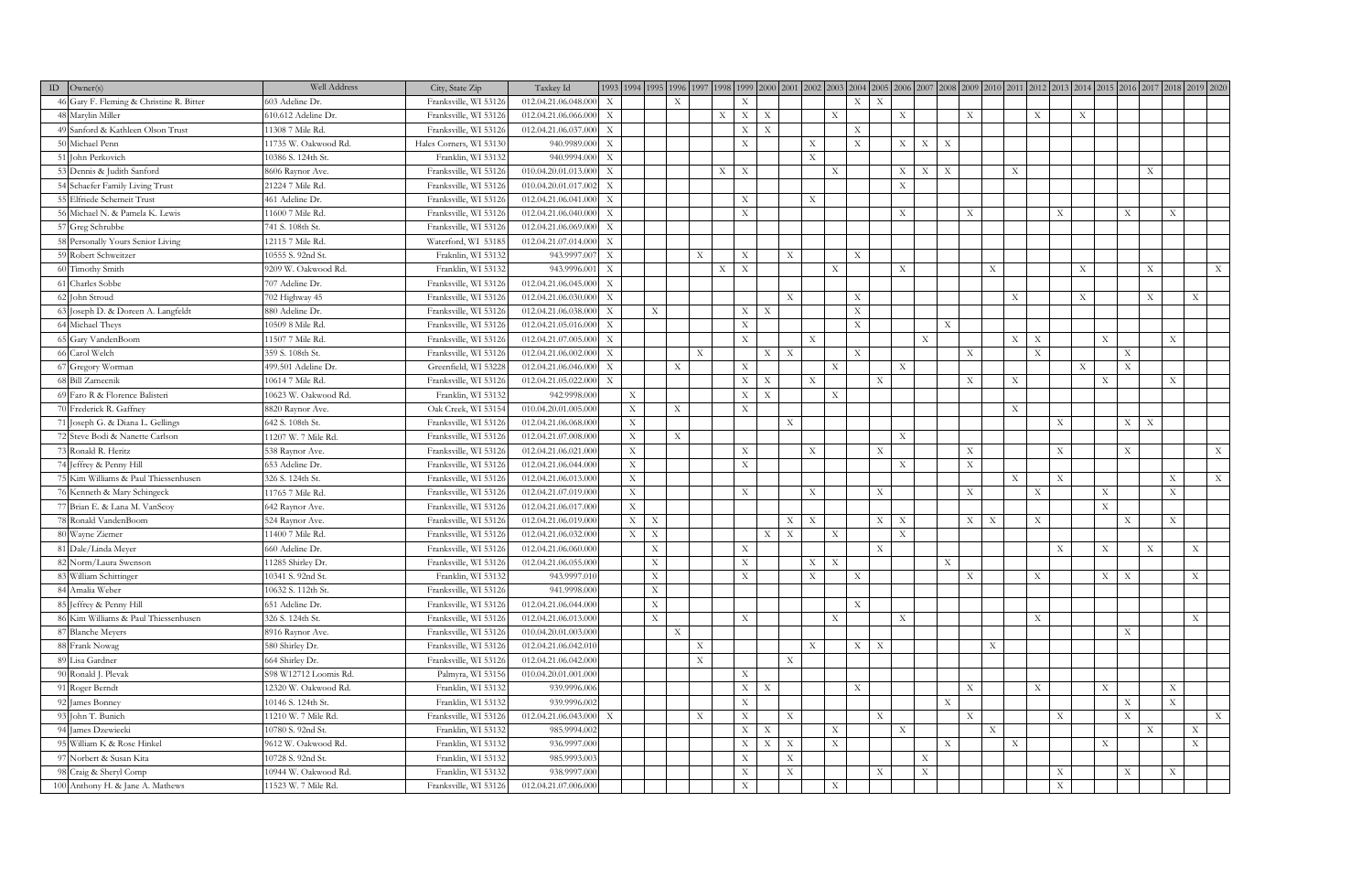| $ID$ Owner(s)                             | Well Address             | City, State Zip        | Taxkey Id            |                           | 1993  1994  1995  1996  1997  1998  1999  2000  2001  2002  2003  2004  2005  2006  2007  2008  2007  2010  2010  2011  2012  2013  2014  2015  2016  2017  2018  2019  2019  2019  2016  2017  2018  2019  2019  2019  2019 |                                |                           |                           |                           |                           |                           |                           |                           |                                                        |                           |                           |                           |                           |                           |                           |                           |                           |
|-------------------------------------------|--------------------------|------------------------|----------------------|---------------------------|------------------------------------------------------------------------------------------------------------------------------------------------------------------------------------------------------------------------------|--------------------------------|---------------------------|---------------------------|---------------------------|---------------------------|---------------------------|---------------------------|---------------------------|--------------------------------------------------------|---------------------------|---------------------------|---------------------------|---------------------------|---------------------------|---------------------------|---------------------------|---------------------------|
| $101$ Mayer, S                            | 11100 W. Oakwood Rd.     | Franklin, WI 53132     | 938.9999.009         |                           |                                                                                                                                                                                                                              | X                              |                           | X                         |                           | X                         |                           |                           |                           |                                                        |                           |                           |                           |                           |                           |                           |                           |                           |
| 102 Clyde\Barb Perdzock                   | 9223 8 Mile Rd.          | Franksville, WI 53126  | 012.04.21.05.002.000 |                           |                                                                                                                                                                                                                              | X<br>$\boldsymbol{\mathrm{X}}$ |                           |                           | $\mathbf{X}$              |                           | $X \mid X$                |                           | $X \mid X$                | $\boldsymbol{\mathrm{X}}$                              |                           |                           | $X \mid X$                |                           | $X \mid X$                |                           |                           |                           |
| 103 Charles H ir Presser                  | 11100 W Oakwood Rd.      | Franklin, WI 53132     | 938.9998.000         |                           |                                                                                                                                                                                                                              | X                              |                           |                           |                           | X                         |                           | X                         |                           | $\mathbf{X}$                                           | $\mathbf{X}$              |                           |                           | $\mathbf{X}$              |                           |                           | $\mathbf X$               |                           |
| 104 Todd Sarenac                          | 9355 County Line Rd.     | Milwaukee, WI 53219    | 012.04.21.05.009.000 |                           |                                                                                                                                                                                                                              | X                              |                           |                           |                           |                           |                           |                           |                           |                                                        |                           |                           |                           |                           |                           |                           |                           |                           |
| 105 Michael Sinda                         | 10126 7 Mile Rd.         | Franksville, WI 53126  | 012.04.21.05.024.000 |                           |                                                                                                                                                                                                                              | $\mathbf{X}$                   |                           |                           |                           | X                         |                           |                           |                           | $\boldsymbol{\mathrm{X}}$                              | X                         |                           |                           | $\boldsymbol{\mathrm{X}}$ |                           | $\boldsymbol{\mathrm{X}}$ |                           | $\boldsymbol{\mathrm{X}}$ |
| 106 William Soliwoda                      | 239 S. 92nd St.          | Franksville, WI 53126  | 012.04.21.05.003.000 |                           |                                                                                                                                                                                                                              | $\mathbf X$                    |                           |                           |                           |                           |                           |                           |                           |                                                        |                           |                           |                           |                           |                           |                           |                           |                           |
| 107 Francis Stich                         | 10630 S. 92nd St.        | Franklin, WI 53132     | 944.9998.000         |                           |                                                                                                                                                                                                                              | X<br>$\boldsymbol{\mathrm{X}}$ |                           |                           |                           | $\boldsymbol{\mathrm{X}}$ |                           |                           | X                         | X                                                      |                           |                           | X                         |                           | X                         |                           |                           | $X \mid X$                |
| 108 William Theys                         | 312 S. 108th St.         | Franklin, WI 53132     |                      |                           |                                                                                                                                                                                                                              | X                              |                           | $\boldsymbol{\mathrm{X}}$ |                           |                           |                           |                           |                           |                                                        |                           |                           |                           |                           |                           |                           |                           |                           |
| 109 Ludwig Vretenar                       | 301 S. 92nd St.          | Franksville, WI 53126  | 012.04.21.05.005.000 |                           |                                                                                                                                                                                                                              | $\mathbf{X}$                   |                           | $\boldsymbol{\mathrm{X}}$ | $\boldsymbol{\mathrm{X}}$ |                           | $\mathbf{X}$              |                           |                           | $\mathbf{X}$                                           |                           | X                         |                           | X                         | $\boldsymbol{\mathrm{X}}$ |                           |                           | $\boldsymbol{\mathrm{X}}$ |
| 110 Helmut & Adeline Kopp                 | 10944 W. Oakwood Rd.     | Franklin, WI 53132     | 938.9999.004         |                           |                                                                                                                                                                                                                              | X<br>$\boldsymbol{\mathrm{X}}$ |                           | $\mathbf X$               |                           |                           |                           | X                         | $\boldsymbol{\mathrm{X}}$ | $\boldsymbol{\mathrm{X}}$<br>$\boldsymbol{\mathrm{X}}$ | $\boldsymbol{\mathrm{X}}$ | $\mathbf{X}$              | $\boldsymbol{\mathrm{X}}$ |                           |                           | $\boldsymbol{\mathrm{X}}$ |                           | $\mathbf X$               |
| 111 Donald & W Woelbing                   | 8910 W. Bosch Ln.        | Franklin, WI 53132     | 935.9995.000         |                           |                                                                                                                                                                                                                              | X                              |                           |                           | X                         |                           |                           | X                         | $\boldsymbol{\mathrm{X}}$ |                                                        |                           | $\boldsymbol{\mathrm{X}}$ |                           |                           | X                         |                           |                           | X                         |
| 112 Marvin Wolff                          | 8400 W. Oakwood Rd.      | Franklin, WI 53132     | 934.9999.002         |                           |                                                                                                                                                                                                                              | $\boldsymbol{\mathrm{X}}$      |                           | $\boldsymbol{\mathrm{X}}$ |                           | X                         |                           |                           |                           | X                                                      | X                         | $\boldsymbol{\mathrm{X}}$ |                           | $\mathbf{X}$              |                           |                           |                           | $\mathbf{X}$              |
| 113 Waste Management                      | 10712 S. 124th St.       | Chicago, IL 60690.1450 | 010.04.20.01.002.000 |                           |                                                                                                                                                                                                                              |                                |                           |                           |                           |                           |                           |                           |                           |                                                        |                           |                           |                           |                           |                           |                           |                           |                           |
| 114 Elroy & W Rynders                     | 8600 W Oakwood Rd.       | Franklin, WI 53132     | 935.9994.002         |                           |                                                                                                                                                                                                                              | X                              |                           | $\boldsymbol{\mathrm{X}}$ |                           | X                         |                           |                           |                           | $\boldsymbol{\mathrm{X}}$                              |                           |                           | $\mathbf X$               |                           | X                         |                           |                           | X                         |
| 115 Thomas & Chris Gaulke                 | 8674 W. Oakwood Rd.      | Franklin, WI 53132     | 935.9994.004         |                           |                                                                                                                                                                                                                              |                                |                           |                           |                           | $\mathbf{X}$              |                           | X                         |                           |                                                        | $\boldsymbol{\mathrm{X}}$ |                           | $\boldsymbol{\mathrm{X}}$ |                           |                           |                           | $X-$                      | $\boldsymbol{\mathrm{X}}$ |
| 116 Donald & Paulene Acker                | 10023 S. 92nd St.        | Franklin, WI 53132     | 936.9996.000         |                           |                                                                                                                                                                                                                              |                                |                           |                           | X                         |                           | $\boldsymbol{\mathrm{X}}$ |                           |                           |                                                        | $X \mid X$                |                           | $\boldsymbol{\mathrm{X}}$ | $\mathbf{X}$              | $\boldsymbol{\mathrm{X}}$ |                           | $\mathbf X$               |                           |
| 118 Evelyn Acker                          | 8820 W. County Line Rd.  | Franksville, WI 53126  | 985.9997.001         |                           |                                                                                                                                                                                                                              | $\boldsymbol{\mathrm{X}}$      |                           |                           |                           |                           |                           |                           | X                         |                                                        | $\mathbf{X}$              |                           |                           |                           |                           |                           |                           |                           |
| 119 Wayne F. & Diane M. Anderson          | 11761 W. 7 Mile Rd.      | Franksville, WI 53126  | 012.04.21.07.018.000 |                           |                                                                                                                                                                                                                              | $\boldsymbol{\mathrm{X}}$      |                           |                           | X                         | X                         |                           |                           |                           | X                                                      |                           |                           |                           | X                         |                           | $\boldsymbol{\mathrm{X}}$ |                           | $\boldsymbol{\mathrm{X}}$ |
| 121 Doreen Hinkel                         | 9808 W. Oakwood Road     | Franklin, WI 53132     | 936.9998.003         |                           |                                                                                                                                                                                                                              |                                |                           |                           |                           |                           |                           | $\overline{X}$            |                           |                                                        |                           |                           |                           |                           |                           |                           |                           |                           |
| 125 Joseph & Sandra Blazek                | 11530 W. 7 Mile Rd.      | Franksville, WI 53126  | 012.04.21.06.059.016 |                           |                                                                                                                                                                                                                              | X                              |                           | $\boldsymbol{\mathrm{X}}$ |                           |                           | $\boldsymbol{\mathrm{X}}$ |                           | X                         |                                                        | X                         |                           | X                         |                           |                           |                           | $\mathbf X$               |                           |
| 126 Erwin & Vir. Revoc Trust Bosch        | 8830 W. Oakwood Rd.      | Franklin, WI 53132     | 944.9994.000         |                           |                                                                                                                                                                                                                              |                                |                           |                           |                           |                           |                           |                           |                           |                                                        |                           |                           |                           |                           |                           |                           |                           |                           |
| 127 Edwin & Vir. Bosch                    | 8830 W. Oakwood Rd.      | Franklin, WI 53132     | 935.9999.006         | $\boldsymbol{\mathrm{X}}$ |                                                                                                                                                                                                                              |                                |                           |                           | X                         |                           |                           | X                         |                           |                                                        |                           |                           |                           |                           |                           |                           |                           |                           |
| 129 Vincent Carriveau                     | 216 Highway 45           | Franksville, WI 53126  | 012.04.21.06.010.010 |                           |                                                                                                                                                                                                                              |                                |                           |                           |                           | X                         |                           |                           |                           | $\mathbf{X}$                                           | $\boldsymbol{\mathrm{X}}$ |                           |                           | $\mathbf{X}$              |                           |                           |                           | X                         |
| 131 Frank & Rafaela Rodriguez             | 10653 S. 76th St.        | Franklin, WI 53132     | 945.9999.000         |                           |                                                                                                                                                                                                                              |                                |                           |                           |                           | $\boldsymbol{\mathrm{X}}$ |                           |                           |                           |                                                        |                           |                           |                           | X                         |                           |                           |                           |                           |
| 131 Edward C. Drewitz Trust               | 219 92nd St.             | Franksville, WI 53126  | 012.04.21.05.007.000 |                           |                                                                                                                                                                                                                              |                                |                           |                           | $\mathbf{X}$              |                           |                           |                           |                           |                                                        |                           |                           |                           |                           |                           |                           |                           |                           |
| 134 Robert F. & Victoria M. Foulston      | 444 Adeline Dr.          | Franksville, WI 53126  | 012.04.21.06.065.000 |                           |                                                                                                                                                                                                                              |                                |                           |                           | $\mathbf{X}$              |                           |                           |                           |                           |                                                        |                           | X                         | $\boldsymbol{\mathrm{X}}$ |                           |                           | $\boldsymbol{\mathrm{X}}$ |                           | X                         |
| 135 Scott S. & Diana Fredrickson          | 8432 W. County Line Rd.  | Franksville, WI 53126  | 985.9999.000         |                           |                                                                                                                                                                                                                              | $\boldsymbol{\mathrm{X}}$      |                           |                           | $\mathbf{X}$              |                           |                           |                           | X                         | $\mathbf{X}$                                           |                           | X                         |                           | X                         |                           | $\boldsymbol{\mathrm{X}}$ |                           | X                         |
| 138 Ruth M. Grandlich                     | 11722 W. Oakwood Rd.     | Franklin, WI 53132     | 939.9999.000         |                           |                                                                                                                                                                                                                              | $\boldsymbol{\mathrm{X}}$      |                           |                           |                           | X                         |                           | X                         |                           | X                                                      |                           | $\boldsymbol{\mathrm{X}}$ |                           | X                         |                           |                           | $\boldsymbol{\mathrm{X}}$ |                           |
| 140 Shirley Haasch                        | 6614 Channel Rd.         | Waterford, WI 53185    | 012.04.21.06.042.000 |                           |                                                                                                                                                                                                                              | $\boldsymbol{\mathrm{X}}$      |                           |                           |                           |                           | $\mathbf{X}$              |                           |                           |                                                        |                           |                           |                           |                           |                           |                           |                           |                           |
| 141 Diane & Kay Hackstein                 | 626.628 Adeline Dr.      | Franksville, WI 53126  | 012.04.21.06.062.000 |                           |                                                                                                                                                                                                                              |                                |                           | $\mathbf X$               |                           |                           |                           | X                         | $\boldsymbol{\mathrm{X}}$ |                                                        | $\boldsymbol{\mathrm{X}}$ |                           | $\boldsymbol{\mathrm{X}}$ |                           |                           |                           | X                         |                           |
| 142 Mark W. Hagert                        | 10820 S. 92nd St.        | Franklin, WI 53132     | 985.9995.001         |                           |                                                                                                                                                                                                                              |                                | X                         |                           |                           | $\boldsymbol{\mathrm{X}}$ |                           |                           | X                         |                                                        |                           |                           |                           |                           | $\boldsymbol{\mathrm{X}}$ |                           | X                         |                           |
| 146 William A. & Susie L. Seager          | 10639 W. 8 Mile Rd.      | Franksville, WI 53126  | 012.04.21.05.019.000 |                           |                                                                                                                                                                                                                              |                                | $\mathbf X$               |                           |                           | $\mathbf{X}$              |                           | X                         | $\boldsymbol{\mathrm{X}}$ | X                                                      | $\boldsymbol{\mathrm{X}}$ |                           | X                         |                           | $\boldsymbol{\mathrm{X}}$ |                           |                           | X                         |
| 147 Howard W. & Rebecca S. Kietzke        | 11307 7 Mile Rd.         | Franksville, WI 53126  | 012.04.21.07.007.000 |                           |                                                                                                                                                                                                                              |                                |                           |                           | X                         |                           |                           | $\mathbf X$               | $\boldsymbol{\mathrm{X}}$ | $\mathbf{X}$                                           |                           |                           |                           |                           |                           |                           |                           |                           |
| 149 Charles B. Arnold & Cheryl A. Haynes  | 9375 W. 8 Mile Rd.       | Franksville, WI 53126  | 012.04.21.05.010.000 |                           |                                                                                                                                                                                                                              | $\boldsymbol{\mathrm{X}}$      |                           | $\boldsymbol{\mathrm{X}}$ |                           | X                         | $\boldsymbol{\mathrm{X}}$ |                           | X                         |                                                        |                           |                           |                           |                           |                           |                           |                           |                           |
| 155 Donald L. & Susan M. Kochnowicz       | 231 108th St.            | Oak Creek, WI 53154    | 012.04.21.06.007.000 |                           |                                                                                                                                                                                                                              |                                |                           |                           | X                         |                           | $\mathbf{X}$              | $\boldsymbol{\mathrm{X}}$ |                           | X                                                      | $\boldsymbol{\mathrm{X}}$ |                           | $\boldsymbol{\mathrm{X}}$ |                           | $\boldsymbol{\mathrm{X}}$ |                           |                           | $\boldsymbol{\mathrm{X}}$ |
| 165 Robert & Rachel Millin                | 12026 W. Oakwood Rd.     | Franklin, WI 53132     | 939.9996.005         |                           |                                                                                                                                                                                                                              |                                | $\boldsymbol{\mathrm{X}}$ |                           | X                         | X                         | $\boldsymbol{\mathrm{X}}$ |                           |                           | X                                                      |                           |                           | X                         |                           |                           |                           |                           |                           |
| 167 Joanne R. & Coblentz Robert M. Pawluk | 10122 W. County Line Rd. | Franksville, WI 53126  | 987.9997.002         |                           |                                                                                                                                                                                                                              |                                |                           |                           |                           | X                         |                           |                           |                           |                                                        | $\boldsymbol{\mathrm{X}}$ |                           | $\mathbf X$               |                           |                           |                           |                           |                           |
| 177 Jerry A. & Jessica J. Krause          | 627 Shirley Dr.          | Franksville, WI 53126  | 012.04.21.06.059.004 |                           |                                                                                                                                                                                                                              |                                |                           |                           |                           | X                         |                           | X                         |                           |                                                        |                           | X                         | $\boldsymbol{\mathrm{X}}$ |                           | X                         |                           | $\boldsymbol{\mathrm{X}}$ |                           |
| 181 Brandon Sumiejski                     | 10830 W. Oakwood Rd.     | Franklin, WI 53132     | 938.9999.005         |                           |                                                                                                                                                                                                                              |                                | $X \mid X$                |                           |                           |                           |                           |                           | X                         |                                                        | $\boldsymbol{\mathrm{X}}$ |                           | X                         |                           |                           | $\boldsymbol{\mathrm{X}}$ |                           | X                         |
| 182 James J. & Cheryl A. Bayer            | 1030 Silvermist Ct.      | Franksville, WI 53126  | 012.04.21.06.012.100 |                           |                                                                                                                                                                                                                              |                                |                           |                           |                           |                           | $\mathbf{X}$              |                           |                           | X                                                      |                           |                           |                           |                           |                           |                           |                           | $X \mid X$                |
| 186 Loretta A. Gebel Wulf                 | 10578 S. 92nd St.        | Franklin, WI 53132     | 944.9997.000         |                           |                                                                                                                                                                                                                              | $\boldsymbol{\mathrm{X}}$      |                           |                           |                           | $\mathbf{X}$              |                           | X                         | $\boldsymbol{\mathrm{X}}$ | X                                                      |                           |                           | $\boldsymbol{\mathrm{X}}$ |                           | $\mathbf{X}$              |                           |                           |                           |
| 191 Dave Mudgett                          | 9911 S. 92nd St.         | Franklin, WI 53132     | 936.9995.000         |                           |                                                                                                                                                                                                                              |                                | $X \mid X$                |                           |                           |                           | $\boldsymbol{\mathrm{X}}$ |                           |                           | $\mathbf{X}$                                           |                           |                           | $\boldsymbol{\mathrm{X}}$ |                           | $\mathbf{X}$              |                           | $\boldsymbol{\mathrm{X}}$ | X                         |
| 192 Greg Schrubbe                         | 663 108th St.            | Franksville, WI 53126  | 012.04.21.06.069.000 |                           |                                                                                                                                                                                                                              | $\boldsymbol{\mathrm{X}}$      |                           |                           |                           |                           |                           |                           |                           |                                                        |                           |                           |                           |                           |                           |                           |                           |                           |
| 195 Michael Zolecki                       | 11835 W. Ryan Rd         | Franklin, WI 53132     | 891.9989.003         |                           |                                                                                                                                                                                                                              |                                |                           |                           |                           |                           |                           |                           | X                         | X                                                      |                           |                           | $\mathbf{X}$              |                           |                           |                           | X                         |                           |
| 201 Colleen Domask & Steve Vallee         | 11808 W. Loomis Rd.      | Franklin, WI 53132     | 891.9992.000         |                           |                                                                                                                                                                                                                              |                                |                           |                           |                           |                           |                           |                           | $\mathbf{X}$              |                                                        |                           | $X \mid X$                |                           | $\mathbf{X}$              |                           |                           |                           | $\boldsymbol{\mathrm{X}}$ |
| 214 Robert Deidrich                       | 11111 W. Ryan Rd.        | Franklin, WI 53132     | 892.9991.000         |                           |                                                                                                                                                                                                                              |                                |                           |                           |                           |                           |                           |                           | X                         | X                                                      | X                         |                           |                           |                           | $X \mid X$                |                           |                           | $\boldsymbol{\mathrm{X}}$ |
| 229 Daniel Kaminski                       | 9880 S. 112th Street     | Franklin, WI 53132     | 893.9999.000         |                           |                                                                                                                                                                                                                              |                                | $\mathbf{X}$              |                           |                           | X                         |                           | $\mathbf X$               |                           | $\boldsymbol{\mathrm{X}}$                              |                           | X                         |                           |                           |                           | $\boldsymbol{\mathrm{X}}$ |                           |                           |
| $230$ Gregory T. Weber                    | 9865 S 92nd Street       | Franklin, WI 53132     | 894.9997.001         |                           |                                                                                                                                                                                                                              |                                | $\mathbf X$               |                           |                           |                           |                           |                           | X                         | X                                                      |                           | $\boldsymbol{\mathrm{X}}$ |                           | $\boldsymbol{\mathrm{X}}$ |                           | $\boldsymbol{\mathrm{X}}$ |                           | $\mathbf X$               |
| 288 James & Delores Acker                 | 0563 S. 27th Street      | Franklin, WI 53132     | 951.9996.007         |                           |                                                                                                                                                                                                                              |                                |                           |                           |                           |                           |                           | $\mathbf X$               |                           |                                                        |                           |                           |                           |                           |                           |                           |                           |                           |
| 294 James Bayer                           | 272 Raynor Avenue        | Franksville WI 53126   | 012.04.21.06.012.100 |                           |                                                                                                                                                                                                                              |                                |                           |                           |                           |                           | $\mathbf X$               | $\boldsymbol{\mathrm{X}}$ |                           |                                                        |                           |                           | X                         | $\boldsymbol{\mathrm{X}}$ |                           |                           |                           |                           |
|                                           |                          |                        |                      |                           |                                                                                                                                                                                                                              |                                |                           |                           |                           |                           |                           |                           |                           |                                                        |                           |                           |                           |                           |                           |                           |                           |                           |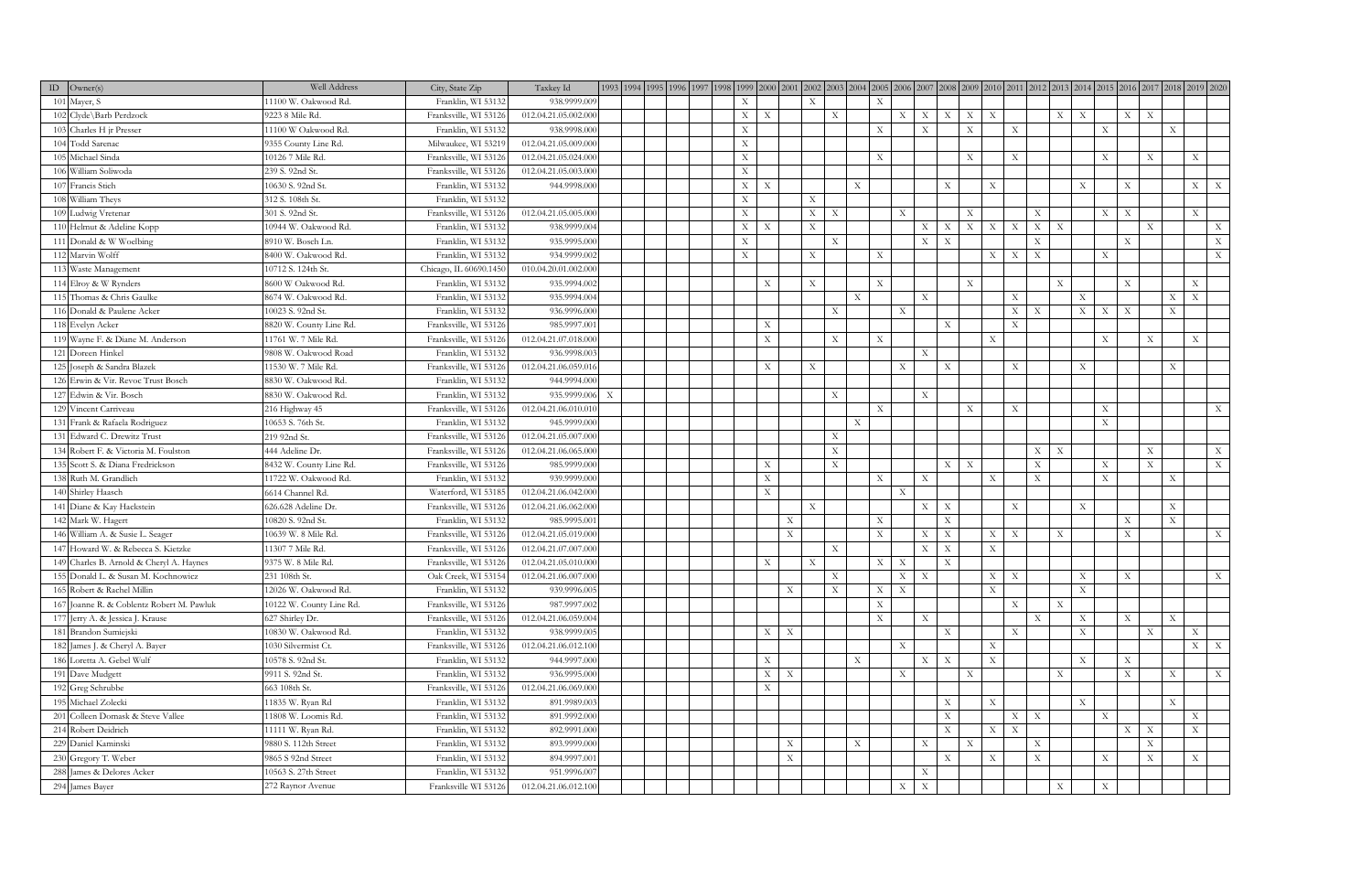| ID $\vert$ Owner(s)               | Well Address                    | City, State Zip       | Taxkey Id            |  |  |                           |                           |                           |                           |             |                           |                                |             |                           |                           |                                |                           |              |                                          |                                           |
|-----------------------------------|---------------------------------|-----------------------|----------------------|--|--|---------------------------|---------------------------|---------------------------|---------------------------|-------------|---------------------------|--------------------------------|-------------|---------------------------|---------------------------|--------------------------------|---------------------------|--------------|------------------------------------------|-------------------------------------------|
| 355 Duane & Dorothy Acker         | 8731 8 Mile Road                | Franksville, WI 53126 | 985.9997.003         |  |  |                           |                           | $\boldsymbol{\mathrm{X}}$ |                           |             | $\boldsymbol{\mathrm{X}}$ |                                |             |                           |                           | $\mathbf{X}$                   |                           | X            | X                                        |                                           |
| 363 Sally Thompson                | 10280 W. South County Line Road | Franklin, WI 53133    | 987.9997.003         |  |  |                           | $\mathbf{X}$              |                           |                           |             |                           |                                |             |                           | $X \mid X$                |                                |                           |              |                                          |                                           |
| 664 Richard Schweitzer            | 7912 W Oakwood Road             | Franklin, WI 53132    | 934.9992.004         |  |  |                           |                           |                           | $\mathbf{X}$              |             |                           |                                |             |                           |                           | $\boldsymbol{\mathrm{X}}$      |                           |              |                                          |                                           |
| 665 David Schweitzer              | 20 Watters Court                | Franklin, WI 53132    | 934.9995.000         |  |  |                           |                           | $\mathbf X$               |                           |             | $\mathbf X$               |                                |             |                           |                           |                                |                           |              |                                          |                                           |
| 671 Daryl & Ann Kooping           | 10007 S 76th ST                 | Franklin, WI 53132    | 934.9994.001         |  |  |                           |                           |                           | $\boldsymbol{\mathrm{X}}$ |             |                           |                                |             |                           |                           |                                |                           |              |                                          |                                           |
| 675 Richard Wallratzl             | 8180 W Oakwood Road             | Franklin, WI 53132    | 934.9998.001         |  |  |                           |                           |                           | $\mathbf{X}$              |             | $\mathbf X$               | $\boldsymbol{\mathrm{X}}$      |             |                           | X                         |                                |                           |              | $\mathbf X$                              |                                           |
| 680 Marvin W. Wolff               | 8502 W Oakwood Rd.              | Franklin, WI 53132    | 935.9994.006         |  |  |                           |                           |                           |                           | X           |                           | X<br>$\boldsymbol{\mathrm{X}}$ |             |                           |                           | X<br>$\mathbf{X}$              |                           |              |                                          |                                           |
| 698 James & Jean Langenohl        | 9970 S 112th Street             | Franklin, WI 53132    | 938.9988.005         |  |  |                           | $\boldsymbol{\mathrm{X}}$ |                           | X                         |             | $\mathbf X$               |                                | X           |                           | $\boldsymbol{\mathrm{X}}$ |                                | $\mathbf{X}$              |              | $\boldsymbol{\mathrm{X}}$                |                                           |
| 700 PROM TRUST PROM, JAMES & JANE | 9918 S 112th Street             | Franklin, WI 53132    | 938.9988.00          |  |  |                           | $\mathbf X$               |                           | $\mathbf X$               |             | $\boldsymbol{\mathrm{X}}$ |                                |             |                           |                           |                                |                           |              |                                          |                                           |
| 705 Ursula Immekus                | 10070 S 112th Street            | Franklin, WI 53132    | 938.9992.000         |  |  |                           |                           | $\boldsymbol{\mathrm{X}}$ |                           |             |                           |                                |             |                           |                           |                                |                           |              |                                          |                                           |
| 716 Jenny & Steve Heckler         | 10810 W Oakwood Road            | Franklin, WI 53132    | 938.9999.006         |  |  |                           | $\boldsymbol{\mathrm{X}}$ |                           | $\mathbf{X}$              |             | $\mathbf X$               | $\boldsymbol{\mathrm{X}}$      |             | X                         | $\mathbf{X}$              | $\boldsymbol{\mathrm{X}}$      |                           | $X-1$        | $\boldsymbol{\mathrm{X}}$                | $\mathbf{X}$                              |
| 722 Ramona Maria Machulak         | 10077 S 124 Street              | Muskego, WI 53150     | 939.9995.000         |  |  |                           |                           |                           |                           | $\mathbf X$ |                           |                                |             |                           |                           | $\boldsymbol{\mathrm{X}}$      | $\mathbf X$               |              | $\boldsymbol{\mathrm{X}}$                |                                           |
| 773 Franklin Meats, Inc.          | 9431 W Oakwood Road             | Franklin, WI 53132    | 943.9998.000         |  |  |                           |                           |                           |                           | X           |                           |                                |             |                           |                           |                                |                           |              |                                          |                                           |
| 777 Joanne Jaroki/Alan Kleman     | 10474 S 92nd Street             | Franklin, WI 53132    | 944.9995.000         |  |  | $\boldsymbol{\mathrm{X}}$ |                           |                           | $\mathbf X$               |             | $\mathbf X$               |                                | X           | $\boldsymbol{\mathrm{X}}$ |                           | $\mathbf X$                    |                           | $\mathbf{X}$ |                                          | $\mathbf X$                               |
| 778 Joanne Jaroki/Alan Kleman     | 10456 S 92nd Street             | Franklin, WI 53132    | 944.9996.000         |  |  |                           |                           |                           |                           | X           |                           | X                              | X           |                           |                           | $\boldsymbol{\mathrm{X}}$      |                           | $\mathbf{X}$ | $\mathbf X$                              |                                           |
| 782 Marian Stanizs                | 10642 S 92nd Street             | Franklin, WI 53132    | 944.9999.002         |  |  |                           |                           |                           |                           | X           | $\mathbf X$               |                                |             |                           |                           |                                |                           |              |                                          | X                                         |
| 783 Kenneth Kania                 | 10373 S 76TH ST                 | Franklin, WI 53132    | 945.9996.000         |  |  |                           |                           |                           | $\mathbf X$               |             | $\mathbf X$               |                                |             |                           |                           |                                |                           |              |                                          |                                           |
| 784 Kenneth Moore                 | 10409 S 76TH ST                 | Franklin, WI 53132    | 945.9997.000         |  |  |                           |                           | X                         |                           |             | $\mathbf X$               |                                |             |                           |                           |                                |                           |              |                                          |                                           |
| 803 Lloyd & Beverly Gellings      | 21207 W 7 Miles Rd              | Franksville, WI 53126 | 012.04.21.06.004.000 |  |  |                           |                           |                           |                           | X           |                           |                                |             |                           |                           |                                | $\mathbf{X}$              |              | $\boldsymbol{\mathrm{X}}$                |                                           |
| 807 George Van Eperen             | 624 124 St.                     | Franksville, WI 53126 | 012.04.21.06.025.000 |  |  |                           |                           |                           |                           | X           | $\mathbf X$               | $\mathbf X$                    | $\mathbf X$ |                           |                           | $\mathbf X$                    |                           |              |                                          |                                           |
| 810 Don & Darci Mateika, Jr.      | 500 Shirley Lane                | Franksville WI 53126  | 012.04.21.06.058.000 |  |  |                           |                           |                           |                           |             | $\mathbf X$               | $\boldsymbol{\mathrm{X}}$      | X           |                           |                           | $\boldsymbol{\mathrm{X}}$      | $\boldsymbol{\mathrm{X}}$ |              | $\boldsymbol{\mathrm{X}}$                | $\mathbf X$                               |
| 811 Gregg Alberti                 | 12302 W. Loomis Ct.             | Franklin, WI 53132    | 891.9998.001         |  |  |                           |                           |                           |                           |             |                           |                                | $\mathbf X$ |                           |                           |                                |                           |              |                                          | X                                         |
| 812 Michael & Katherine Delemont  | 9917 S. 112 St.                 | Franklin, WI 53132    | 938.9993.000         |  |  |                           |                           |                           |                           |             |                           |                                | $\mathbf X$ |                           |                           | $\boldsymbol{\mathrm{X}}$      |                           |              | X<br>X                                   | $\boldsymbol{\mathrm{X}}$<br>$\mathbf{X}$ |
| 813 Carol Gillette                | 550 S. 124 St.                  | Franksville WI 53126  | 012.04.21.06.018.000 |  |  |                           |                           |                           |                           |             |                           |                                | $\mathbf X$ |                           |                           |                                |                           |              |                                          |                                           |
| 814 Eugene Magarich               | 11327 W. Ryan Rd.               | Franklin, WI 53132    | 892.9994.000         |  |  |                           |                           |                           |                           |             |                           |                                | X           | X                         | $\mathbf X$               | $\boldsymbol{\mathrm{X}}$      | $\mathbf X$               |              | $\boldsymbol{\mathrm{X}}$                | $\boldsymbol{\mathrm{X}}$                 |
| 815 Kyle Schultz                  | 10011 W. Ryan Rd.               | Franklin, WI 53132    | 012.04.21.05.013.000 |  |  |                           |                           |                           |                           |             |                           |                                | $\mathbf X$ |                           |                           |                                | $\mathbf{X}$              |              | $\boldsymbol{\mathrm{X}}$                | $\mathbf X$                               |
| 816 Joseph Heritz                 | 10931 W. Ryan Rd.               | Franklin, WI 53132    | 893.9997.002         |  |  |                           |                           |                           |                           |             |                           |                                |             |                           |                           |                                |                           |              |                                          |                                           |
| 817 Frances Solivan Tinpa         | 10534 W. Oakland                | Franklin, WI 53132    | 937.9999.003         |  |  |                           |                           |                           |                           |             |                           |                                |             | $\mathbf X$               |                           |                                |                           |              | $\mathbf X$<br>$\boldsymbol{\mathrm{X}}$ | $\mathbf X$                               |
| 818 Lisa Cherek                   | 8850 W. Bosch Ln.               | Franklin, WI 53132    | 899.9990.052         |  |  |                           |                           |                           |                           |             |                           |                                |             | X                         |                           | $\mathbf X$                    |                           |              | $\mathbf X$<br>X                         | $\boldsymbol{\mathrm{X}}$                 |
| 819 Nick and Jackie Ioder         | 10338 W. Ryan Rd.               | Franklin, WI 53132    | 888.9998.001         |  |  |                           |                           |                           |                           |             |                           |                                |             | $\mathbf{X}$              |                           |                                |                           |              |                                          |                                           |
| 820 Anthony/Anne Kraus            | 10233 W. Oakwood Road           | Franklin, WI 53133    | 942.0004.000         |  |  |                           |                           |                           |                           |             |                           |                                |             |                           | $\mathbf X$               |                                |                           |              |                                          |                                           |
| 821 Roseanne Liebl                | 10155 W. Oakwood Rd             | Franklin, WI 53132    | 942.0002.000         |  |  |                           |                           |                           |                           |             |                           |                                |             |                           | $\mathbf X$               | $\mathbf X$                    |                           |              | $\boldsymbol{\mathrm{X}}$                | $\mathbf X$<br>$\mathbf{X}$               |
| 822 Don Mateicka, Jr              | 500 Shirley Dr                  | Franksville WI 53126  | 012.04.21.06.066.000 |  |  |                           |                           |                           |                           |             |                           |                                |             |                           | $\mathbf X$               |                                | $\boldsymbol{\mathrm{X}}$ |              |                                          | $\mathbf X$                               |
| 823 Dennis F. Schaefer            | 10004 S. 112 St                 | Franklin, WI 53132    | 938.9989.000         |  |  |                           |                           |                           |                           |             |                           |                                |             |                           | $\boldsymbol{\mathrm{X}}$ | $\boldsymbol{\mathrm{X}}$      |                           |              |                                          |                                           |
| 824 Darlene M Pasniak             | 9910 S. 92 St                   | Franklin, WI 53132    | 935.9999.002         |  |  |                           |                           |                           |                           |             |                           |                                |             |                           | X                         | X<br>$\boldsymbol{\mathrm{X}}$ | $\boldsymbol{\mathrm{X}}$ |              |                                          |                                           |
| 825 Michael Zolecki               | 11835 W. Rvan Rd                | Franklin, WI 53132    | 891.9989.003         |  |  |                           |                           |                           |                           |             |                           |                                |             |                           | $\mathbf X$               | $\mathbf X$                    |                           |              |                                          | $\mathbf X$                               |
| 826 Harry/Vivian Guzniczak        | 9010 W. Bosch Lane              | Franklin, WI 53132    | 935.9996.000         |  |  |                           |                           |                           |                           |             |                           |                                |             |                           |                           | $\mathbf X$                    | $\boldsymbol{\mathrm{X}}$ |              |                                          |                                           |
| 827 William/Julie Page            | 4657 W. Oakwood Rd.             | Franklin, WI 53132    | 949.9997.001         |  |  |                           |                           |                           |                           |             |                           |                                |             |                           |                           | $\mathbf X$                    |                           |              |                                          |                                           |
| 828 David Palmersheim             | 653 S. 92 st.                   | Franksville, WI 53126 | 012.04.21.05.020.000 |  |  |                           |                           |                           |                           |             |                           |                                |             |                           |                           | $\mathbf X$                    |                           |              |                                          |                                           |
| 829 Don Kochnowicz                | 107 108 <sup>th</sup> Street    | Raymond, WI 53126     | 012.04.10.06.007.000 |  |  |                           |                           |                           |                           |             |                           |                                |             |                           |                           |                                | X                         |              | $\mathbf X$<br>X                         | $\boldsymbol{\mathrm{X}}$                 |
| 830 Michael & Mary MacDonald      | 11555 W. Loomis Road            | Franklin, WI 53132    | 892.9996.000         |  |  |                           |                           |                           |                           |             |                           |                                |             |                           |                           |                                | $\mathbf X$               |              |                                          | $X \mid X \mid X$                         |
| 831 Anthon Scheltner              | 10405 W. Ryan Road              | Franklin, WI 53132    | 893.9996.000         |  |  |                           |                           |                           |                           |             |                           |                                |             |                           |                           |                                | X                         |              |                                          | X                                         |
| 832 Edd Konopka                   | 7930 Oakwood Road               | Franklin, WI 53132    | 934.9997.000         |  |  |                           |                           |                           |                           |             |                           |                                |             |                           |                           |                                |                           | $X-$         | $\mathbf X$<br>$\mathbf X$               | $\boldsymbol{\mathrm{X}}$                 |
| 833 Leo/Allyson Tundo             | 9645 W. Ryan Road               | Franklin, WI 53132    | 894.9998.000         |  |  |                           |                           |                           |                           |             |                           |                                |             |                           |                           |                                |                           | $\mathbf{X}$ |                                          | $\boldsymbol{\mathrm{X}}$                 |
| 834 Joanne Zolecki                | 11736 W. Loomis Road            | Franklin, WI 53132    | 899.9990.056         |  |  |                           |                           |                           |                           |             |                           |                                |             |                           |                           |                                |                           | X            | $\boldsymbol{\mathrm{X}}$                |                                           |
| 835 Mary Loumann                  | 407 92 <sup>nd</sup> Street     | Franklin, WI 53132    | 012.04.21.05.001.000 |  |  |                           |                           |                           |                           |             |                           |                                |             |                           |                           |                                |                           |              |                                          | $\mathbf X$                               |
| 836 Joseph & W Heinrichs          | 5025 W. Oakwood Road            | Franklin, WI 53132    | 949.9999.000         |  |  |                           |                           |                           |                           |             |                           |                                |             |                           |                           |                                |                           |              |                                          | $\mathbf X$<br>$\mathbf X$                |
| 837 Greg & Kari Wiemann           | 9930 W. Oakwood Road            | Franklin, WI 53132    | 012.04.21.05.001.000 |  |  |                           |                           |                           |                           |             |                           |                                |             |                           |                           |                                |                           |              |                                          | $X \mid X$                                |
| 838 Amy Serafin                   | 9951 S. 112th Street,           | Franklin, WI 53132    | 938.9994.003         |  |  |                           |                           |                           |                           |             |                           |                                |             |                           |                           |                                |                           |              |                                          | $X$ $X$                                   |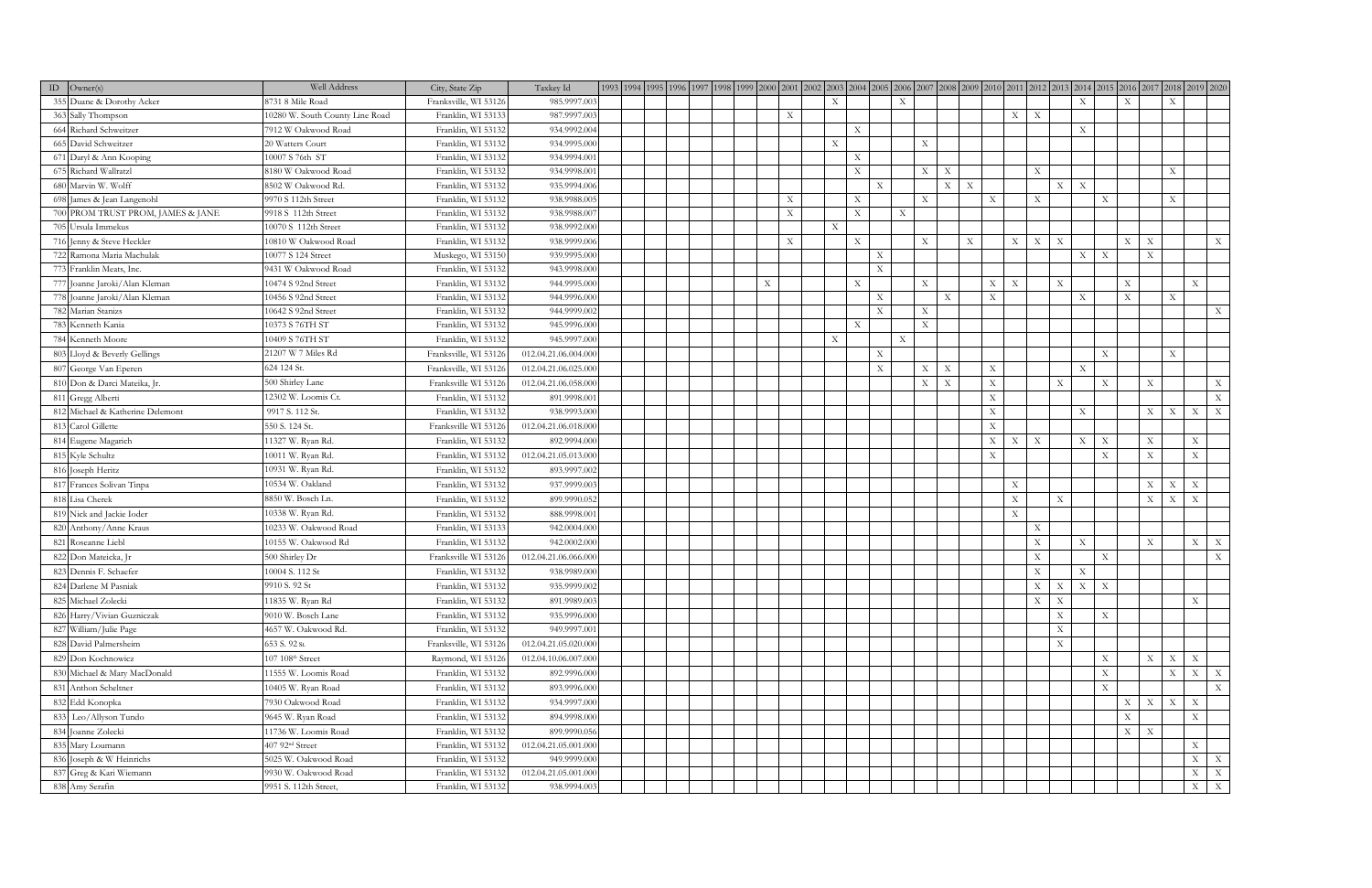| $ID$ $ Owner(s) $   | Well Address                 | City, State Zip       | Taxkey Id            |  |  |  | $Z(N)$ $\mid$ $Z(N)Z \mid Z(N)$ | $\angle$ (104 |  |  |  |  | $12018$ $2019$ $2020$ |
|---------------------|------------------------------|-----------------------|----------------------|--|--|--|---------------------------------|---------------|--|--|--|--|-----------------------|
| 839 Jene M Gillette | $^{\prime}$ 10 Highway 45    | Franksville, WI 53126 | 012.04.21.06.022.000 |  |  |  |                                 |               |  |  |  |  |                       |
| 840 Nancy P Meinerz | 7709 W. Ryan Road            | Franklin, WI 53132    | 930 9997.003         |  |  |  |                                 |               |  |  |  |  |                       |
| 841 Mary Loumann    | $40792$ <sup>nd</sup> Street | Franklin, WI 53132    | 012.04.21.05.001.000 |  |  |  |                                 |               |  |  |  |  |                       |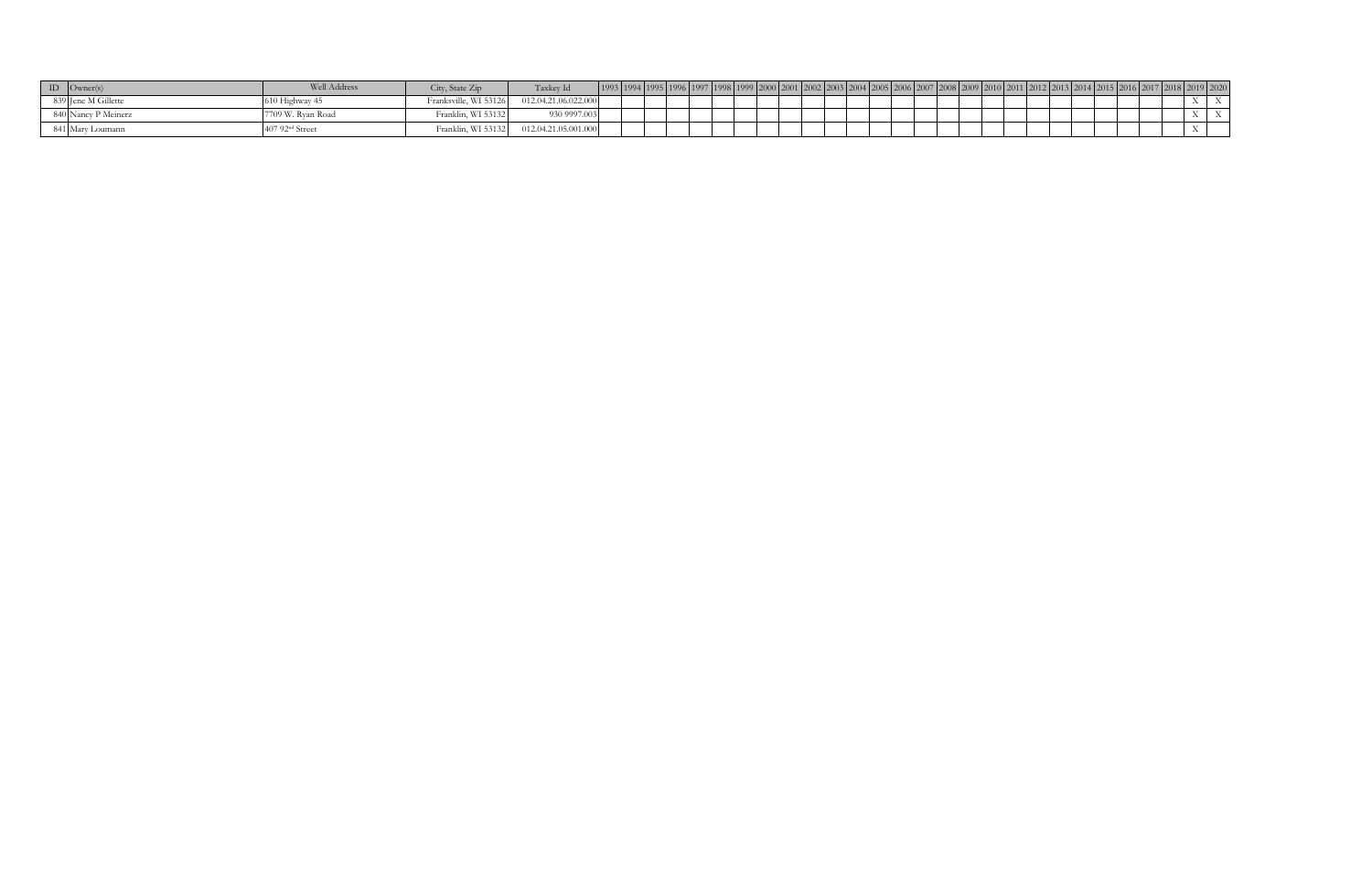# **Franklin Waste Facility Monitoring Committee 2020 Well Monitoring Report**

# **Table 3 2020 Residential Well Samples Exceeding the Federal Secondary Drinking Water Standards**

|                      |                             |               | Results Fe+           |            | <b>Results SO4</b>       |            |
|----------------------|-----------------------------|---------------|-----------------------|------------|--------------------------|------------|
| Tax ID               | Owner                       | <b>Site #</b> | <u>Iron</u><br>(mg/L) | <b>MCL</b> | <b>Sulfate</b><br>(mg/L) | <b>MCL</b> |
| 012.04.21.06.058.000 | <b>Mateicka</b>             | 4             |                       |            | 318                      | 250        |
| 012.04.21.06.007.000 | Kohnowicz                   | 6             | 0.304                 | 0.300      |                          |            |
| 944.9998.000         | <b>Stich</b>                | 8             | 0.988                 | 0.300      |                          |            |
| 942.0002.000         | Liebl                       | 9             | 0.463                 | 0.300      |                          |            |
| 938.9993.000         | <b>Delemont</b>             | 10            | 0.352                 | 0.300      |                          |            |
| 891.9998.001         | <b>Kenny</b>                | 11            | 0.835                 | 0.300      |                          |            |
| 012.04.21.05.019.000 | <b>Seager</b>               | 14            | 0.430                 | 0.300      |                          |            |
| 010.04.20.01.004.000 | <b>Hintz</b>                | 15            |                       |            | 255                      | 250        |
| 938.9994.003         | <b>Serafin</b>              | 17            | 0.449                 | 0.300      |                          |            |
| 012.04.21.06.064.000 | <b>Metz</b>                 | 19            |                       |            | 350                      | 250        |
| 012.04.21.06.010.010 | <b>Carriveau</b>            | 20            |                       |            | 258                      | 250        |
| 012.04.21.06.066.000 | Olson                       | 22            |                       |            | 306                      | 250        |
| 893.9996.000         | <b>Schefiner &amp; Efta</b> | 25            | 0.354                 | 0.300      |                          |            |
| 930.9997.003         | <b>Meinerz</b>              | 28            | 0.414                 | 0.300      |                          |            |
| 012.04.21.07.017.000 | <b>Zirzow</b>               | 30            | 0.338                 | 0.300      |                          |            |
| 985.9999.000         | <b>Fredrickson</b>          | 31            | 0.396                 | 0.300      | 318                      | 250        |
| 012.04.21.06.065.000 | <b>Foulston</b>             | 32            |                       |            | 257                      | 250        |
| 012.04.21.07.016.000 | Janikowski                  | 33            | 0.414                 | 0.300      |                          |            |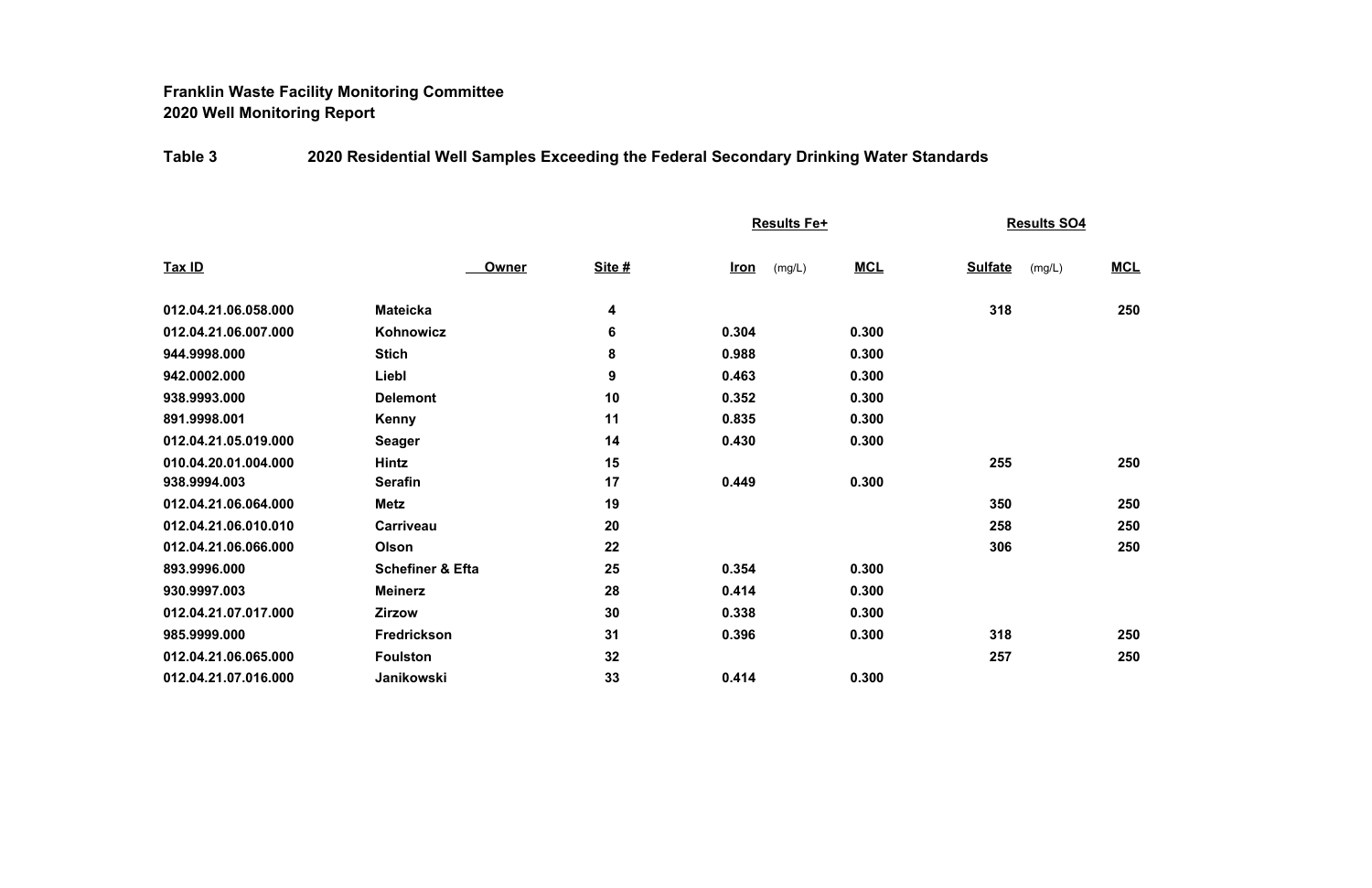# **Franklin Waste Facility Monitoring Committee 2019 Well Monitoring Report**

## **Table 4 Historic Residential Well Samples Exceeding Constituent LOD**

#### **Legend**

| Formula                         | <b>Compond Name</b>       | Use or History                                                |
|---------------------------------|---------------------------|---------------------------------------------------------------|
| Fe                              | - Iron                    | Secondary Drinking Water Standard in exceedance               |
| SO <sub>4</sub>                 | Sulfate -                 | Secondary Drinking Water Standard in exceedance               |
| CCI <sub>2</sub> F <sub>2</sub> | Dichlorodifluoromethane - | A CFC known as R-12 and a spray propellant                    |
| $C_6H_5CH_3$                    | Toluene -                 | Commonly used solvent                                         |
| <b>TCE</b>                      | Trichloroethylene -       | Commonly used solvent                                         |
| CHCI <sub>3</sub>               | Chloroform -              | Commonly a product of improper chlorination                   |
| CHBrCl <sub>2</sub>             | Bromodichloromethane -    | Commonly a product of improper chlorination                   |
| CHBr <sub>2</sub> Cl            | Chlorodibromomethane -    | Commonly a product of improper chlorination                   |
| CH <sub>3</sub> Cl              | Chloromethane -           | Commonly known as R-40, also known as methyl chloride         |
| $C_8H_{10}$                     | Orhtoxylene -             | Known as 0-xylene, used in polymerizations and as a solvent   |
| $C_9H_{12}$                     | 1,2,4Trimethylbenzene -   | Occurs in coal tar, petroleum, often by product of combustion |
| $C_8H_8$                        | Styrene -                 | Commonly used in the production of polymers and resins        |
| $CH3$ CCI <sub>3</sub>          | 1,1,1 Trichloroethane -   | Commonly used as a solvent                                    |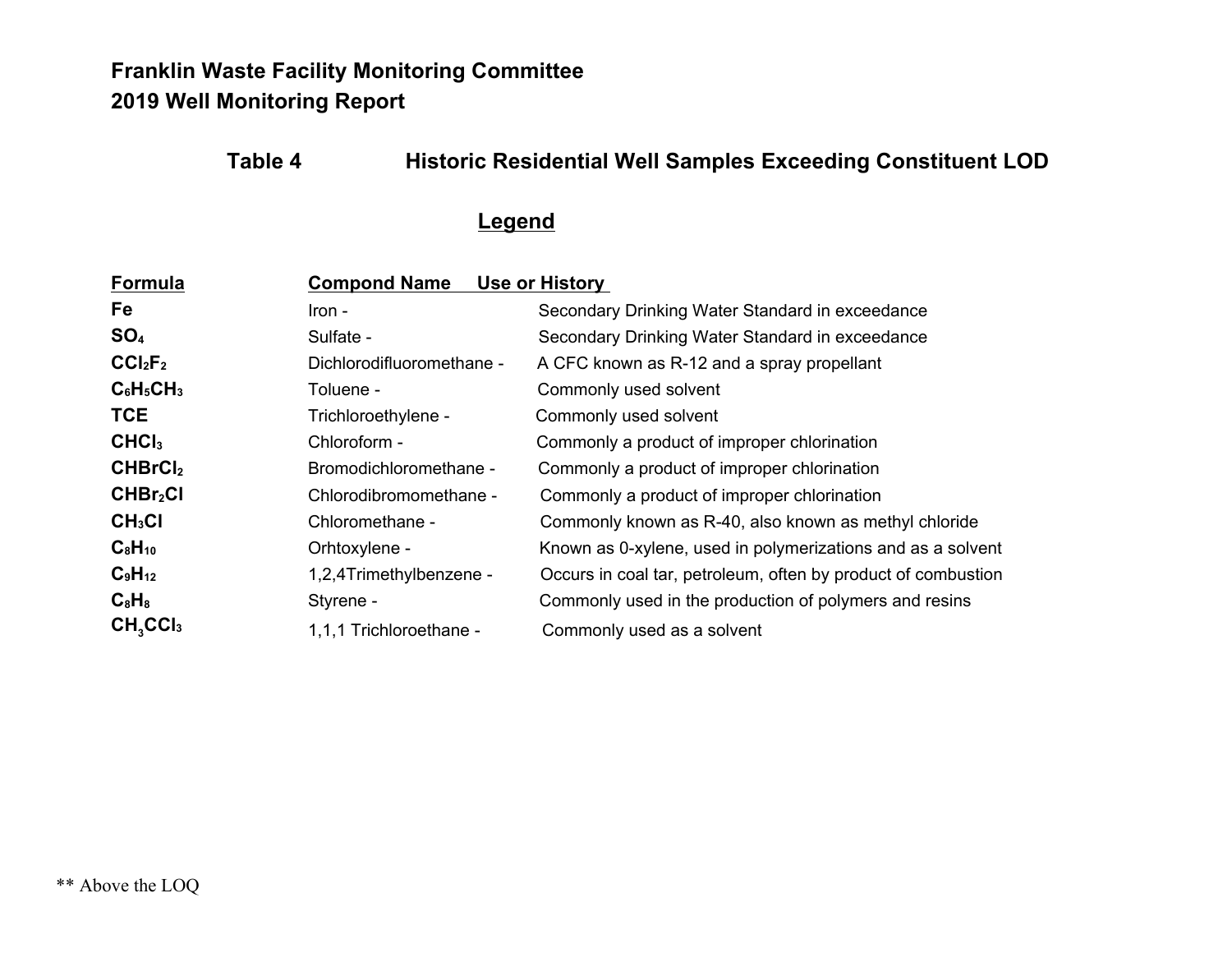| Tax ID               | Owner          | Fe     | SO <sub>4</sub> |
|----------------------|----------------|--------|-----------------|
|                      |                | (mg/L) | (mg/L)          |
| 012.04.10.06.007.000 | Kochnowich     | 1.160  |                 |
| 942.0002.000         | Lieble         | 0.476  |                 |
| 012.04.21.06.013.000 | Thiesenhausen  | 0.692  |                 |
| 894.9998.000         | Turdo          | 0.524  |                 |
| 012.04.21.05.001.000 | Laumann        |        | 278             |
| 899.9990.052         | <b>Cherek</b>  | 0.379  |                 |
| 012.04.21.05.013.000 | <b>Schultz</b> |        | 307             |
| 935.9994.004         | Gaulke         | 0.349  |                 |
| 012.04.21.07.018.000 | Anderson       | 0.375  |                 |
| 892.9994.000         | Magarich       | 0.811  |                 |
| 012.04.21.05.024.000 | Sinda          |        | 252             |
| 944.9998.000         | <b>Stich</b>   | 1.260  |                 |
| 938.9999.005         | Sumiejski      | 0.490  |                 |
| 894.9997.001         | Weber          | 0.309  |                 |
| 012.04.21.05.005.000 | Vretenar       | 0.331  | 351             |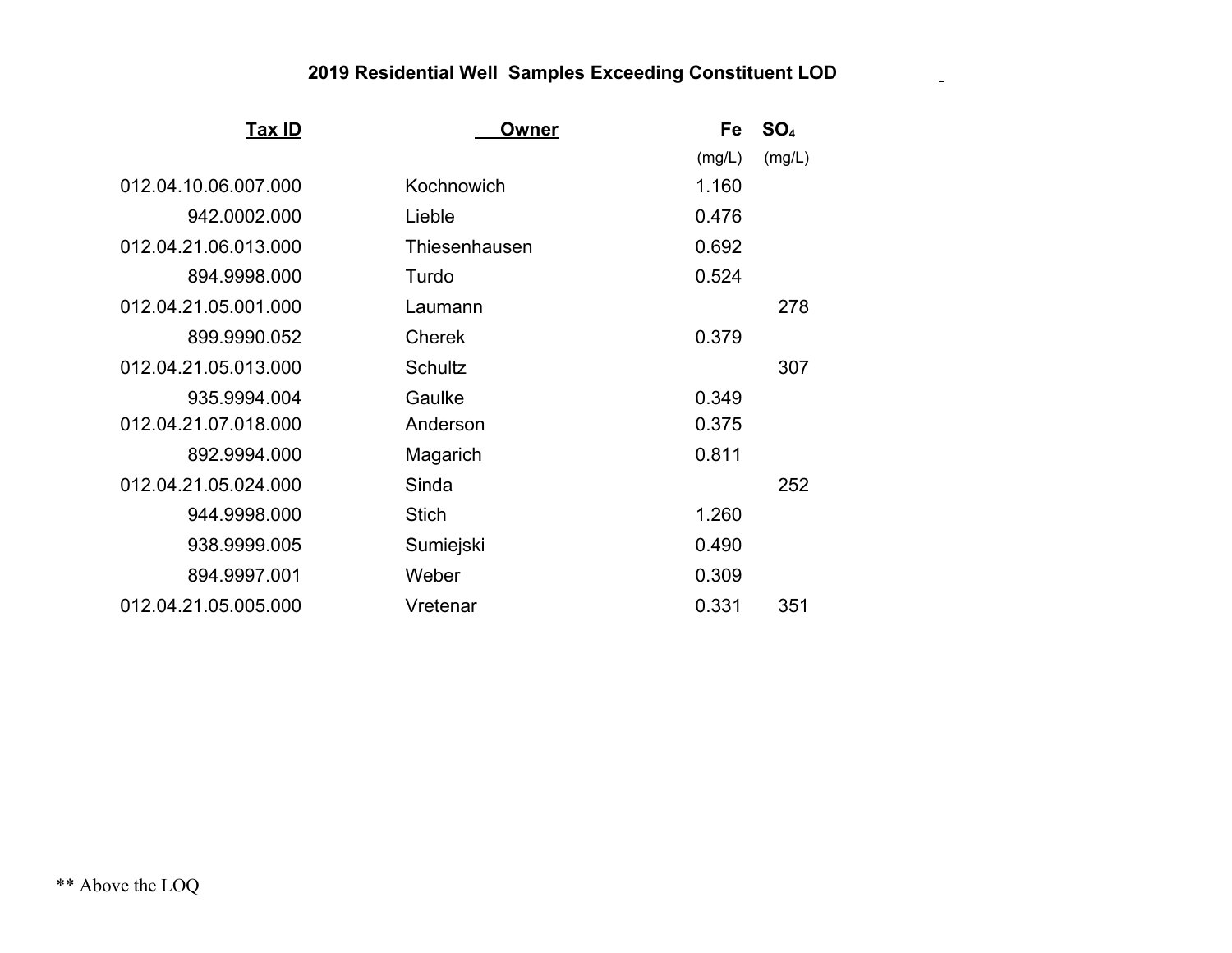| Tax ID               | Owner         | Fe     | SO <sub>4</sub> |
|----------------------|---------------|--------|-----------------|
|                      |               | (mg/L) | (mg/L)          |
| 985.9997.003         | Acker         | 1.800  |                 |
| 939.9999.000         | Grandlich     | 0.364  |                 |
| 012.04.21.06.062.000 | Hackstein     |        | 306             |
| Raymond, WI 53126    | Kochnowicz    | 0.339  |                 |
| 012.04.21.06.010.020 | Knollenberg   |        | 257             |
| 012.04.21.06.035.000 | Riehle        | 0.340  |                 |
| 012.04.21.06.013.000 | Thiessenhusen | 0.440  |                 |
| 939.9996.002         | Bonney        | 0.324  |                 |
| 899.9990.052         | <b>Cherek</b> | 1.810  |                 |
| 938.9993.000         | Delemont      | 0.303  |                 |
| 944.9996.000         | Kleman        | 0.314  |                 |
| 012.04.21.06.019.000 | VandenBoom    | 0.676  |                 |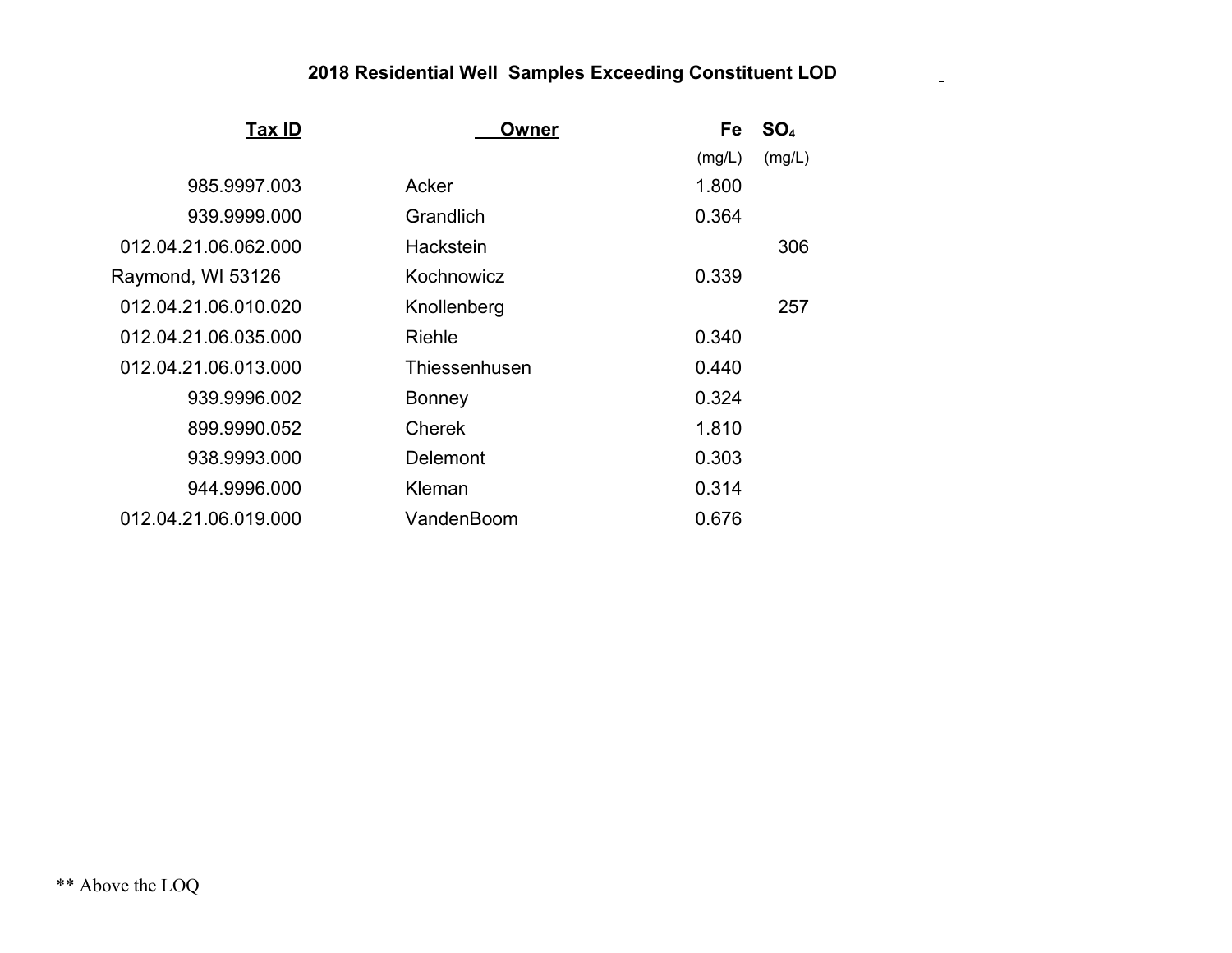| <u>Tax ID</u>        | <u>Owner</u>    | Fe     | SO <sub>4</sub> |
|----------------------|-----------------|--------|-----------------|
|                      |                 | (mg/L) | (mg/L)          |
| 899.9990.052         | <b>Cherek</b>   | 0.396  |                 |
| 940.9997.000         | Couillard       | 0.318  |                 |
| 892.9991.000         | <b>Deidrich</b> | 0.512  |                 |
| 012.04.21.06.065.000 | Fredrickson     |        | 275             |
| 985.9999.000         | Gellings        | 0.377  | 325             |
| 938.9999.004         | Kopp            | 0.476  |                 |
| 941.9983.000         | Lange           | 0.547  |                 |
| 942.0002.000         | Liebl           | 0.525  |                 |
| 939.9995.000         | <b>Machulak</b> | 0.593  |                 |
| 892.9994.000         | Magarich        | 0.383  |                 |
| 012.04.21.06.058.000 | Mateika, Jr.    |        | 332             |
| 012.04.21.06.054.000 | Mateicka Sr.    |        | 373             |
| 012.04.21.05.002.000 | Perdzock        |        | 264             |
| 012.04.21.05.024.000 | Sinda           |        | 306             |
| 012.04.21.06.030.000 | <b>Stroud</b>   | 0.423  |                 |
| 010.04.20.01.013.000 | Sanford         | 0.333  |                 |
| 012.04.21.05.013.000 | <b>Schultz</b>  |        | 366             |
| 894.9997.001         | Weber           | 0.339  |                 |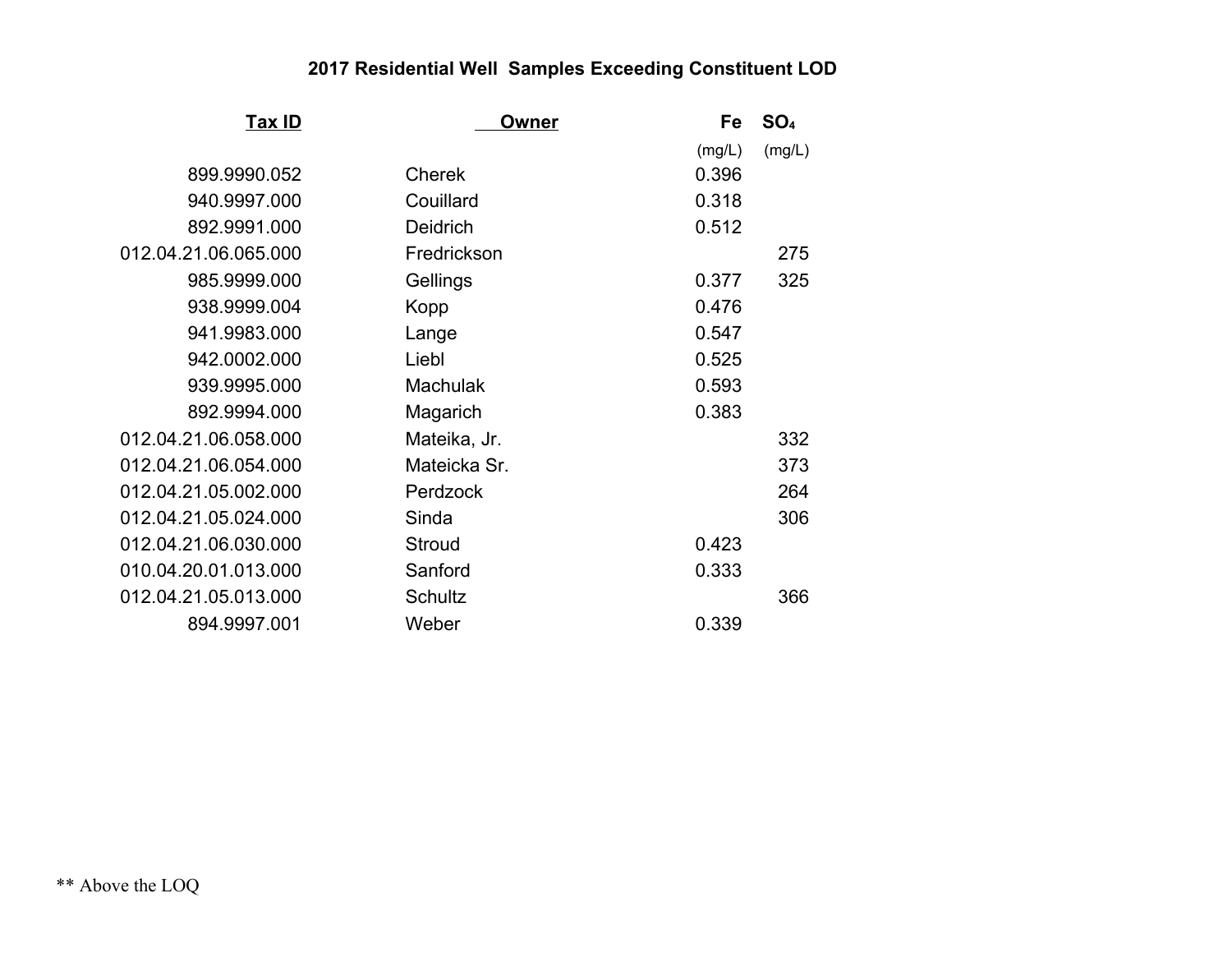| Tax ID               | Owner              | Fe     | SO <sub>4</sub> |
|----------------------|--------------------|--------|-----------------|
|                      |                    | (mg/L) | (mg/L)          |
| 985.9996.000         | Acker              | 2.380  |                 |
| 939.9996.002         | <b>Bonney</b>      | 0.424  |                 |
| 935.9995.000         | Rybacki            | 0.526  |                 |
| 892 9991.000         | <b>Diedrich</b>    | 0.346  |                 |
| 012.04.21.05.021.006 | Gellings           |        | 253             |
| 120.42.10.60.210.000 | <b>Heritz</b>      | 0.579  |                 |
| 012.04.21.06.007.000 | Kochnowicz         | 0.410  |                 |
| 012.04.21.06.059.000 | <b>Kraus</b>       | 0.366  |                 |
| 012.04.21.06.035.000 | Ludke              | 0.302  |                 |
| 012.04.21.05.010.000 | Perdzeck           |        | 284             |
| 012.04.21.05.019.000 | Seager             | 0.553  | 253             |
| 012.04.21.06.013.000 | Thiessenhusen      | 0.405  | 614             |
| 894.9998.000         | Tundo              | 0.408  |                 |
| 012.04.21.06.019.000 | <b>Vander Boom</b> | 0.418  |                 |
| 012.04.21.05.005.000 | Vretenar           |        | 414             |
| 012.04.21.06.046.000 | Worman             |        | 281             |
| 012.04.21.07.017.000 | Zirzow             | 0.355  |                 |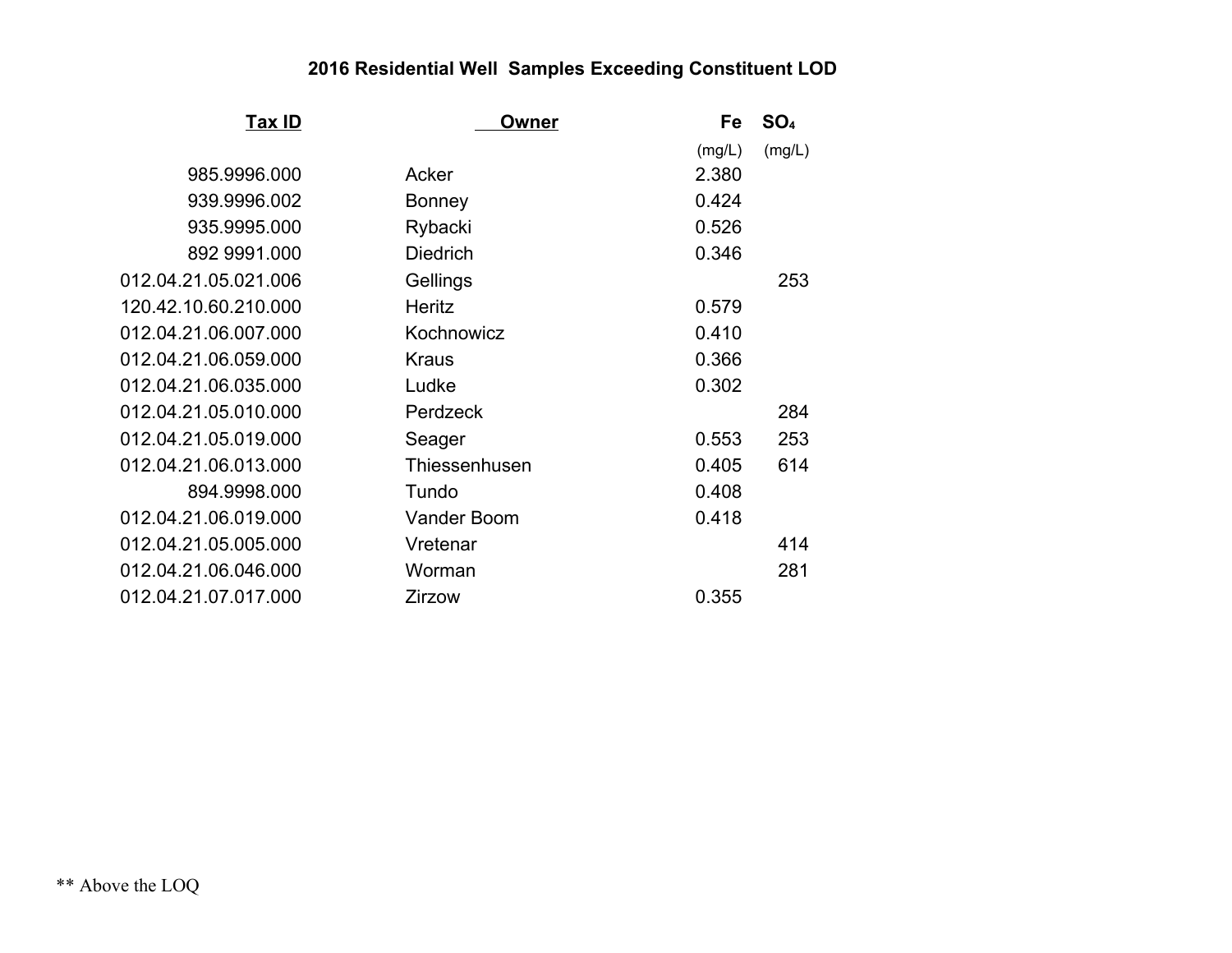| Tax ID               | Owner            |        | SO <sub>4</sub> |
|----------------------|------------------|--------|-----------------|
|                      |                  | (mg/L) | (mg/L)          |
| 936.9996.000         | Anderson         | 0.326  |                 |
| 939.9996.006         | <b>Berndt</b>    | 0.301  |                 |
| 935.9999.006         | <b>Bosels</b>    | 0.303  |                 |
| 985.9999.000         | Fredrickson      | 0.472  |                 |
| 012.04.21.06.003.000 | Gellings         | 0.459  |                 |
| 939.9999.000         | Grandlich        | 0.392  |                 |
| 942.0002.000         | Liebl            | 0.509  |                 |
| 939.9995.000         | <b>Machulak</b>  | 0.373  |                 |
| 893.9996.000         | <b>Scheltner</b> | 0.382  |                 |
| 012.04.21.06.013.000 | Thiessenhusen    | 0.389  | 303             |
| 012.04.21.07.005.000 | Vanden Boom      | 0.398  |                 |
| 892.9994.000         | Magarich         | 0.397  |                 |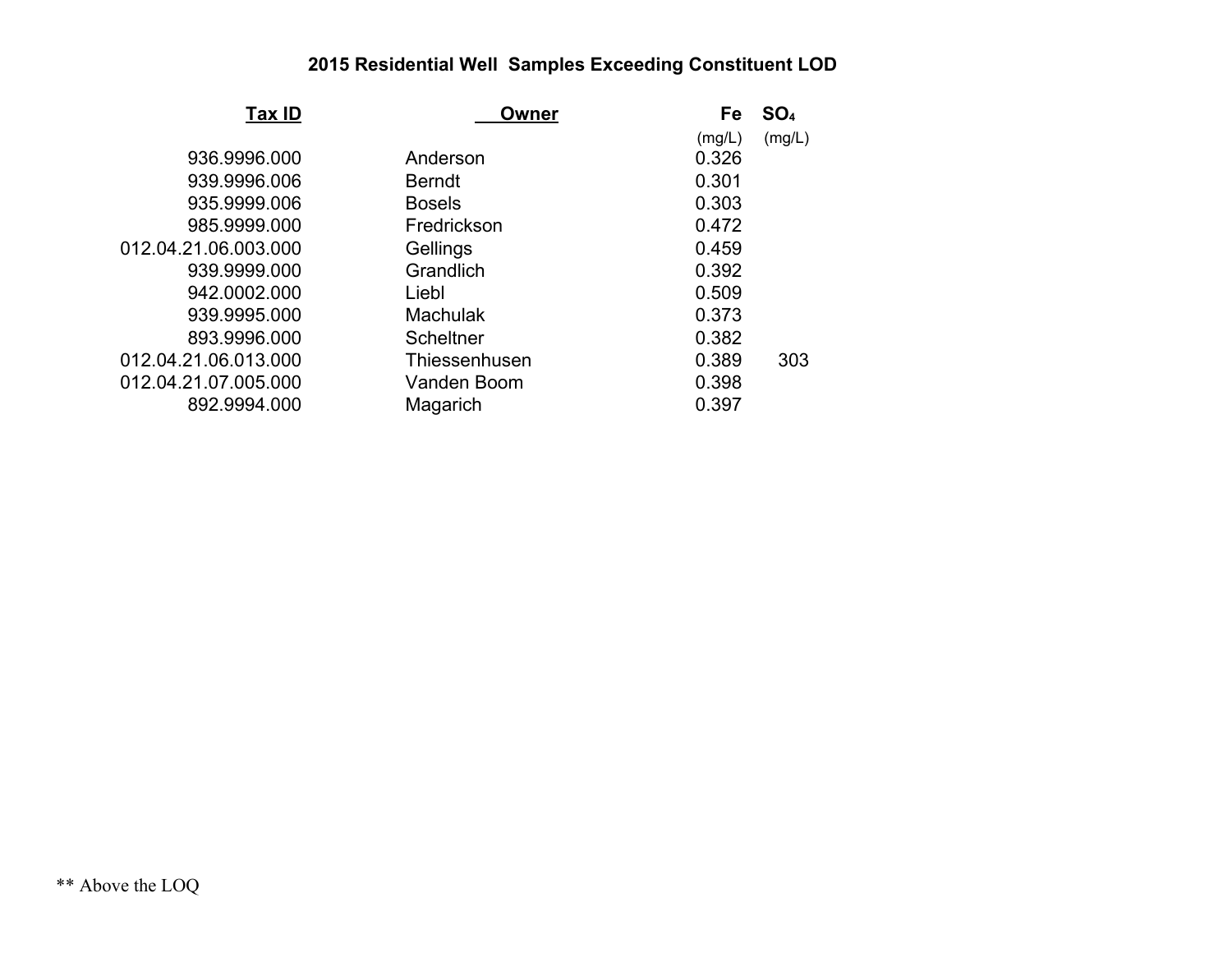| Tax ID               | Owner           | Fe     | SO <sub>4</sub> |
|----------------------|-----------------|--------|-----------------|
|                      |                 | (mg/L) | (mg/L)          |
| 985.9997.003         | Acker           | 3.190  |                 |
| 012.04.21.07.010.000 | <b>Block</b>    | 0.325  |                 |
| 012.04.21.06.010.020 | Carriveau       | 0.331  |                 |
| 012.04.21.06.062.000 | Hackstein       |        | 335             |
| 941.9983.000         | Lange           | 1.140  |                 |
| 892.9994.000         | Magarich        | 0.366  |                 |
| 012.04.21.06.054.000 | Mateicka, Sr.   |        | 357             |
| 939.9995.000         | <b>Machulak</b> | 0.483  |                 |
| 012.04.21.06.064.000 | Metz            | 0.647  |                 |
| 939.9996.005         | <b>Millin</b>   | 0.450  |                 |
| 938.9989.000         | Schaefer        | 0.332  |                 |
| 012.04.21.06.045.000 | Sobbe           | 0.301  |                 |
| 938.9999.005         | Sumiejski       | 0.352  |                 |
| 012.04.21.06.025.000 | Eperen          | 0.325  |                 |
| 012.04.21.06.046.000 | Worman          |        | 264             |
| 012.04.21.06.057.000 | Chiapete        |        | 252             |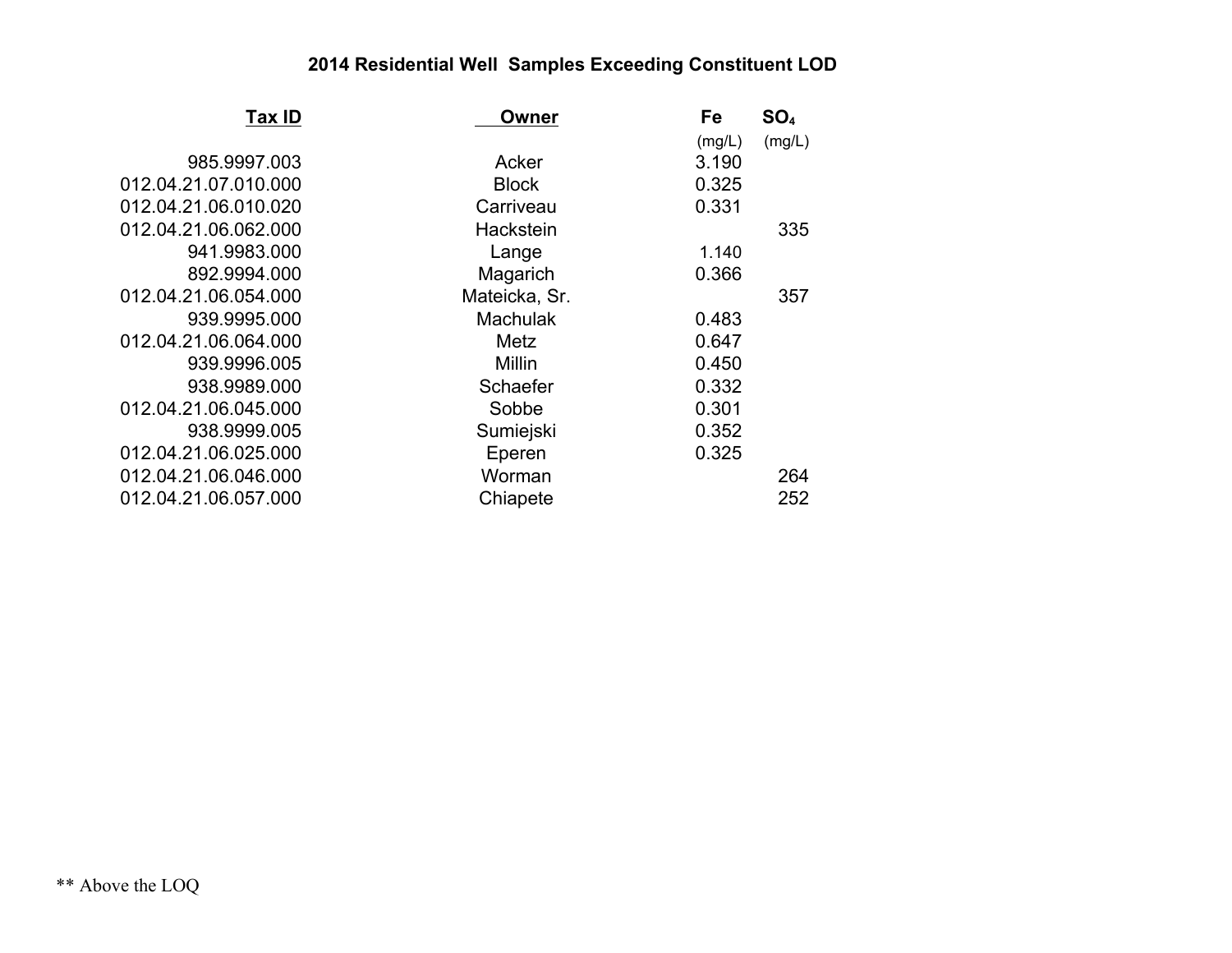| Tax ID               | Owner             | Fe     | SO <sub>4</sub> | CCI <sub>2</sub> F <sub>2</sub> | $C_6H_5CH_3$ | <b>TCE</b>  |
|----------------------|-------------------|--------|-----------------|---------------------------------|--------------|-------------|
|                      |                   | (mg/L) | (mg/L)          | $(\mu g/L)$                     | $(\mu g/L)$  | $(\mu g/L)$ |
| 987.9997.002         | Coblentz          |        | 340             |                                 |              |             |
| 012.04.21.06.068.000 | Gellings          |        |                 |                                 | 0.787        |             |
| 938.9999.006         | Heckler           |        |                 | 9.89                            |              |             |
| 010.04.20.01.020.000 | Mente             | 0.467  |                 |                                 |              |             |
| 012.04.21.05.002.000 | Perdzeck          |        | 250             |                                 | 0.484        |             |
| 012.04.21.06.028.000 | <b>Revolinski</b> | 0.491  |                 |                                 |              |             |
| 012.04.21.05.019.000 | Seager            | 0.324  |                 | 0.825                           |              |             |
| 012.04.21.06.013.000 | Thiessenhusen     | 0.329  |                 |                                 |              |             |
| 935.9994.006         | Wolff             | 0.445  |                 |                                 |              | 0.233       |
| 899.9990.052         | Woelbing          | 0.331  |                 |                                 |              |             |
| 012.04.21.07.017.000 | <b>Zirzow</b>     | 0.637  |                 |                                 |              |             |
|                      |                   |        |                 |                                 |              |             |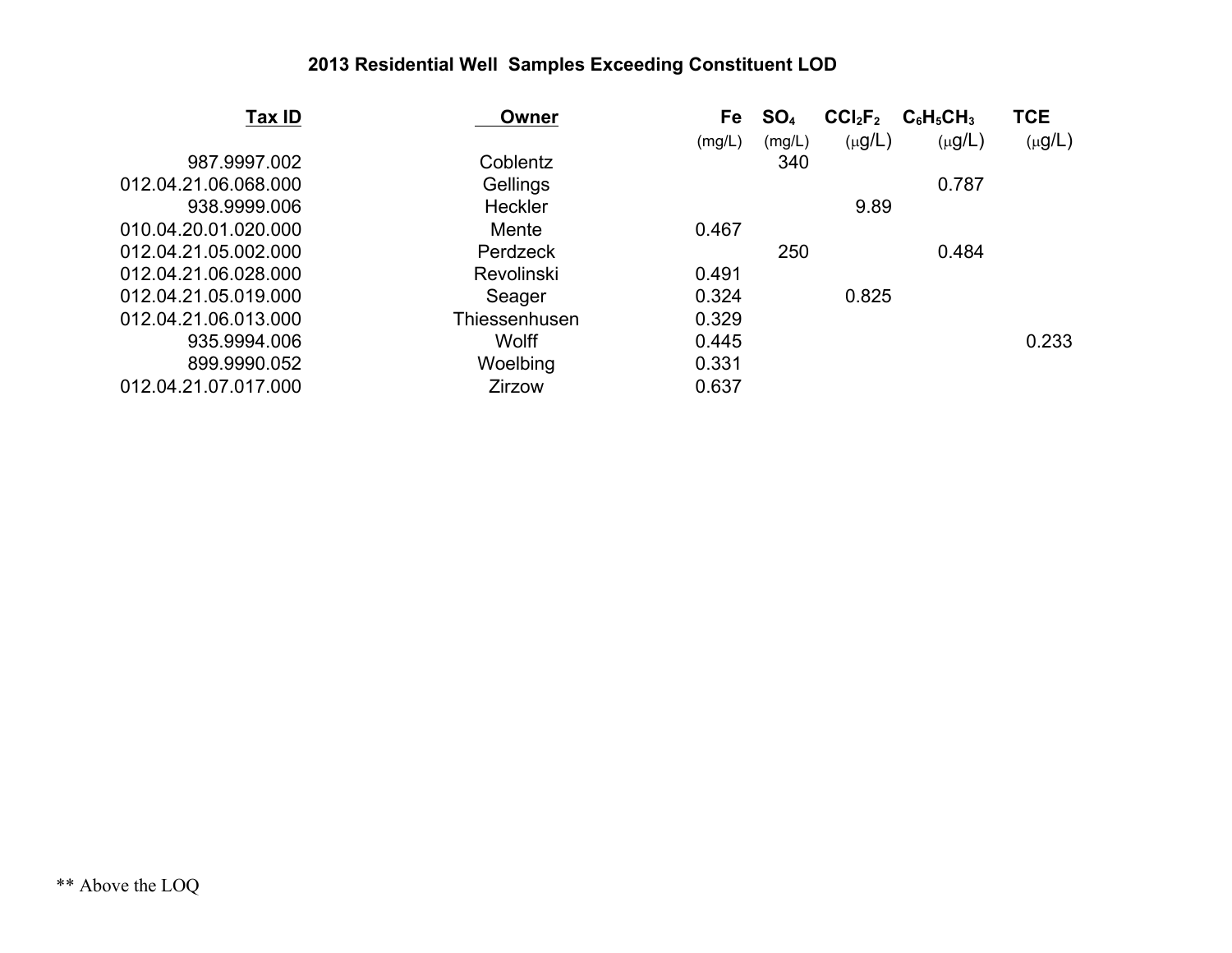| <u>Tax ID</u>        | Owner          | Fe     | SO <sub>4</sub> | CHCI <sub>3</sub> |
|----------------------|----------------|--------|-----------------|-------------------|
|                      |                | (mg/L) | (mg/L)          | $(\mu g/L)$       |
| 985.9996.000         | Acker          | 3.120  |                 |                   |
| 012.04.21.07.011.000 | <b>Bedalov</b> | 0.331  |                 |                   |
| 939.9996.006         | <b>Berndt</b>  | 0.356  |                 |                   |
| 012.04.21.06.010.020 | Carriveau      | 0.303  | 275             |                   |
| 891.9992.000         | <b>Domask</b>  |        |                 |                   |
| 012.04.21.06.065.000 | Foulston       |        |                 |                   |
| 985.9999.000         | Fredrickson    | 0.535  | 310             |                   |
| 939.9999.000         | Grandlich      | 0.392  |                 |                   |
| 938.9999.004         | Kopp           |        |                 | 0.358             |
| 012.04.21.06.059.004 | <b>Krause</b>  | 0.416  |                 |                   |
| 892.9994.000         | Magarich       | 0.464  |                 |                   |
| 012.04.21.06.066.000 | Mateicka, Jr   |        | 283             |                   |
| 012.04.21.06.066.000 | Olson          | 0.360  | 274             |                   |
| 935.9999.002         | Pasniak        | 0.507  |                 |                   |
| 938.9989.000         | Schaefer       | 0.328  |                 |                   |
| 012.04.21.06.013.000 | Thiessenhusen  | 0.324  |                 | 1.16              |
| 987.9997.003         | Thompson       | 0.357  |                 | 0.488             |
| 012.04.21.07.005.000 | Vanden Boom    | 0.302  |                 |                   |
| 012.04.21.06.019.000 | Vanden Boom    | 0.517  |                 |                   |
| 012.04.21.05.005.000 | Vretenar       |        | 365             |                   |
| 894.9997.001         | Weber          | 0.531  |                 |                   |
| 899.9990.052         | Woelbing       | 1.120  |                 |                   |
| 935.9994.006         | Wolff          | 0.378  |                 |                   |
|                      |                |        |                 |                   |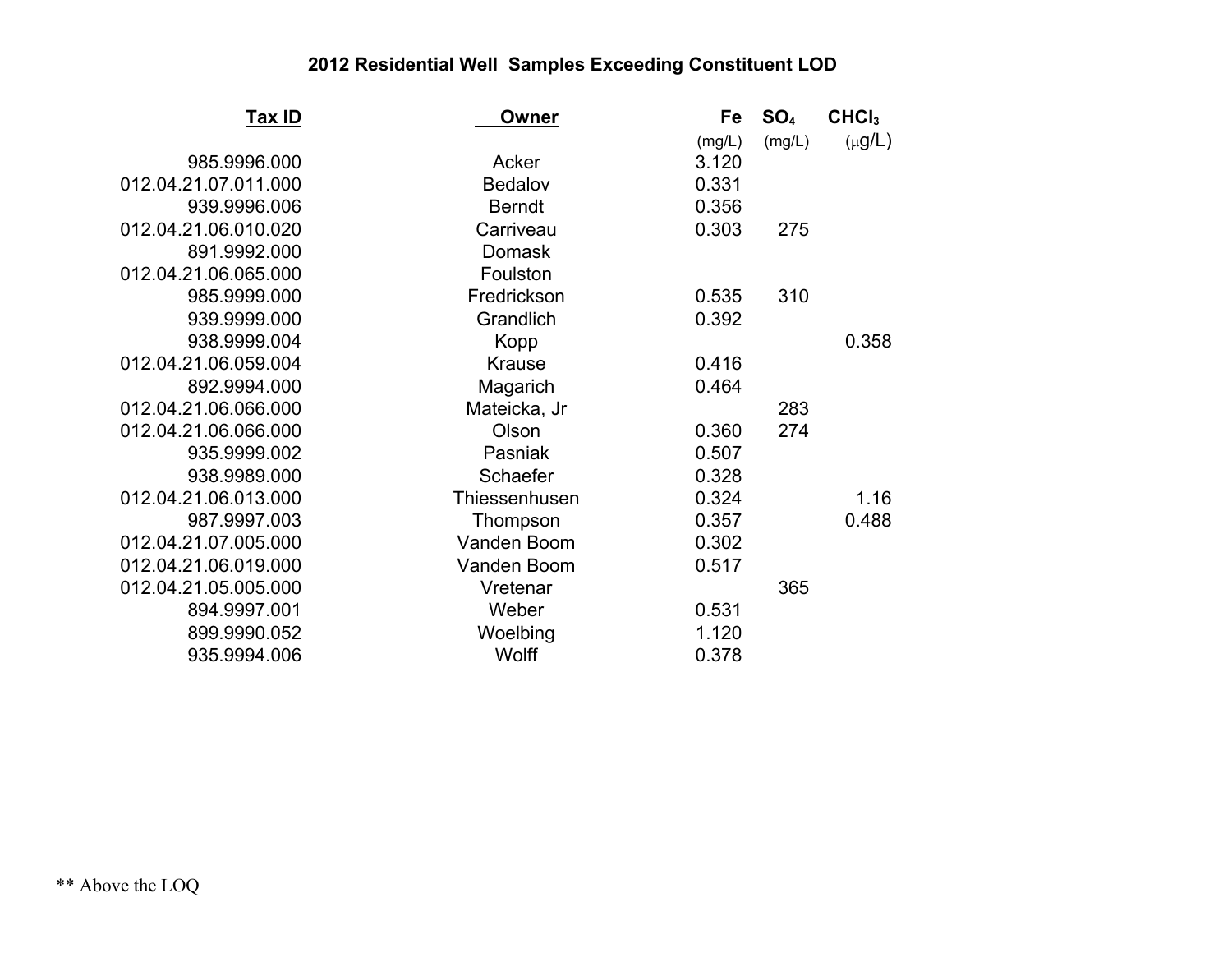| <u>Tax ID</u>        | <b>Owner</b>    | Fe     | SO <sub>4</sub> | CCI <sub>2</sub> F <sub>2</sub> | CHBrCl <sub>2</sub> | CHCI <sub>3</sub> | CHBr <sub>2</sub> Cl |
|----------------------|-----------------|--------|-----------------|---------------------------------|---------------------|-------------------|----------------------|
|                      |                 | (mg/L) | (mg/L)          | $(\mu g/L)$                     | $(\mu g/L)$         | $(\mu g/L)$       | $(\mu g/L)$          |
| 985.9996.000         | Acker           | 3.47   |                 |                                 |                     |                   | 1.00                 |
| 012.04.21.06.059.016 | <b>Blazek</b>   |        | 251             |                                 |                     |                   |                      |
| 012.04.21.06.010.010 | Carriveau       |        | 279             |                                 |                     |                   |                      |
| 987.9997.002         | Coblentz        |        | 325             |                                 |                     |                   |                      |
| 892.9991.000         | <b>Diedrich</b> | 0.31   |                 |                                 |                     | 2.02              |                      |
| 891.9992.000         | <b>Domask</b>   | 0.805  |                 |                                 | 3.26                |                   |                      |
| 935.9994.004         | Gaulke          | 0.314  |                 |                                 |                     |                   |                      |
| 012.04.21.06.062.000 | Hackstein       |        | 346             |                                 |                     |                   |                      |
| 985.9995.001         | Hagert          | 0.791  |                 |                                 |                     |                   |                      |
| 938.9999.006         | <b>Heckler</b>  |        |                 | $5.43**$                        |                     | 1                 |                      |
| 888.9998.001         | loder           | 0.319  |                 |                                 |                     |                   |                      |
| 892.9994.000         | Magarich        | 0.526  | 350             |                                 |                     |                   |                      |
| 012.04.21.06.064.000 | Metz            | 0.375  |                 |                                 |                     |                   |                      |
| 938.9998.000         | Presser         | 0.445  |                 |                                 |                     |                   |                      |
| 012.04.21.05.019.000 | Seager          |        | 262             | $1.82**$                        |                     |                   |                      |
| 012.04.21.06.030.000 | <b>Stroud</b>   | 0.47   |                 |                                 |                     |                   |                      |
| 012.04.21.07.005.000 | Vanden Boom     | 0.44   |                 |                                 |                     |                   |                      |
| 012.04.21.05.022.000 | Zamecnik        | 4.96   |                 |                                 |                     |                   |                      |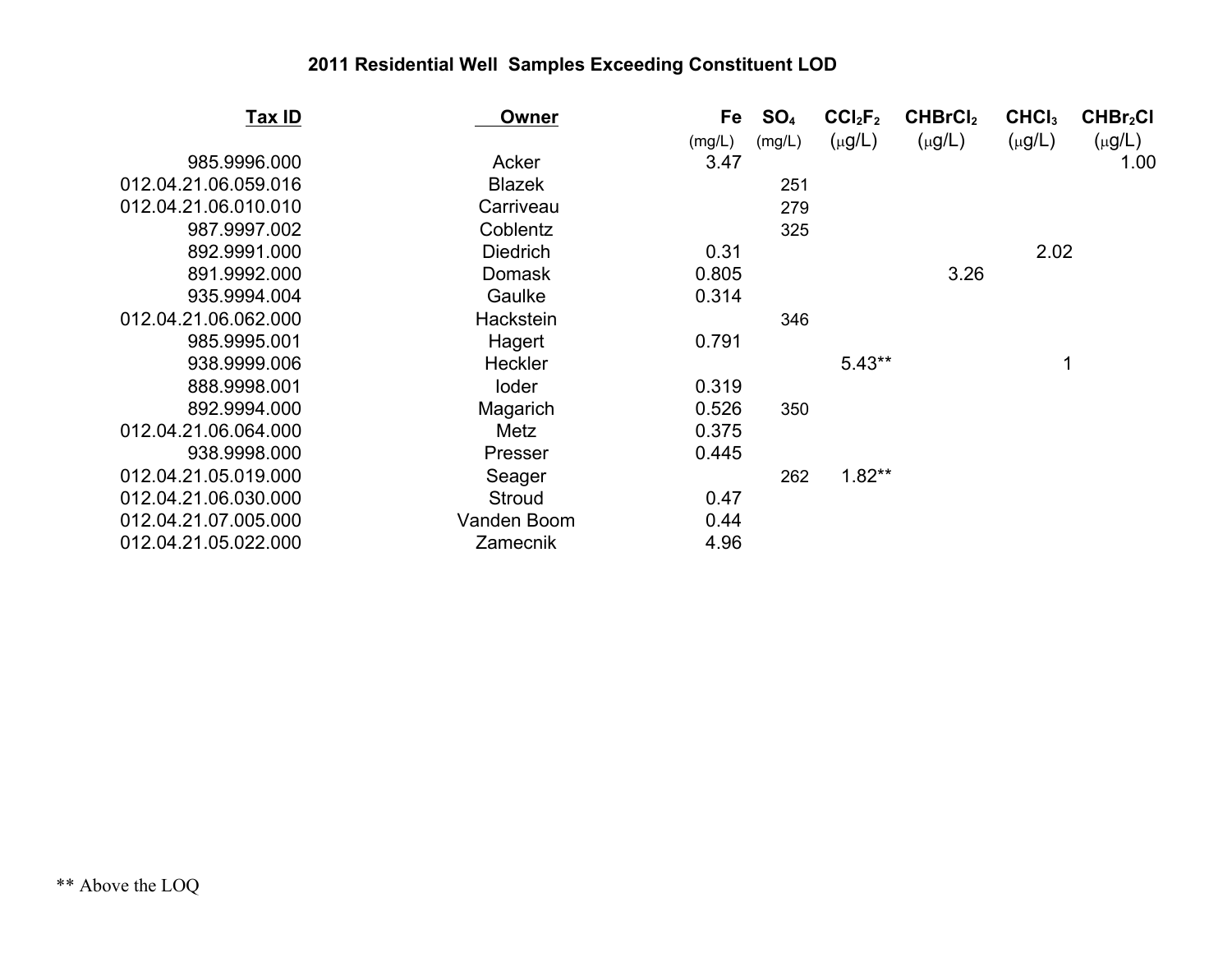|                      |                |            | Fe     | SO <sub>4</sub> | CCI <sub>2</sub> F <sub>2</sub> |
|----------------------|----------------|------------|--------|-----------------|---------------------------------|
| Tax ID               | <b>Well ID</b> | Owner      | (mg/L) | (mg/L)          | $(\mu g/L)$                     |
| 012.04.21.07.018.000 | 119            | Anderson   | 0.488  |                 |                                 |
| 940.9997.000         | 14             | Couillard  | 0.59   |                 |                                 |
| 939.9999.000         | 138            | Grandlich  | 0.31   |                 |                                 |
| 012.04.21.06.007.000 | 155            | Kochnowicz | 0.93   |                 |                                 |
| 941.9983.000         | 38             | Lange      | 0.668  |                 |                                 |
| 941.9996.000         | 39             | Losey      | 1.43   |                 |                                 |
| 892.9994.000         | 814            | Magarich   | 0.37   |                 |                                 |
| 010.04.20.01.020.000 | 43             | Mente      | 0.714  |                 |                                 |
| 939.9996.005         | 165            | Millin     | 0.546  |                 |                                 |
| 012.04.21.06.042.010 | 88             | Nowag      | 0.326  |                 |                                 |
| 012.04.21.05.013.000 | 815            | Schultz    |        | 318             |                                 |
| 012.04.21.05.019.000 | 146            | Seager     | 0.548  |                 | $0.62**$                        |
| 012.04.21.06.025.000 | 807            | Eperen     | 0.343  |                 |                                 |
| 012.04.21.06.019.000 | 78             | Vandenboom | 0.474  |                 |                                 |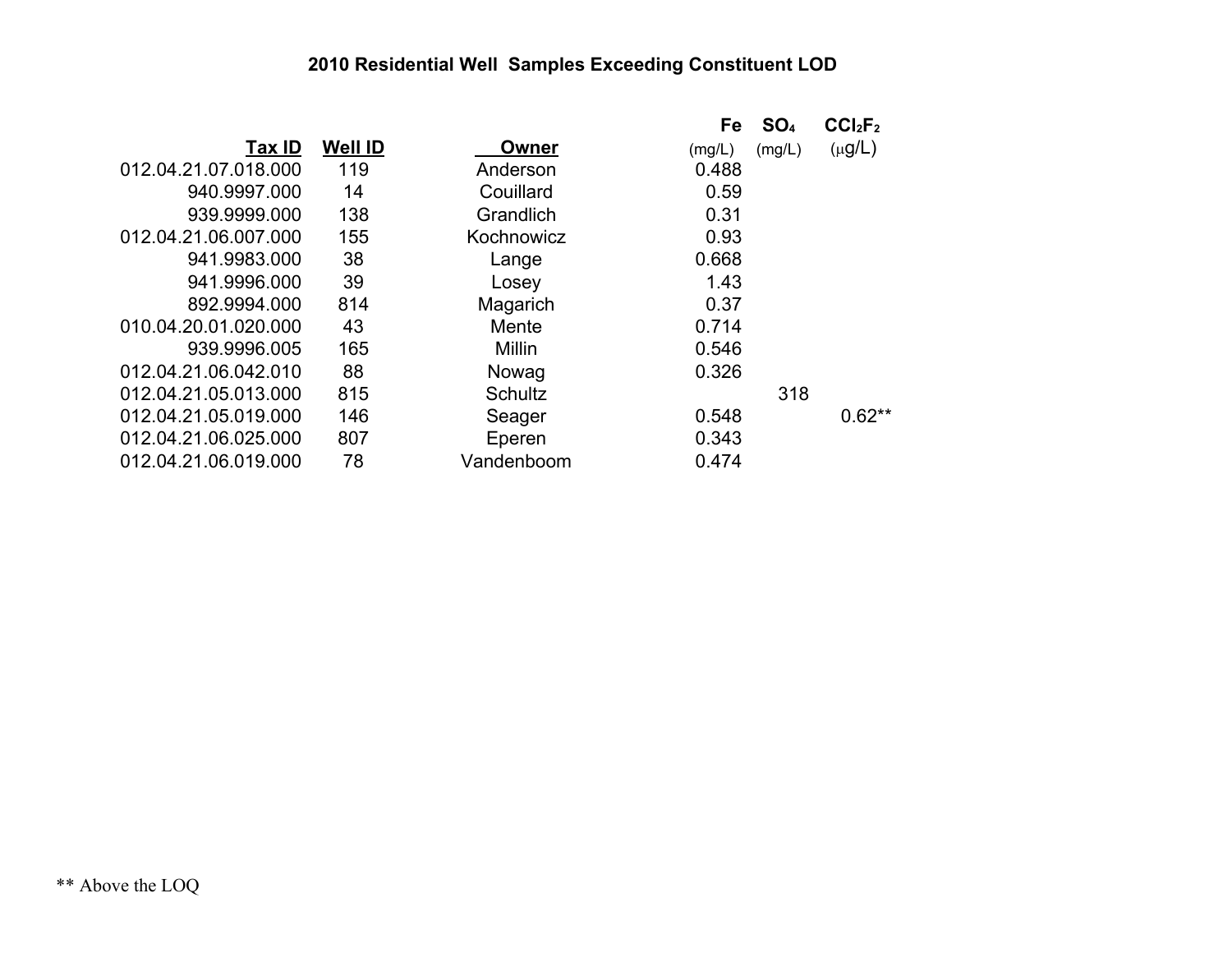| <u>Tax ID</u>        | Well <b>ID</b> | Owner          | Fe     | SO <sub>4</sub> | CHBrCl <sub>2</sub> | CHCI <sub>3</sub> |
|----------------------|----------------|----------------|--------|-----------------|---------------------|-------------------|
|                      |                |                | (mg/L) | (mg/L)          | $(\mu g/L)$         | $(\mu g/L)$       |
| 012.04.21.06.036.000 | 36             | Knox           |        |                 | 0.05                | 0.2               |
| 012.04.21.05.010.000 | 5              | Bedalov        | 0.564  |                 |                     |                   |
| 012.04.21.07.010.000 | 8              | <b>Block</b>   | 0.367  |                 |                     |                   |
| 012.04.21.06.043.000 | 93             | <b>Bunich</b>  | 0.664  |                 |                     |                   |
| 012.04.21.06.010.020 | 13             | Carriveau      | 0.31   | 255             |                     |                   |
| 985.9999.000         | 135            | Fredrickson    | 0.632  | 299             |                     |                   |
| 012.04.21.06.021.000 | 73             | Heritz         | 0.43   |                 |                     |                   |
| 012.04.21.06.057.000 | 809            | Jorgenson      | 0.332  |                 |                     |                   |
| 012.04.21.06.036.000 | 36             | Knox           | 1.87   |                 |                     |                   |
| 012.04.21.05.013.000 | 815            | Knutsen        |        | 320             |                     |                   |
| 012.04.21.06.064.000 | 45             | Metz           | 0.427  |                 |                     |                   |
| 012.04.21.06.066.000 | 48             | Olson          | 0.532  | 292             |                     |                   |
| 012.04.21.05.002.000 | 102            | Perdzeck       | 0.33   |                 |                     |                   |
| 938.9998.000         | 103            | Presser        | 0.58   |                 |                     |                   |
| 935.9998.000         | 114            | <b>Rynders</b> | 0.43   |                 |                     |                   |
| 012.04.21.05.024.000 | 105            | Sinda          |        | 277             |                     |                   |
| 012.04.21.07.019.000 | 76             | Schingeck      | 0.40   |                 |                     |                   |
| 012.04.21.06.019.000 | 78             | VandenBoom     | 0.363  |                 |                     |                   |
| 012.04.21.05.005.000 | 109            | Vretenar       |        | 364             |                     |                   |
| 012.04.21.06.002.000 | 66             | Welch          | 0.332  |                 |                     |                   |
| 012.04.21.05.022.000 | 680            | Zamecnik       | 7.68   |                 |                     |                   |
|                      |                |                |        |                 |                     |                   |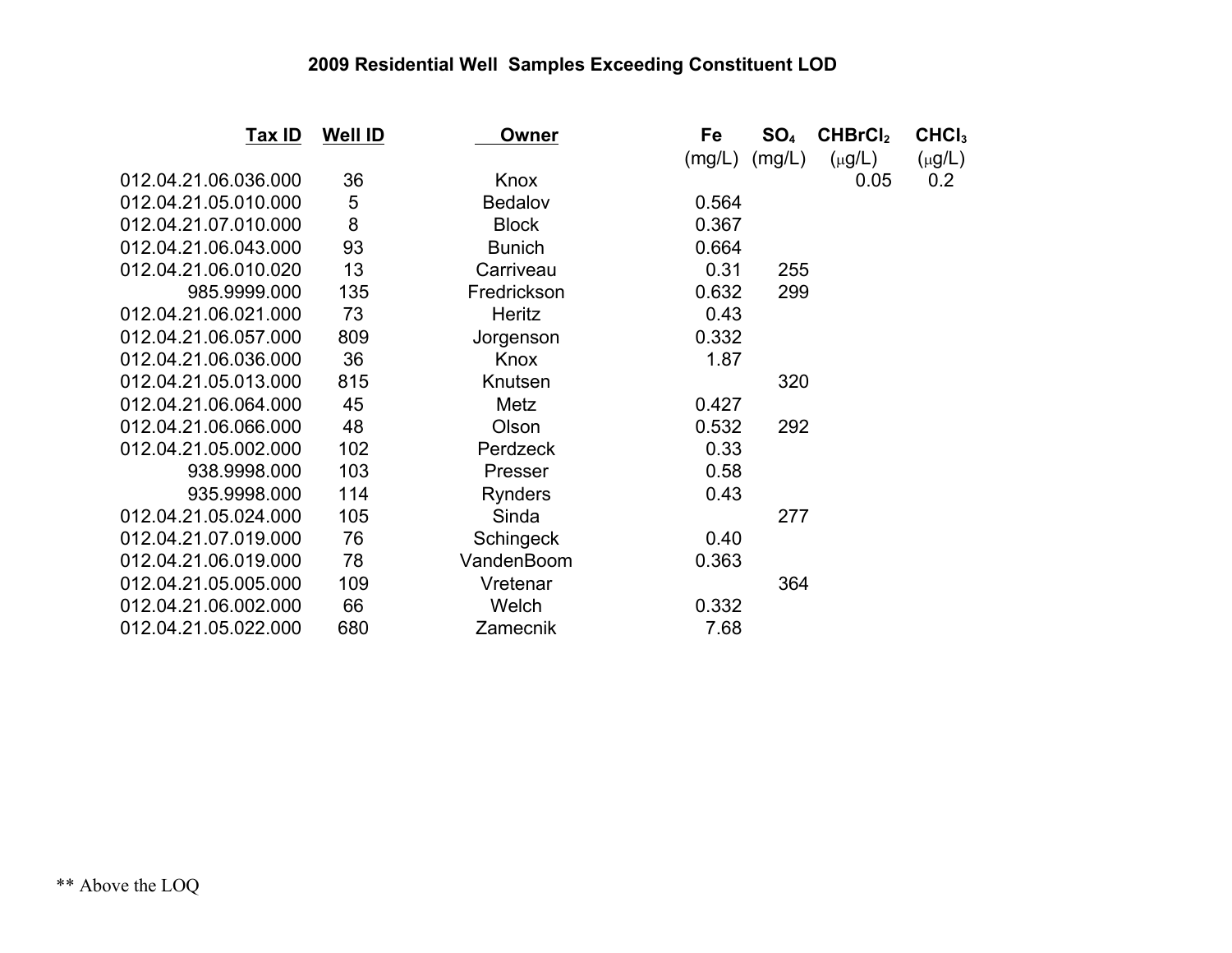| <u>Tax ID</u>        | <b>Well ID</b> | <b>Owner</b>  | Fe     | SO <sub>4</sub> | CCI <sub>2</sub> F <sub>2</sub> | CH <sub>3</sub> Cl | $C_6H_5CH_3$ |
|----------------------|----------------|---------------|--------|-----------------|---------------------------------|--------------------|--------------|
|                      |                |               | (mg/L) | (mg/L)          | $(\mu g/L)$                     | $(\mu g/L)$        | $(\mu g/L)$  |
| 985.9997.001         | 118            | Acker         | 0.46   |                 |                                 |                    |              |
| 012.04.21.05.012.010 | 149            | Arnold        |        | 350             |                                 |                    |              |
| 012.04.21.06.059     | 125            | <b>Blazek</b> |        | 260             |                                 |                    |              |
| 012.04.21.07.010     | 8              | <b>Block</b>  | 0.35   | 260             |                                 |                    |              |
| 939.9996.002         | 92             | <b>Bonney</b> | 0.33   |                 |                                 |                    |              |
| 938.9999.004         | 110            | Kopp          |        |                 | 0.21                            |                    |              |
| 985.9999.000         | 135            | Fredrickson   | 0.69   | 340             |                                 |                    |              |
| 012.04.21.06.003     | 25             | Gellings      | 0.39   | 290             |                                 |                    |              |
| 012.04.21.06.062.000 | 141            | Hackstein     |        | 350             |                                 |                    |              |
| 941.9996.000         | 39             | Losey         | 0.42   |                 |                                 |                    |              |
| 012.04.21.06.058     | 810            | Mateika       |        | 340             |                                 |                    |              |
| 010.04.20.01.027     | 23             | Parsons       | 0.51   |                 |                                 |                    |              |
| 940.9989.000         | 50             | Penn          |        |                 |                                 |                    | 0.36         |
| 012.04.21.05.002     | 102            | Perdzock      |        | 280             | 0.28                            |                    |              |
| 010.04.20.01.013     | 53             | Sanford       | 0.35   |                 |                                 |                    |              |
| 012.04.21.05.019     | 146            | Seager        | 0.48   | 250             | 0.84                            |                    |              |
| 938.9999.005         | 181            | Sumiejski     | 0.48   |                 |                                 |                    |              |
| 012.04.21.05.016     | 64             | Theys/Wilke   |        | 260             |                                 |                    |              |
| 012.04.21.06.025     | 807            | Van Eperen    | 0.54   |                 |                                 |                    |              |
| 944.9996.000         | 778            | Vogt/Stieff   | 0.33   |                 |                                 | $6.40**$           |              |
| 935.9995.000         | 111            | Woelbing      | 1.40   |                 |                                 |                    |              |
| 012.04.21.05.022.000 | 680            | Zamecnik      | 7.68   |                 |                                 |                    |              |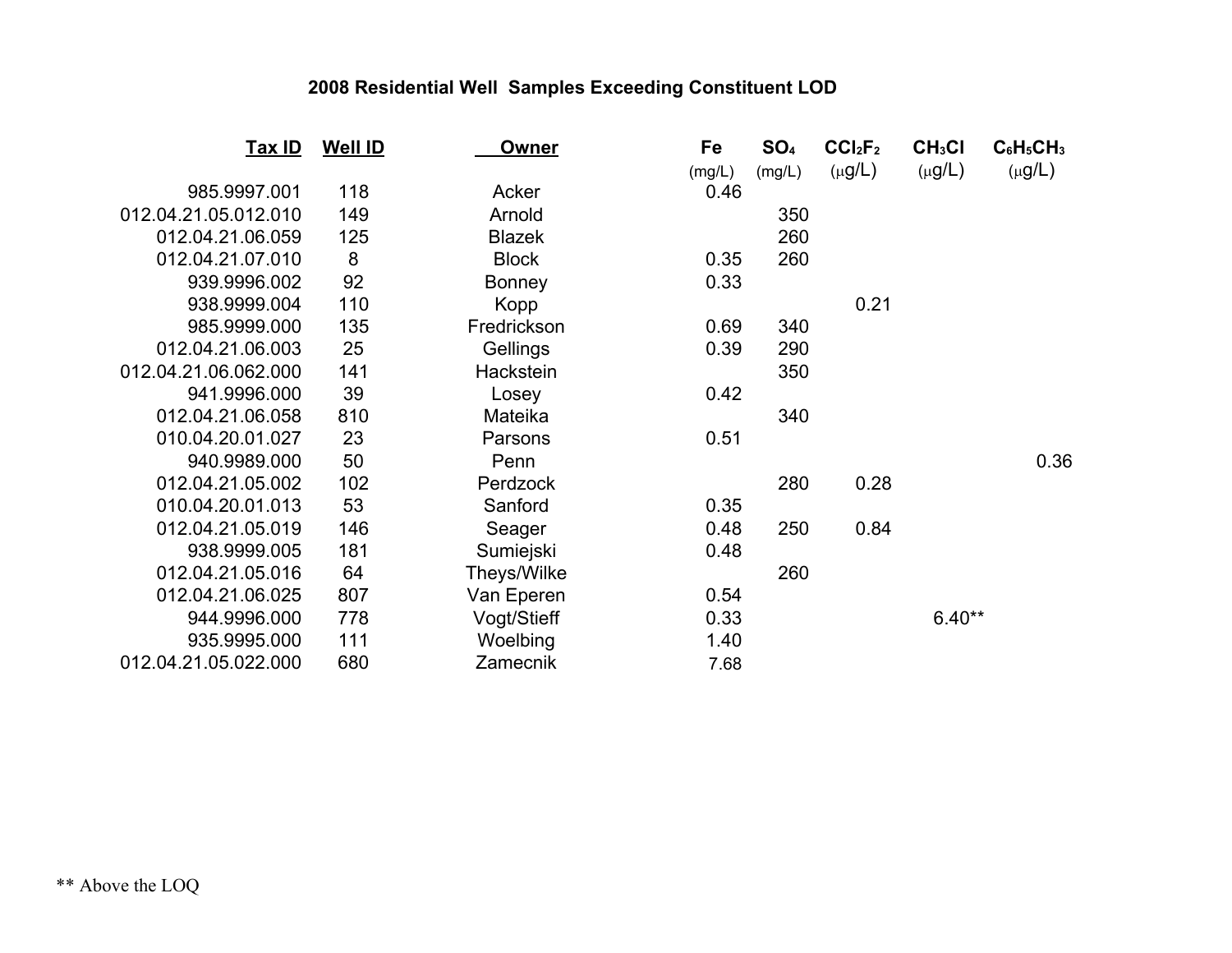| Tax ID               | <b>Well ID</b> | Owner         | Fe     | SO <sub>4</sub> | CCI <sub>2</sub> F <sub>2</sub> | $C_8H_8$    | $C_6H_5CH_3$ |
|----------------------|----------------|---------------|--------|-----------------|---------------------------------|-------------|--------------|
|                      |                |               | (mg/L) | (mg/L)          | $(\mu g/L)$                     | $(\mu g/L)$ | $(\mu g/L)$  |
| 012.04.21.06.012.100 | 294            | <b>Bayer</b>  | 0.42   | 250             |                                 |             |              |
| 938.9997.000         | 98             | Comp          | 0.31   |                 |                                 |             |              |
| 939.9999.000         | 138            | Grandlich     | 0.93   |                 |                                 |             |              |
| 012.04.21.06.062.000 | 141            | Hackstein     |        | 360             |                                 |             |              |
| 936.9998.003         | 121            | Hinkel        | 0.48   |                 |                                 |             |              |
| 012.04.21.07.007.000 | 147            | Kietzke       | 0.38   |                 |                                 |             |              |
| 012.04.21.06.007.000 | 155            | Kochnowicz    | 1.30   |                 |                                 |             |              |
| 938.9999.004         | 110            | Kopp          |        |                 | 0.16                            |             |              |
| 012.04.21.06.059.004 | 177            | Krause        | 0.49   |                 |                                 |             |              |
| 941.9985.000         | 20             | Latus         | 0.36   |                 |                                 |             |              |
| 941.9997.000         | 42             | Mateicka, Sr. |        | 370             |                                 |             |              |
| 010.04.20.01.001.000 | 17             | Olson         | 0.32   | 340             |                                 |             | 0.48         |
| 940.9989.000         | 50             | Penn          | 0.97   |                 |                                 |             |              |
| 012.04.21.05.002.000 | 102            | Perdzeck      |        | 260             | 0.22                            |             |              |
| 938.9998.000         | 103            | Presser       |        |                 | $0.61**$                        |             |              |
| 010.04.20.01.013.000 | 53             | Sanford       | 0.37   |                 |                                 |             |              |
| 012.04.21.05.019.000 | 146            | Seager        | 0.37   | 250             | 0.37                            |             |              |
| 012.04.21.06.025.000 | 807            | Van Eperen    | 0.48   | 250             |                                 |             |              |
| 012.04.21.06.017.000 | 65             | VandenBoom    | 0.51   | 260             | $0.74**$                        |             |              |
| 935.9999.009         | 808            | Woelbing      |        |                 |                                 | 0.20        |              |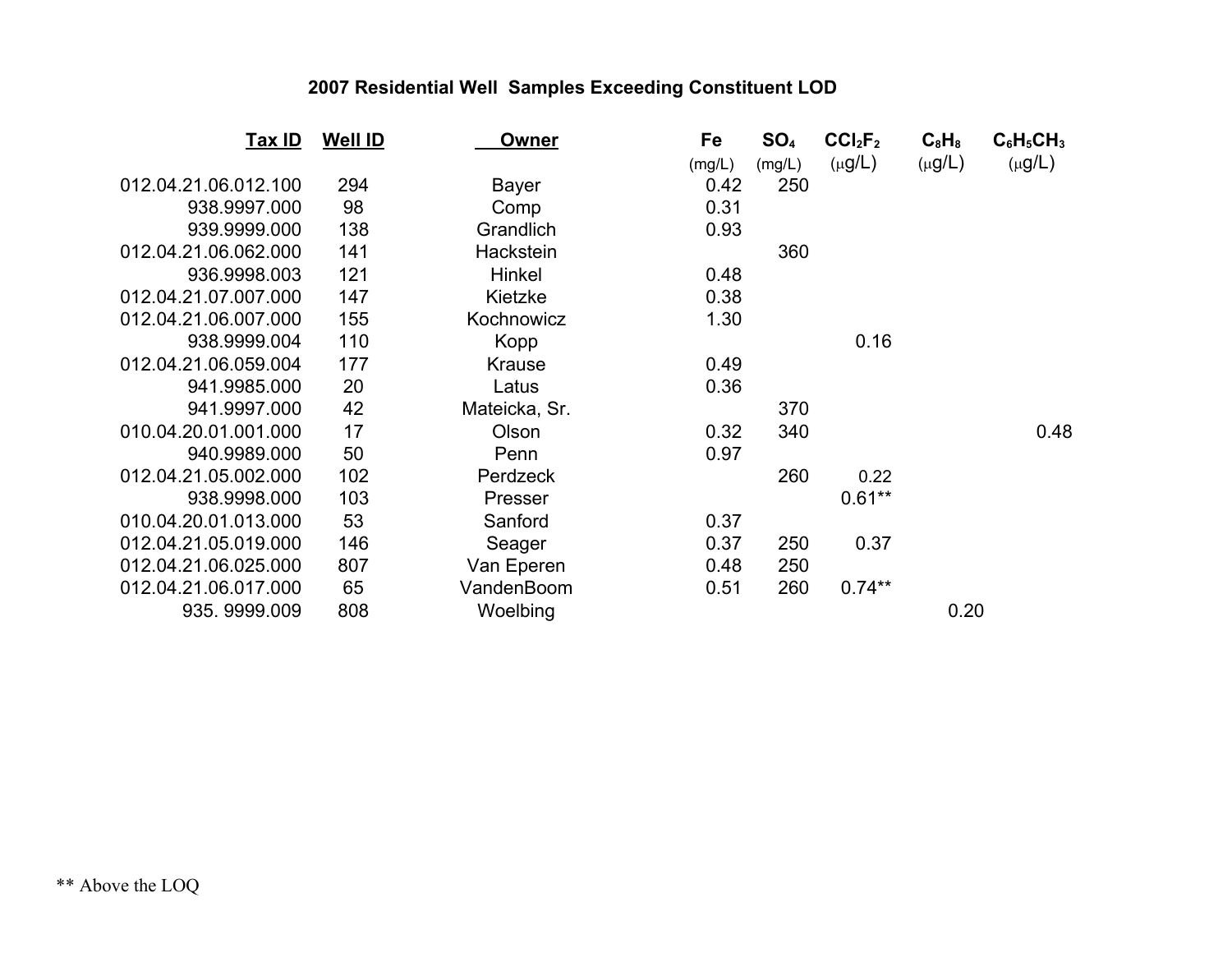| <u>Tax ID</u>        | <b>Well ID</b> | <b>Owner</b>   | Fe     | SO <sub>4</sub> | CCI <sub>2</sub> F <sub>2</sub> | CHCI <sub>3</sub> |
|----------------------|----------------|----------------|--------|-----------------|---------------------------------|-------------------|
|                      |                |                | (mg/L) | (mg/L)          | $(\mu g/L)$                     | $(\mu g/L)$       |
| 985.9997.003         | 355            | Acker          | 1.40   |                 |                                 |                   |
| 012.04.21.05.010.000 | 149            | Arnold         |        | 340             |                                 | 0.16              |
| 012.04.21.06.012.100 | 294            | <b>Bayer</b>   | 0.42   | 260             |                                 |                   |
| 012.04.21.07.011.000 | 5              | <b>Bedalov</b> | 0.36   | 260             |                                 |                   |
| 012.04.21.06.059.016 | 125            | <b>Blazek</b>  |        | 270             |                                 |                   |
| 012.04.21.07.008.000 | 72             | Carlson        | 0.55   |                 |                                 |                   |
| 012.04.21.06.010.020 | 13             | Carriveau      |        | 360             |                                 |                   |
| 940.9997.000         | 14             | Couillard      | 0.35   |                 |                                 |                   |
| 985.9994.002         | 94             | Drzewieki,     |        |                 |                                 | 0.33              |
| 012.04.21.06.042.000 | 89             | Gardner        | 0.36   | 300             |                                 |                   |
| 012.04.21.06.008.000 | 24             | Gellings       | 0.74   | 270             |                                 |                   |
| 012.04.21.06.044.000 | 6              | Hill           |        | 330             |                                 |                   |
| 941.9982.000         | 38             | Lange          | 0.62   |                 |                                 |                   |
| 939.9998.001         | 165            | Millin         | 0.62   |                 |                                 |                   |
| 012.04.21.06.066.000 | 48             | Olson          | 0.30   | 370             |                                 |                   |
| 940.9989.000         | 50             | Penn           | 0.37   |                 | $2.7**$                         |                   |
| 012.04.21.05.002.000 | 102            | Perdzock       |        | 270             | 0.25                            |                   |
| 012.04.21.06.013.000 | 86             | Thiessenhusen  | 0.42   |                 |                                 |                   |
| 012.04.21.06.017.000 | 65             | VandenBoom     | 0.39   |                 |                                 |                   |
| 935.9999.009         | 808            | Woelbing       | 1.50   |                 |                                 |                   |
| 012.04.21.06.046.000 | 67             | Worman         | 0.42   | 310             |                                 |                   |
| 012.04.21.06.032.000 | 80             | Ziemer         | 1.30   | 250             |                                 |                   |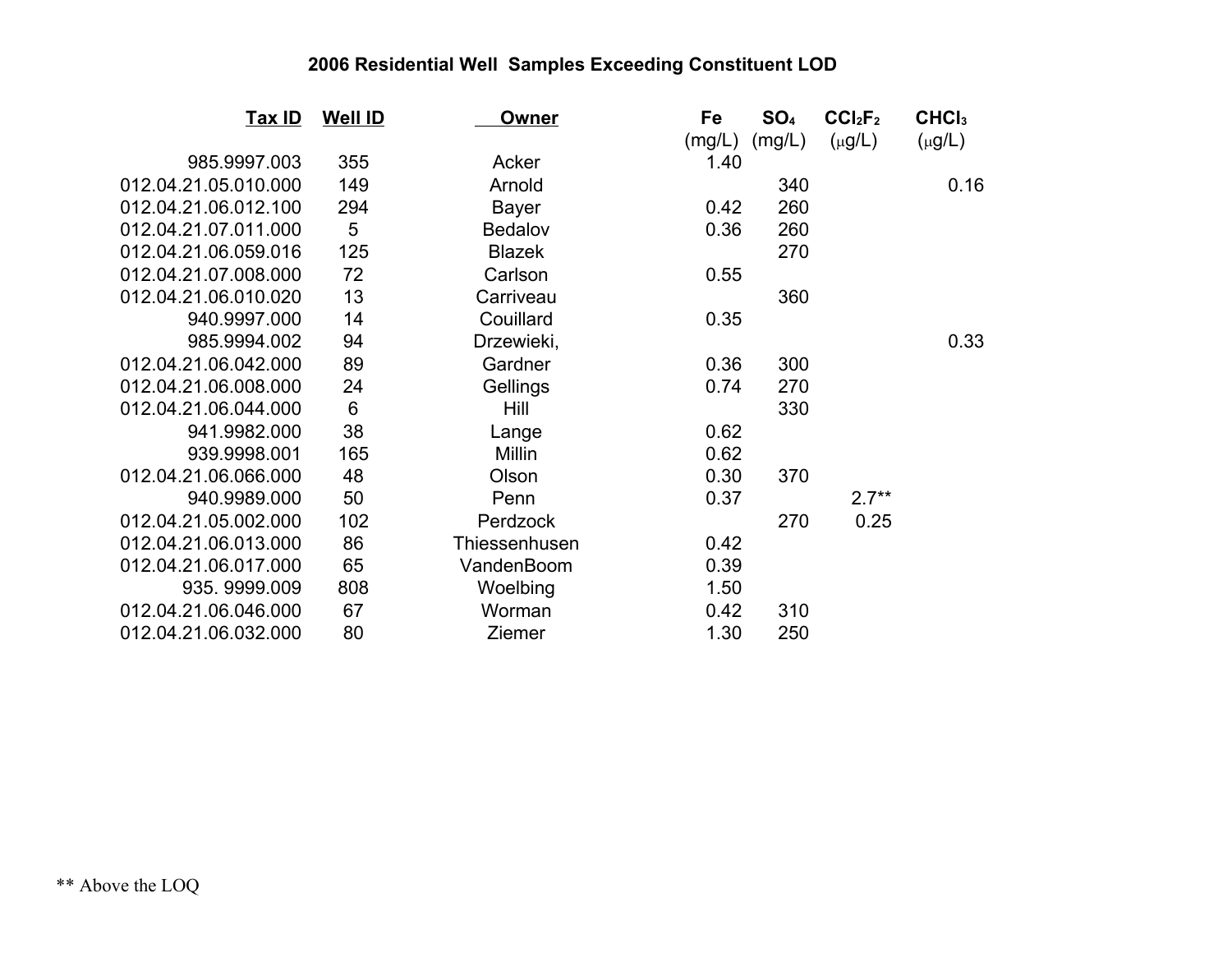| Tax ID               | <b>Well ID</b> | Owner           | Fe     | SO <sub>4</sub> | CCI <sub>2</sub> F <sub>2</sub> | CH <sub>3</sub> Cl | CHCI <sub>3</sub> | $C_6H_5CH_3$ |
|----------------------|----------------|-----------------|--------|-----------------|---------------------------------|--------------------|-------------------|--------------|
|                      |                |                 | (mg/L) | (mg/L)          | $(\mu g/L)$                     | $(\mu g/L)$        | $(\mu g/L)$       | $(\mu g/L)$  |
| 012.04.21.07.018.000 | 119            | Anderson        | 0.31   |                 |                                 |                    |                   |              |
| 012.04.21.05.010.000 | 149            | Arnold          | 0.33   | 340             |                                 |                    |                   |              |
| 010.04.20.01.026.000 | 12             | <b>Bruhn</b>    |        | 260             |                                 |                    |                   |              |
| 987.9997.002         | 167            | Coblentz        | 0.43   | 310             |                                 |                    |                   |              |
| 012.04.21.06.048.000 | 46             | Fleming, Sr.    |        | 320             |                                 |                    |                   |              |
| 012.04.21.06.004.000 | 803            | Gellings        | 0.46   | 280             |                                 |                    |                   |              |
| 939.9999.000         | 138            | Grandlich       | 0.97   |                 |                                 |                    |                   |              |
| 012.04.21.07.002.000 | 28             | Hebron          | 0.36   |                 |                                 |                    |                   |              |
| 012.04.21.06.021.00  | 73             | Heritz          | 0.48   |                 |                                 |                    |                   |              |
| 938.9999.004         | 110            | Kopp            | 0.31   |                 | 0.18                            |                    |                   | 0.19         |
| 012.04.21.06.035.000 | $\overline{7}$ | Ludke           | 0.31   |                 |                                 |                    |                   |              |
| 939.9995.000         | 722            | <b>Machulak</b> | 0.81   |                 |                                 |                    |                   |              |
| 012.04.21.06.060.000 | 81             | Meyer           | 0.57   | 270             |                                 |                    |                   |              |
| 939.9996.005         | 165            | Millin          | 0.55   |                 |                                 |                    | $1.2**$           |              |
| 012.04.21.06.042.010 | 88             | Nowag           | 0.71   | 390             |                                 |                    |                   |              |
| 989.9998.003         | 3              | Schill          |        |                 |                                 |                    |                   |              |
| 012.04.21.07.019.000 | 76             | Schingeck       | 0.56   |                 |                                 |                    |                   |              |
| 012.04.21.05.019.000 | 146            | Seager          | 0.53   | 250             | 0.37                            |                    |                   |              |
| 012.04.21.05.024.000 | 105            | Sinda           |        | 310             |                                 |                    |                   |              |
| 944.9999.002         | 782            | <b>Stanisz</b>  |        |                 |                                 | 0.19               |                   |              |
| 012.04.21.06.025.000 | 807            | Van Eperen      |        | 260             |                                 |                    |                   |              |
| 012.04.21.06.019.000 | 78             | VandenBoom      | 0.36   | 250             | 0.16                            |                    |                   |              |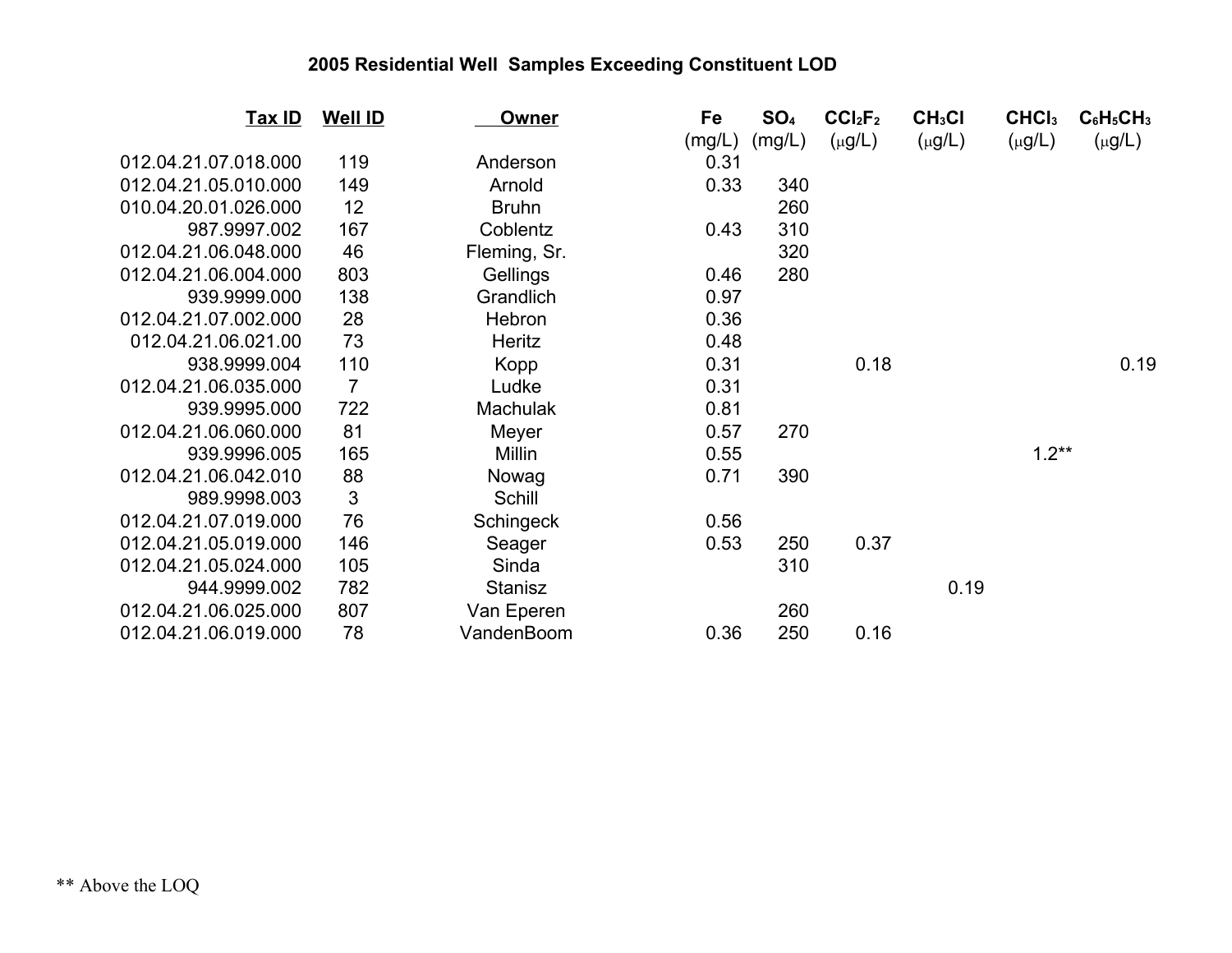| Tax ID               | <b>Well ID</b> | Owner         | Fe     | SO <sub>4</sub> | CCI <sub>2</sub> F <sub>2</sub> | $C_6H_5CH_3$ |
|----------------------|----------------|---------------|--------|-----------------|---------------------------------|--------------|
|                      |                |               | (mg/L) | (mg/L)          | $(\mu g/L)$                     | $(\mu g/L)$  |
| 939.9996.006         | 91             | <b>Berndt</b> | 0.42   |                 |                                 |              |
| 012.04.21.07.010.00  | 8              | <b>Block</b>  | 0.35   | 260             |                                 |              |
| 010.04.20.01.001.000 | 16             | <b>DeBack</b> | 0.46   | 300             |                                 |              |
| 892.9991.000         | 214            | <b>Diekow</b> |        |                 |                                 |              |
| 012.04.21.06.048.000 | 46             | Fleming, Sr.  |        | 300             |                                 |              |
| 012.04.21.06.008.000 | 24             | Gellings      |        | 250             |                                 | 0.16         |
| 012.04.21.06.003.000 | 25             | Gellings      |        | 250             |                                 |              |
| 012.04.21.05.021.000 | 26             | Gellings      | 0.35   |                 |                                 |              |
| 012.04.21.06.044.000 | 6              | Hill          |        | 330             |                                 |              |
| 012.04.21.06.042.010 | 88             | Nowag         | 0.34   | 370             |                                 |              |
| 012.04.21.06.037.000 | 49             | Olson         | 0.52   |                 | $0.94**$                        |              |
| 940.9989.000         | 50             | Penn          | 0.35   |                 | $0.93**$                        |              |
| 938.9999.006         | 716            | Werther       |        |                 | 0.27                            |              |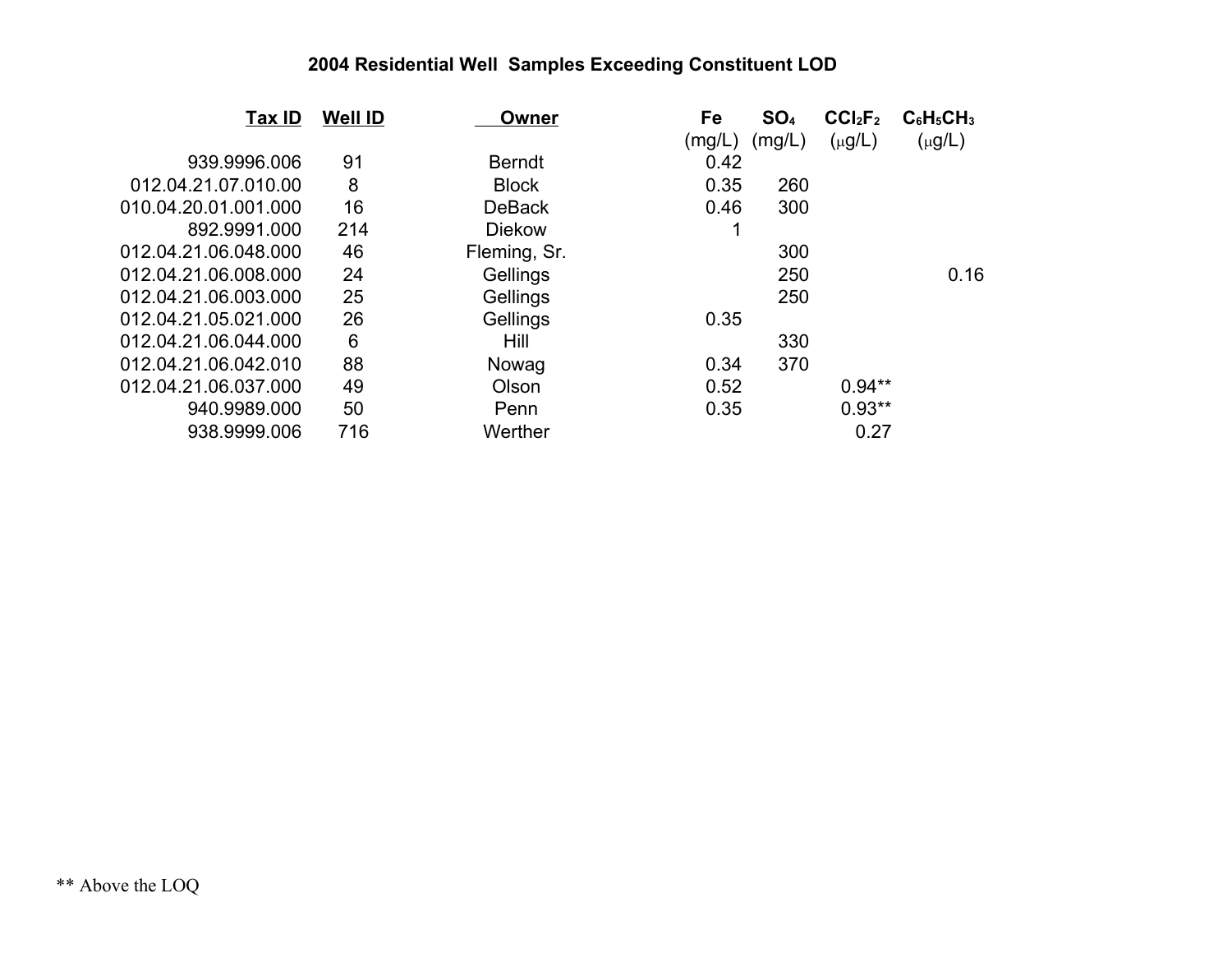| <u>Tax ID</u>        | <b>Well ID</b> | Owner            | Fe     | SO <sub>4</sub> | CCI <sub>2</sub> F <sub>2</sub> |
|----------------------|----------------|------------------|--------|-----------------|---------------------------------|
|                      |                |                  | (mg/L) | (mg/L)          | $(\mu g/L)$                     |
| 985.9996.000         | 117            | Acker            |        |                 |                                 |
| 012.04.21.07.018.000 | 119            | Anderson         | 0.33   |                 |                                 |
| 942.9998.000         | 69             | <b>Balisteri</b> | 0.32   |                 | $0.87**$                        |
| 012.04.21.06.010.020 | 13             | Carriveau        |        | 390             |                                 |
| 012.04.21.05.007.000 | 131            | <b>Drewitz</b>   | 0.36   | 250             |                                 |
| 985.9999.000         | 135            | Fredrickson      | 0.68   | 310             |                                 |
| 938.9992.000         | 705            | <b>Immekus</b>   | 0.51   |                 |                                 |
| 012.04.21.07.007.000 | 147            | Kietzke          | 0.51   |                 |                                 |
| 012.04.21.06.059.004 | 177            | <b>Krause</b>    | 0.55   | 270             |                                 |
| 941.9985.000         | 20             | Latus            | 0.31   |                 |                                 |
| 941.9997.000         | 42             | Mateicka, Sr.    | 0.53   | 320             |                                 |
| 012.04.21.07.006.000 | 100            | <b>Mathews</b>   |        |                 | 0.44                            |
| 939.9996.005         | 165            | Millin           | 0.49   |                 |                                 |
| 012.04.21.06.066.000 | 48             | Olson            | 0.34   | 320             |                                 |
| 012.04.21.05.002.000 | 102            | Perdzock         |        |                 | 0.38                            |
| 010.04.20.01.013.000 | 53             | Sandford         | 0.35   |                 |                                 |
| <b>Surface Water</b> |                |                  | 0.31   |                 |                                 |
| 012.04.21.05.005.000 | 109            | Vretenar         |        | 360             |                                 |
| 935.9999.009         | 808            | Woelbing         | 6.1    |                 |                                 |
| 012.04.21.06.046.000 | 67             | Worman           | 0.33   | 270             |                                 |
| 012.04.21.06.032.000 | 80             | <b>Ziemer</b>    | 2.9    |                 |                                 |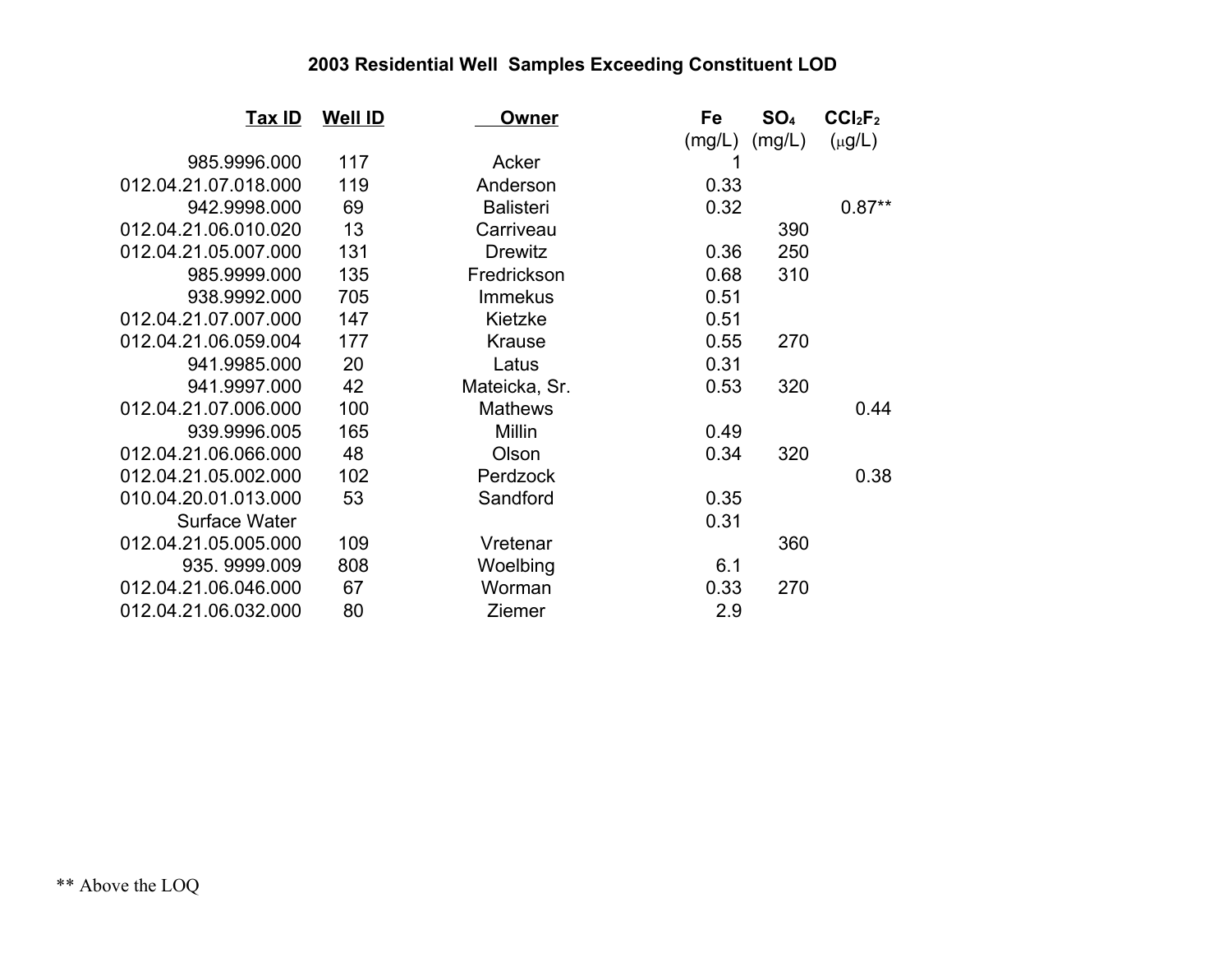| <b>Tax ID</b>        | <b>Well ID</b> | <b>Owner</b>    | Fe     | SO <sub>4</sub> | CCI <sub>2</sub> F <sub>2</sub> | CHCI <sub>3</sub> |
|----------------------|----------------|-----------------|--------|-----------------|---------------------------------|-------------------|
|                      |                |                 | (mg/L) | (mg/L)          | $(\mu g/L)$                     | $(\mu g/L)$       |
| 012.04.21.07.011.000 | 5              | Bedalov         | 0.43   | 260             |                                 |                   |
| 012.04.21.06.059.016 | 125            | <b>Blazek</b>   |        | 260             |                                 |                   |
| 012.04.21.07.010.000 | 8              | <b>Block</b>    |        | 280             |                                 |                   |
| 987.9997.002         | 167            | Coblentz        | 0.95   | 370             |                                 | 0.75              |
| 012.04.21.06.008.000 | 24             | Gellings        | 0.62   | 270             |                                 |                   |
| 012.04.21.06.003.000 | 25             | Gellings        |        | 270             |                                 |                   |
| 012.04.21.06.062.000 | 141            | Hackstein       |        | 360             |                                 |                   |
| 012.04.21.06.021.000 | 73             | Heritz          | 1.2    |                 |                                 |                   |
| 010.04.20.01.004.000 | 30             | Hintz           | 0.35   | 250             |                                 |                   |
| Unknown              | Unknown        | Kolp            |        | 350             |                                 |                   |
| 012.04.21.06.035.000 | 7              | Ludke           | 0.3    |                 |                                 |                   |
| 940.9989.000         | 50             | Penn            |        |                 | $2.8**$                         |                   |
| 012.04.21.06.042.010 | 88             | Nowag           |        | 340             |                                 |                   |
| 012.04.21.06.041.000 | 55             | Schemeit        | 0.65   |                 |                                 |                   |
| 012.04.21.07.019.000 | 76             | Schingeck       | 0.38   |                 |                                 |                   |
| 012.04.21.06.055.000 | 82             | Swenson         | 0.87   |                 |                                 |                   |
| 012.04.21.06.017.000 | 65             | VandenBoom      | 0.41   |                 |                                 |                   |
| 012.04.21.06.019.000 | 78             | VandenBoom      | 0.51   |                 | 0.33                            |                   |
| 012.04.21.05.005.000 | 109            | Vretenar        |        | 390             |                                 |                   |
| 938.9997.000         | 98             | Whipple         |        |                 | 0.25                            |                   |
| 012.04.21.06.013.000 | 86             | <b>Williams</b> | 0.52   | 250             |                                 |                   |
| 012.04.21.05.022.000 | 68             | Zamecnik        | 0.45   |                 |                                 |                   |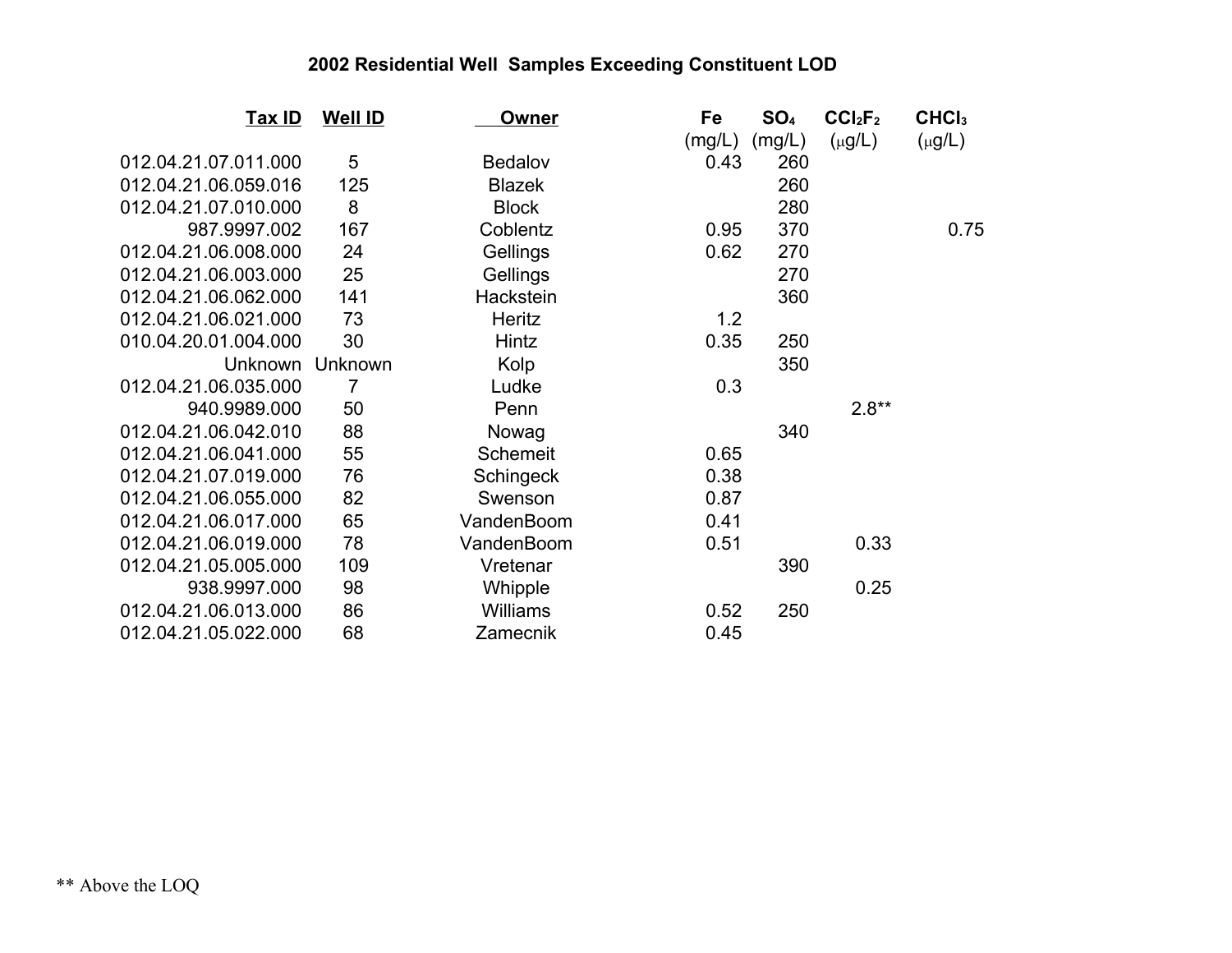| <b>Tax ID</b>        | <b>Well ID</b> | Owner          | Fe     | SO <sub>4</sub> | CCI <sub>2</sub> F <sub>2</sub> |
|----------------------|----------------|----------------|--------|-----------------|---------------------------------|
|                      |                |                | (mg/L) | (mg/L)          | $(\mu g/L)$                     |
| 012.04.21.06.019.000 | 78             | VandenBoom     |        |                 | 0.33                            |
| 012.04.21.07.016.000 | 35             | Janikowski     |        |                 | 0.36                            |
| 012.04.21.06.030.000 | 62             | Stroud         | 0.47   |                 |                                 |
| 012.04.21.06.064.000 | 45             | Metz           | 0.32   | 250             |                                 |
| 941.9997.000         | 42             | Mateicka, Sr.  | 0.39   | 350             |                                 |
| 941.9982.000         | 745            | Lange          | 0.62   |                 |                                 |
| 012.04.21.05.021.000 | 26             | Gellings       | 0.58   |                 |                                 |
| 012.04.21.06.042.000 | 89             | Gardner        | 0.48   | 290             |                                 |
| 012.04.21.06.048.000 | 46             | <b>Fleming</b> | 0.33   | 300             |                                 |
| 010.04.20.01.031.000 | 1              | Abramowski     |        | 260             |                                 |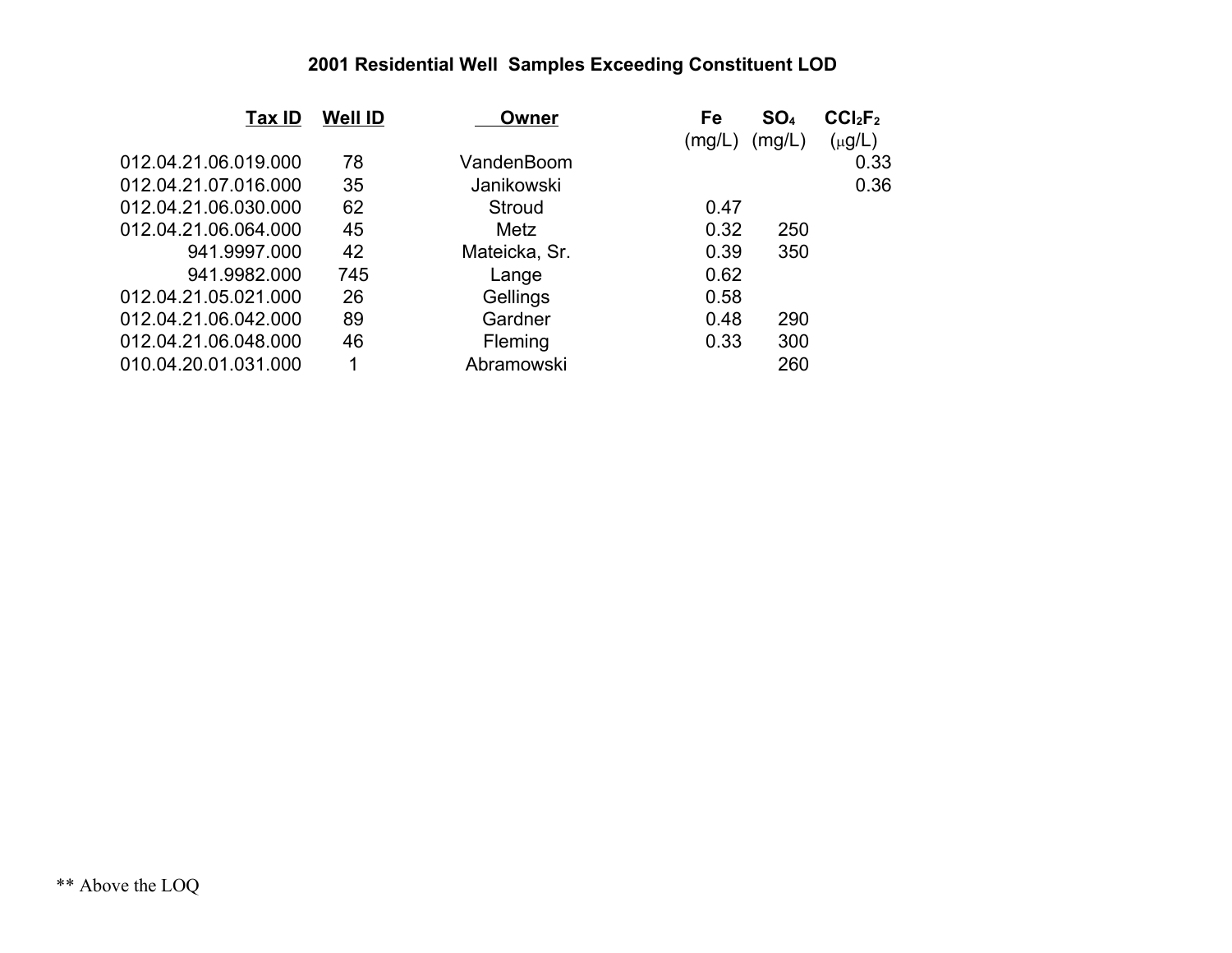| <u>Tax ID</u>        | <b>Well ID</b> | <b>Owner</b>     | Fe     | SO <sub>4</sub> | CCI <sub>2</sub> F <sub>2</sub> | CH <sub>3</sub> Cl | $C_8H_{10}$ | $C_9H_{12}$ |
|----------------------|----------------|------------------|--------|-----------------|---------------------------------|--------------------|-------------|-------------|
|                      |                |                  | (mg/L) | (mg/L)          | $(\mu g/L)$                     | (mg/L)             | $(\mu g/L)$ | $(\mu g/L)$ |
| 985.9996.000         | 117            | Acker            | 3.2    |                 |                                 |                    |             |             |
| 012.04.21.07.018.000 | 119            | Anderson         | 0.49   |                 |                                 |                    |             |             |
| 942.9998.000         | 69             | <b>Balisteri</b> |        |                 | $0.56**$                        |                    |             |             |
| 939.9996.006         | 91             | <b>Berndt</b>    | 0.47   |                 |                                 |                    |             |             |
| 012.04.21.06.059.016 | 125            | <b>Blazek</b>    | 0.35   | 250             |                                 |                    |             |             |
| 010.04.20.01.001.000 | 16             | <b>DeBack</b>    |        | 280             | 0.13                            |                    |             |             |
| 985.9999.000         | 135            | Fredrickson      | 0.53   | 300             |                                 |                    |             |             |
| 012.04.21.06.042.000 | 89             | Gardner          | 0.59   | 290             |                                 |                    |             |             |
| 012.04.21.06.004.000 | 803            | Gellings         | 0.49   | 260             |                                 |                    |             |             |
| 939.9999.000         | 138            | Grandlich        | 0.35   |                 |                                 |                    |             |             |
| 012.04.21.06.042.000 | 140            | Haasch           |        | 270             |                                 |                    |             |             |
| 936.9997.000         | 95             | Hinkel           | 0.34   |                 |                                 |                    |             |             |
| 010.04.20.01.031.000 | 1              | Abramowski       |        |                 | 0.25                            |                    |             |             |
| <b>Unknown</b>       | Unknown        | Kolp             | 0.31   | 300             |                                 |                    |             |             |
| 941.9997.000         | 42             | Mateicka, Sr.    | 0.39   | 340             |                                 |                    |             |             |
| 010.04.20.01.020.000 | 44             | Mente            | 0.99   |                 |                                 |                    |             |             |
| 939.9996.005         | 165            | <b>Millin</b>    | 0.47   |                 |                                 |                    |             | 0.27        |
| 012.04.21.06.037.000 | 49             | Olson            | 0.52   |                 | $0.92**$                        |                    |             |             |
| 012.04.21.06.066.000 | 48             | Olson            | 0.79   | 300             |                                 |                    |             |             |
| 012.04.21.05.002.000 | 102            | Perdzock         |        | 260             | 0.33                            |                    |             |             |
| 012.04.21.06.069.000 | 192            | Prodoehl         | 0.37   | 420             |                                 |                    | 0.12        |             |
| 935.9994.002         | 114            | <b>Rynders</b>   |        |                 |                                 |                    |             |             |
| 944.9998.000         | 107            | <b>Stick</b>     | 0.36   |                 |                                 |                    |             |             |
| <b>Surface Water</b> |                |                  | 1.7    |                 |                                 |                    |             |             |
| 938.9999.005         | 181            | Tomczak          | 0.54   |                 |                                 |                    |             |             |
| 012.04.21.06.019.000 | 78             | VandenBoom       | 0.59   |                 |                                 | 0.29               |             |             |
| 938.9997.000         | 98             | Whipple          | 0.36   |                 | 0.51                            |                    |             |             |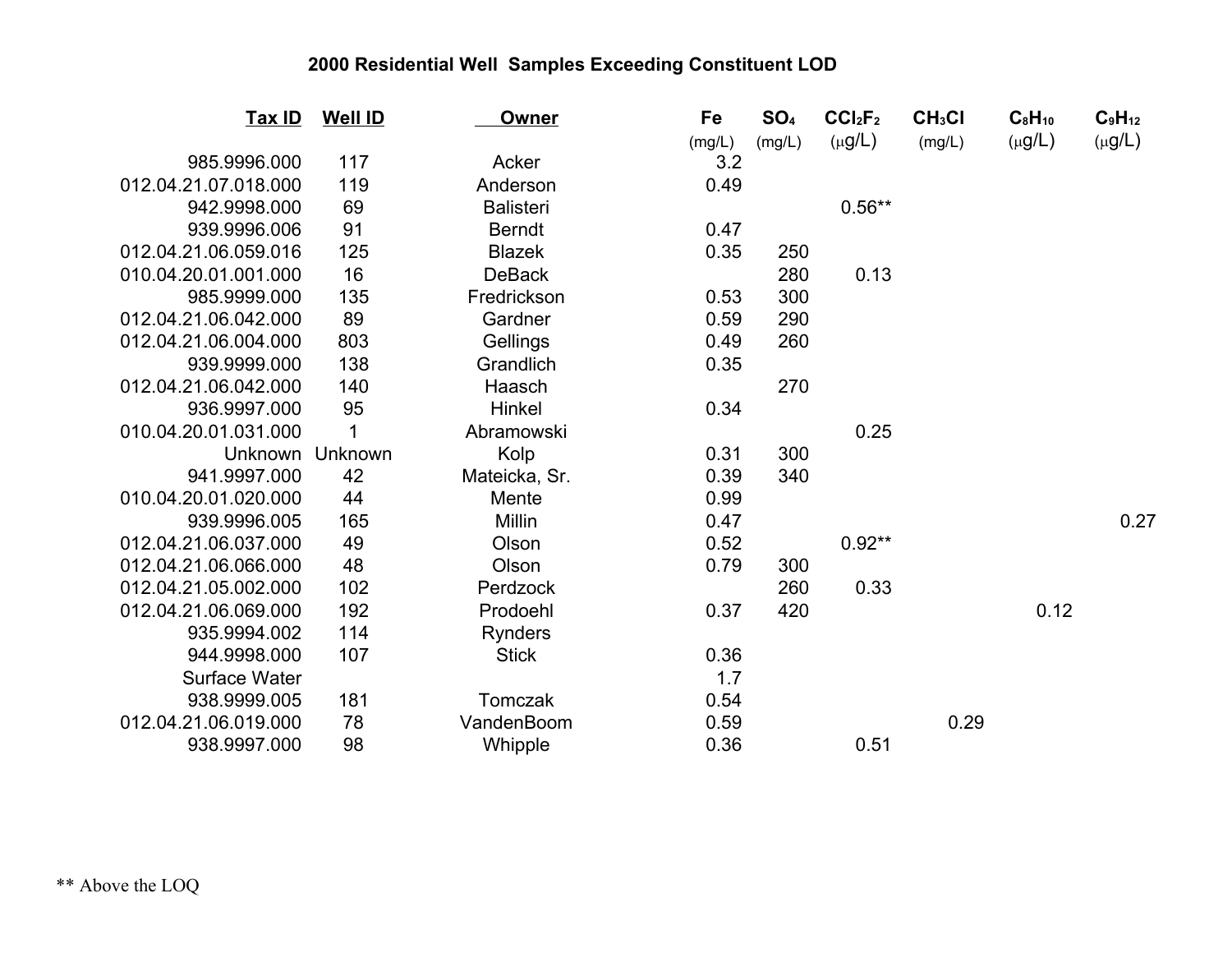| <b>Tax ID</b>        | <b>Well ID</b> | <b>Owner</b>     | Fe     | SO <sub>4</sub> | CCI <sub>2</sub> F <sub>2</sub> | CHCI <sub>3</sub> | $C_6H_5CH_3$ |
|----------------------|----------------|------------------|--------|-----------------|---------------------------------|-------------------|--------------|
|                      |                |                  | (mg/L) | (mg/L)          | $(\mu g/L)$                     | $(\mu g/L)$       | $(\mu g/L)$  |
| 010.04.20.01.001.000 | 90             | Alex             | 1.7    |                 | 0.44                            |                   |              |
| 942.9998.000         | 69             | <b>Balisteri</b> |        |                 | 0.32                            |                   |              |
| 012.04.21.06.027.000 | 4              | <b>Barbian</b>   | 9.2    |                 |                                 |                   |              |
| 01204.21.07.011.000  | 5              | <b>Bedalov</b>   | 0.37   |                 |                                 |                   |              |
| 939.9996.006         | 91             | <b>Berndt</b>    | 0.37   |                 |                                 |                   | 0.13         |
| 012.04.21.07.010.00  | 8              | <b>Block</b>     | 0.51   |                 |                                 |                   |              |
| 012.04.21.06.043.000 | 93             | <b>Buncich</b>   | 0.42   |                 |                                 |                   |              |
| 940.9997.000         | 14             | Couillard        | 0.33   |                 |                                 |                   |              |
| 010.04.20.01.001.000 | 16             | <b>DeBack</b>    | 0.3    |                 |                                 |                   |              |
| 010.04.20.01.005.000 | 70             | Gaffney          | 0.37   |                 |                                 |                   |              |
| 012.04.21.06.003.000 | 25             | Gellings         | 1.2    |                 |                                 |                   |              |
| 012.04.21.06.031.000 | 27             | <b>Harris</b>    | 0.32   |                 |                                 |                   |              |
| 012.04.21.06.021.00  | 73             | <b>Heritz</b>    | 0.43   |                 |                                 |                   |              |
| 936.9997.000         | 95             | Hinkel           | 0.38   |                 |                                 |                   |              |
| 012.04.21.06.013.000 | 86             | <b>Hubbard</b>   | 0.46   |                 |                                 |                   |              |
| 012.04.21.06.057.000 | 809            | Jorgenson        | 0.51   |                 |                                 |                   |              |
| 010.04.20.01.031.000 | 1              | Abramowski       |        |                 | 0.22                            |                   |              |
| 938.9999.004         | 110            | Kopp             | 0.42   |                 |                                 |                   |              |
| 941.9982.000         | 38             | Lange            | 0.36   |                 |                                 |                   |              |
| 012.04.21.06.038.000 | 63             | Langfeldt        | 0.5    |                 |                                 |                   |              |
| 941.9997.000         | 42             | Mateicka, Sr.    | 0.35   |                 |                                 |                   |              |
| 012.04.21.06.066.000 | 48             | Olson            | 0.32   |                 |                                 |                   |              |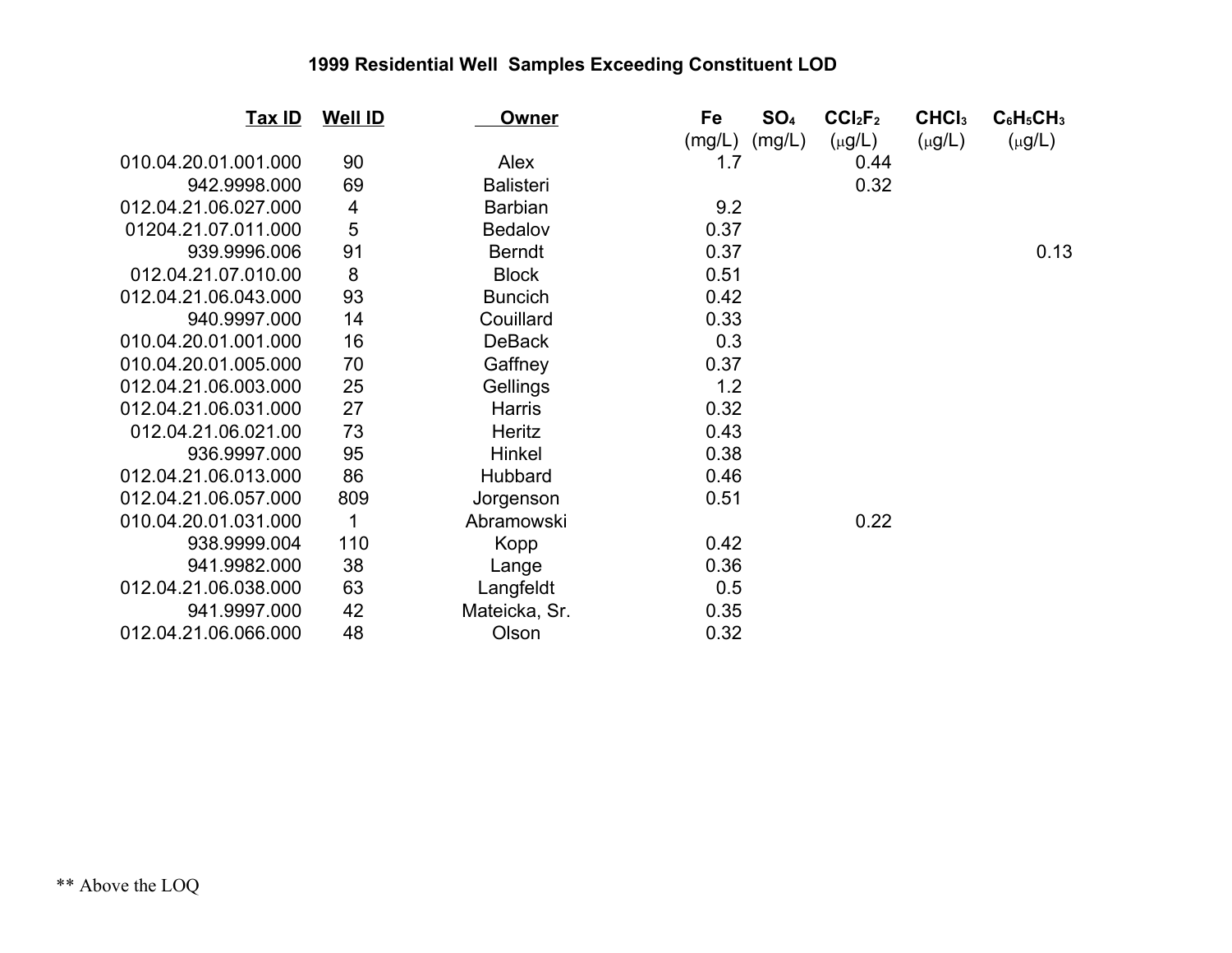| Tax ID               | <b>Well ID</b> | Owner           | Fe     | SO <sub>4</sub> | CCI <sub>2</sub> F <sub>2</sub> | CHCI <sub>3</sub> | $C_6H_5CH_3$ |
|----------------------|----------------|-----------------|--------|-----------------|---------------------------------|-------------------|--------------|
|                      |                |                 | (mg/L) | (mg/L)          | $(\mu g/L)$                     | $(\mu g/L)$       | $(\mu g/L)$  |
| 012.04.21.06.037.000 | 49             | Olson           | 0.44   |                 | 0.44                            |                   |              |
| 940.9989.000         | 50             | Penn            | 1.3    |                 | $0.7**$                         |                   |              |
| 012.04.21.05.002.000 | 102            | <b>Perdzock</b> |        |                 | 0.29                            |                   |              |
| 010.04.20.01.013.000 | 53             | Sandford        | 0.45   |                 |                                 |                   |              |
| 012.04.21.05.009.000 | 104            | Savenac         | 0.5    |                 |                                 |                   |              |
| 012.04.21.07.019.000 | 76             | Schingeck       | 0.41   |                 |                                 |                   |              |
| 012.04.21.06.040.000 | 56             | Schmid          | 0.36   |                 |                                 |                   |              |
| 944.9998.000         | 107            | <b>Stick</b>    |        |                 |                                 | 0.26              | 0.2          |
| <b>Trip Blank</b>    |                |                 |        |                 |                                 |                   |              |
| 012.04.21.06.019.000 | 78             | VandenBoom      | 0.59   |                 |                                 |                   |              |
| 938.9997.000         | 98             | Whipple         |        |                 | 0.35                            |                   |              |
| 935.9999.009         | 808            | Woelbing        | 0.88   |                 |                                 |                   |              |
| 012.04.21.05.022.000 | 68             | Zamecnik        |        |                 |                                 |                   | 0.13         |

| Tax ID               | <b>Well ID</b> | Owner         | Fe     | SO <sub>4</sub> | CCI <sub>2</sub> F <sub>2</sub> |
|----------------------|----------------|---------------|--------|-----------------|---------------------------------|
|                      |                |               | (mg/L) | (mg/L)          | $(\mu g/L)$                     |
| 940.9997.000         | 14             | Couillard     | 0.36   |                 |                                 |
| 892.9991.000         | 214            | <b>Diekow</b> | 0.78   |                 |                                 |
| 012.04.21.06.008.000 | 24             | Gellings      | 0.72   |                 |                                 |
| 012.04.21.06.003.000 | 25             | Gellings      | 0.35   |                 |                                 |
| 012.04.21.06.057.000 | 809            | Jorgenson     | 0.4    | 250             |                                 |
| 010.04.20.01.031.000 |                | Abramowski    |        |                 | 0.27                            |
| 012.04.21.06.066.000 | 48             | Olson         | 1.2    | 250             |                                 |
| 012.04.21.06.037.000 | 49             | Olson         | 0.37   |                 |                                 |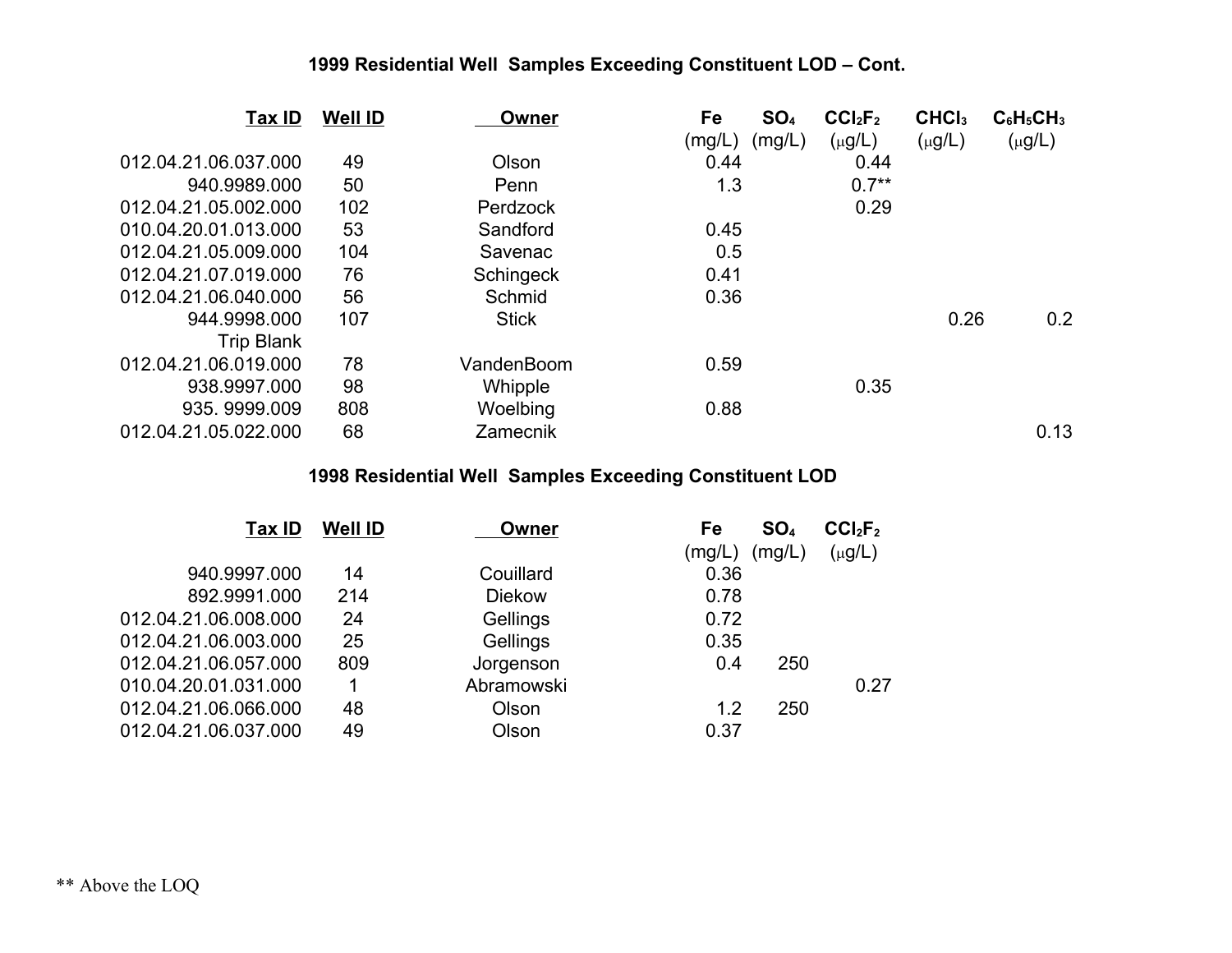| <b>Tax ID</b>        | <b>Well ID</b> | Owner         | Fe     | SO <sub>4</sub> |             | $CCl2F2$ CH3CCI <sub>3</sub> |
|----------------------|----------------|---------------|--------|-----------------|-------------|------------------------------|
|                      |                |               | (mg/L) | (mg/L)          | $(\mu g/L)$ | (µg/L)                       |
| 012.04.21.07.016.000 | 35             | Janikowski    | 0.38   |                 | 0.094       |                              |
| 941.9996.000         | 39             | Losey         | 0.3    |                 |             | 0.06                         |
| 010.04.20.01.020.000 | 44             | Mente         |        |                 | 0.13        |                              |
| 012.04.21.07.017.000 | 40             | <b>Zirzow</b> |        |                 | 0.25        |                              |

| Tax ID               | <b>Well ID</b> | Owner         | Fe     | SO <sub>4</sub> | CCI <sub>2</sub> F <sub>2</sub> |
|----------------------|----------------|---------------|--------|-----------------|---------------------------------|
|                      |                |               | (mg/L) | (mg/L)          | $(\mu g/L)$                     |
| 012.04.21.06.010.020 | 13             | Carriveau     |        | 270             |                                 |
| 012.04.21.06.048.000 | 46             | Fleming, Sr.  |        | 280             |                                 |
| 010.04.20.01.005.000 | 70             | Gaffney       | 0.3    |                 |                                 |
| 941.9997.000         | 42             | Mateicka, Sr. | 0.52   | 310             | 0.16                            |
| 010.04.20.01.003.000 | 87             | <b>Meyers</b> | 0.49   |                 |                                 |
| 012.04.21.06.046.000 | 67             | Worman        |        | 260             |                                 |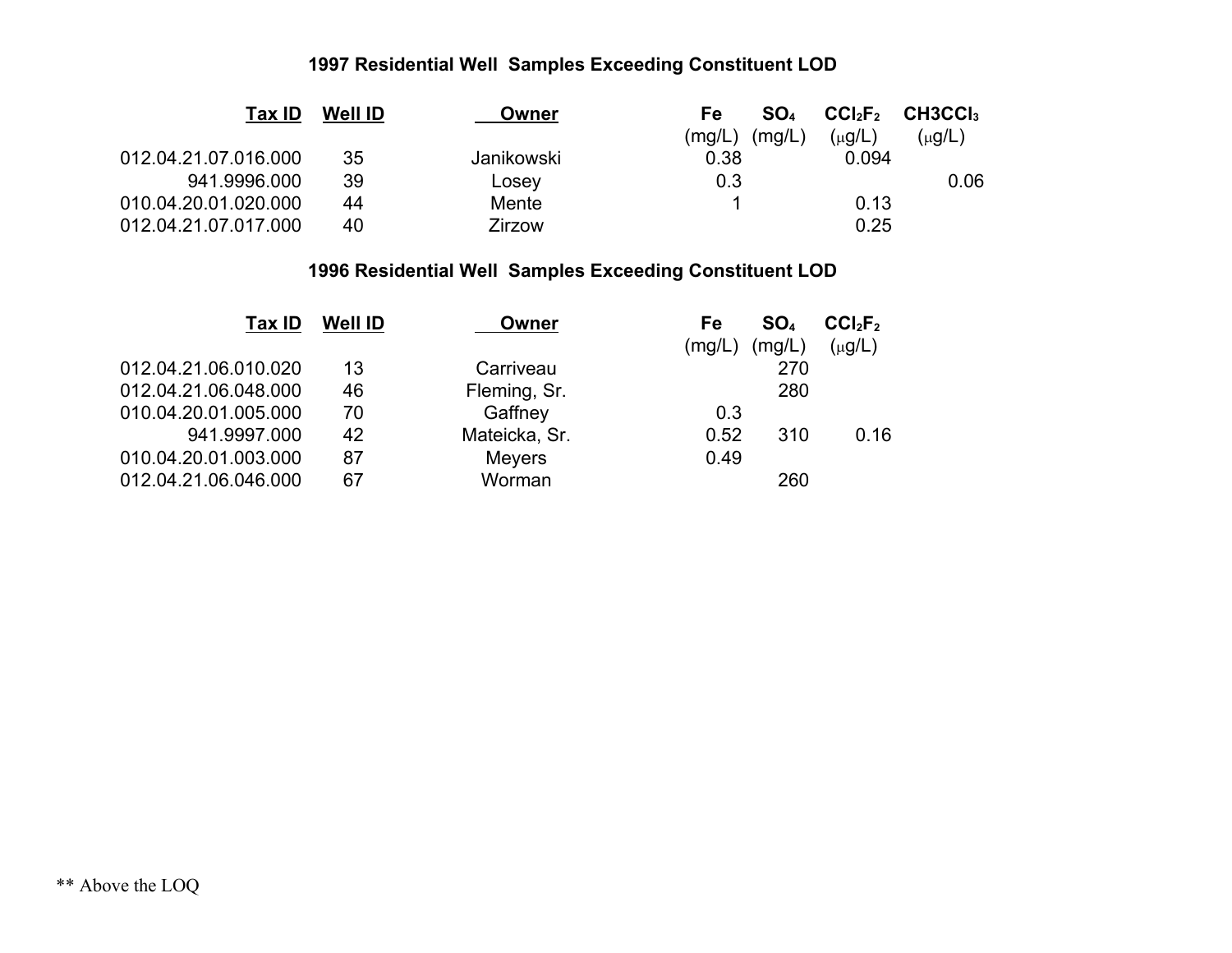#### **Appendix**

#### **Disclaimer**

The purpose of this Appendix is to provide a narrative to aid in the understanding of Table 4. The term contaminant is used to provide definition and not in a legal sense. This Appendix was first created on November 1, 2018.

At this time, November 5, 2020, there is no evidence to suggest that the Waste Facility Monitoring Committee should exert any more expenditure or time to the Annual Well Sampling Report. There are no current or trend conditions to suggest contamination of ground water by any source. There are historic "hits" through out the sampling history and are detailed in this appendix.

There were no "hits" in 2019 or 2020, other than exceedances in the Secondary Drinking Water Standards of Iron and Sulfate; the conclusion and summary has not been changed since the document creaƟon 2018

#### Well Sampling History

As stated in the 2020 Annual Well Sampling Report (Report), the annual sampling of thirty five (35) residential wells about the landfill has occurred since 1996. In 1996, the sampling area was inadvertently established as the entire City of Franklin and the well count was well in the thousands. In 2006, the area was limited by the boundaries of Loomis Road/HWY 36 to the North; 124<sup>th</sup> Street/US 45 to the West; the Racine County border to the South; a 76<sup>th</sup> Street to the East. This reduced the number of potential wells to approximately two hundred and fifty ( $\approx$ 250), with wells being added and removed as properties were constructed or removed as residential<sup>1</sup>. In 2018, two hundred and thirty five (235) well owners were contacted, of which fifty seven (57) responded with a positive request to be sampled. This is consistent with the twelve previous years of Residential well sampling.

The Residential well sampling program was created by the Wisconsin Department of Natural Resources (DNR) and is part of the groundwater monitoring program for any landfill in the state of Wisconsin. The sampling parameters are defined from Primary and Secondary Federal Standards and the DNR's regulations NR-140 Groundwater Quality with additional sampling parameters based on waste types, sampling history, etc. The Waste Facility does not have any additional sampling parameters or protocols at this time and has no recorded exceedance of the Maximum Contaminant Limit for any constituent at any well within its groundwater monitoring program, including residential wells.

#### Secondary Drinking Water Standards

As stated in the Report, the secondary standards act as guide lines for public water systems. The sampling results are compared with the sampling history as it develops. There are several wells that have repetitive exceedances in Iron (Fe) and Sulfate (SO4). Both Iron and Sulfate are naturally occurring in the soils, bed rock, and groundwater of Wisconsin. Both have an impact on taste, color, and smell of water based on concentrations.

<sup>1</sup> Waste Management purchase of a property removes it from the Residential lists in addition to the abandonment of wells that occurs in annexing of properties in installation of Municipal Utilities.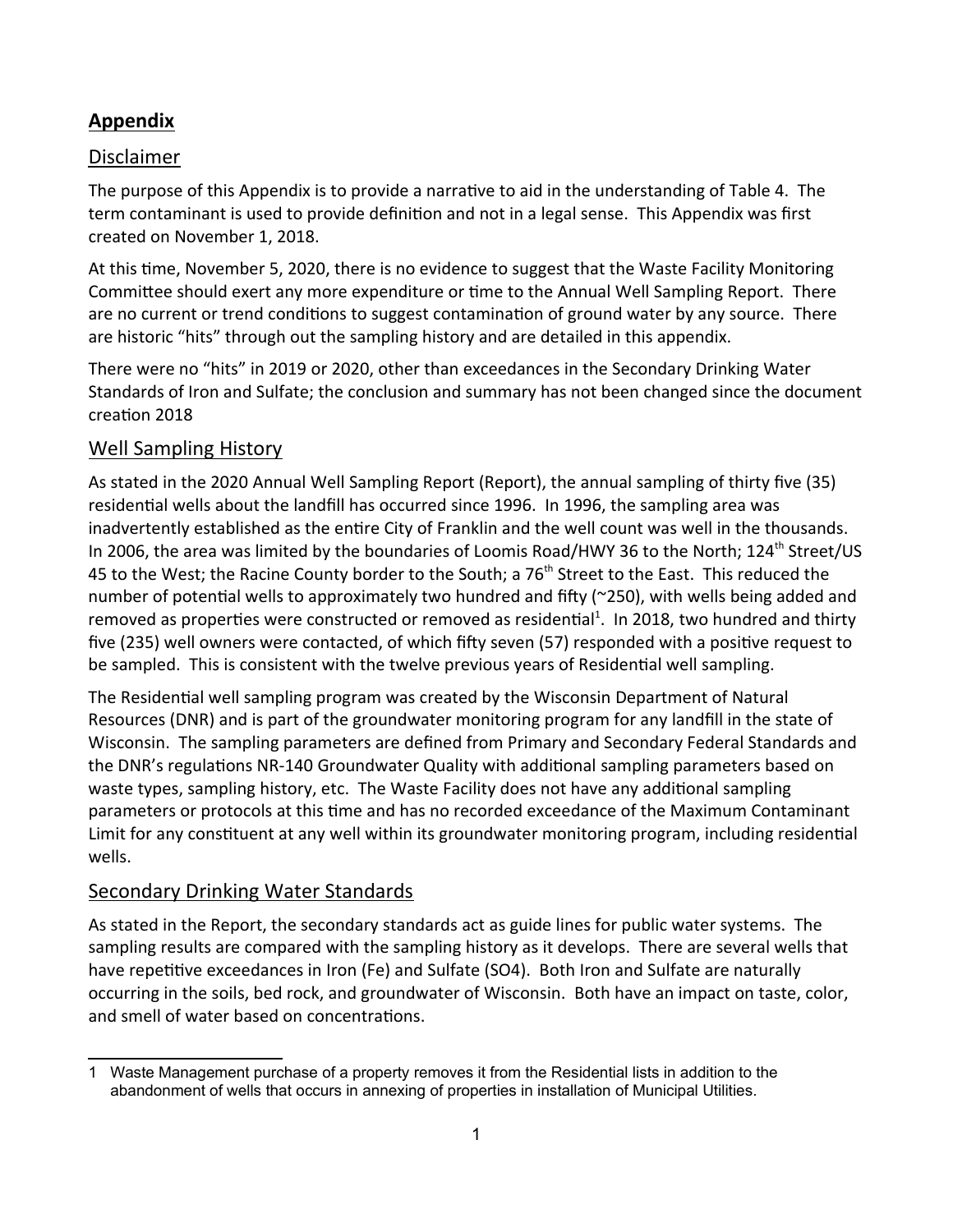Iron concentrations higher than 0.30 milligrams per liter (mg/L) are in excess of the Secondary standards. Wells that have iron in concentrations of greater than 0.30 mg/L tend to recurrently test in excess; but do trend negatively (concentrations lessening). The iron concentrations can be an indicator of unique well health and site plumbing quality. If sudden spikes in Iron concentrations occur well conditions and plumbing will be investigated first.

Sulfate concentrations equal to or greater than 250 mg/L are in excess of the Secondary standards. Wells that have sulfate in concentrations of greater than 250 mg/L tend to recurrently test in excess; but do trend negatively (concentrations lessening). One well has tested with extremely high levels of Sulfate, but further investigation yielded that the well is not in use at the property; allowing the Sulfate concentrations to build in that area of the aquifer.

#### Primary Drinking Water Standard and NR-140 Groundwater Quality

In the twenty one years of Residential well sampling there have been eleven (11) contaminants detected in samples. The last "detect" was in 2013; this perceived improvement in groundwater quality is attributed to better property stewardship, lab technology, and sampling protocols. The contaminants discovered are:

| CCI <sub>2</sub> F <sub>2</sub>                                | Dichlorodifluoromethane     |
|----------------------------------------------------------------|-----------------------------|
| $C_{\rm c}^{\rm c}$ H $_{\rm c}^{\rm c}$ CH $_{\rm a}^{\rm c}$ | <b>Toluene</b>              |
| <b>TCE</b>                                                     | Trichloroethylene           |
| CHCI <sub>3</sub>                                              | Chloroform                  |
| CHBrCI <sub>2</sub>                                            | <b>Bromodichloromethane</b> |
| CHBr <sub>2</sub> Cl                                           | Chlorodibromomethane        |
| CH <sub>3</sub> Cl                                             | Chloromethane               |
| $C_{8}H_{10}$                                                  | Orhtoxylene                 |
| $C_{\rm g}H_{_{12}}$                                           | 1,2,4Trimethylbenzene       |
| $\mathsf{C}_{\mathrm{s}}\mathsf{H}_{\mathrm{s}}$               | <b>Styrene</b>              |
| $CH3$ CCI $3$                                                  | 1,1,1 Trichloroethane       |

Dichlorodifluoromethane, also known as Freon 12 (R12), was used primarily as a refrigerant, a direct freezing agent, and propellant (first propellant for silly string). It's production has been banned since 1996, however it was detected in several wells from 1997 until 2013, with periods between of no detect. The concentrations detected were below the Level of Quantification (LOQ) in all but one well and the values did not exhibit any trending behavior. R12 is not soluble in water, nor is it present in the Waste Facility leachate or gas. As the detects are repetitive in the same wells it has been assumed that the R12 detects are unique to the sampling location. To rule out lab contamination the lab vendor was changed and R12 was still detected, then the unique sampling locations were changed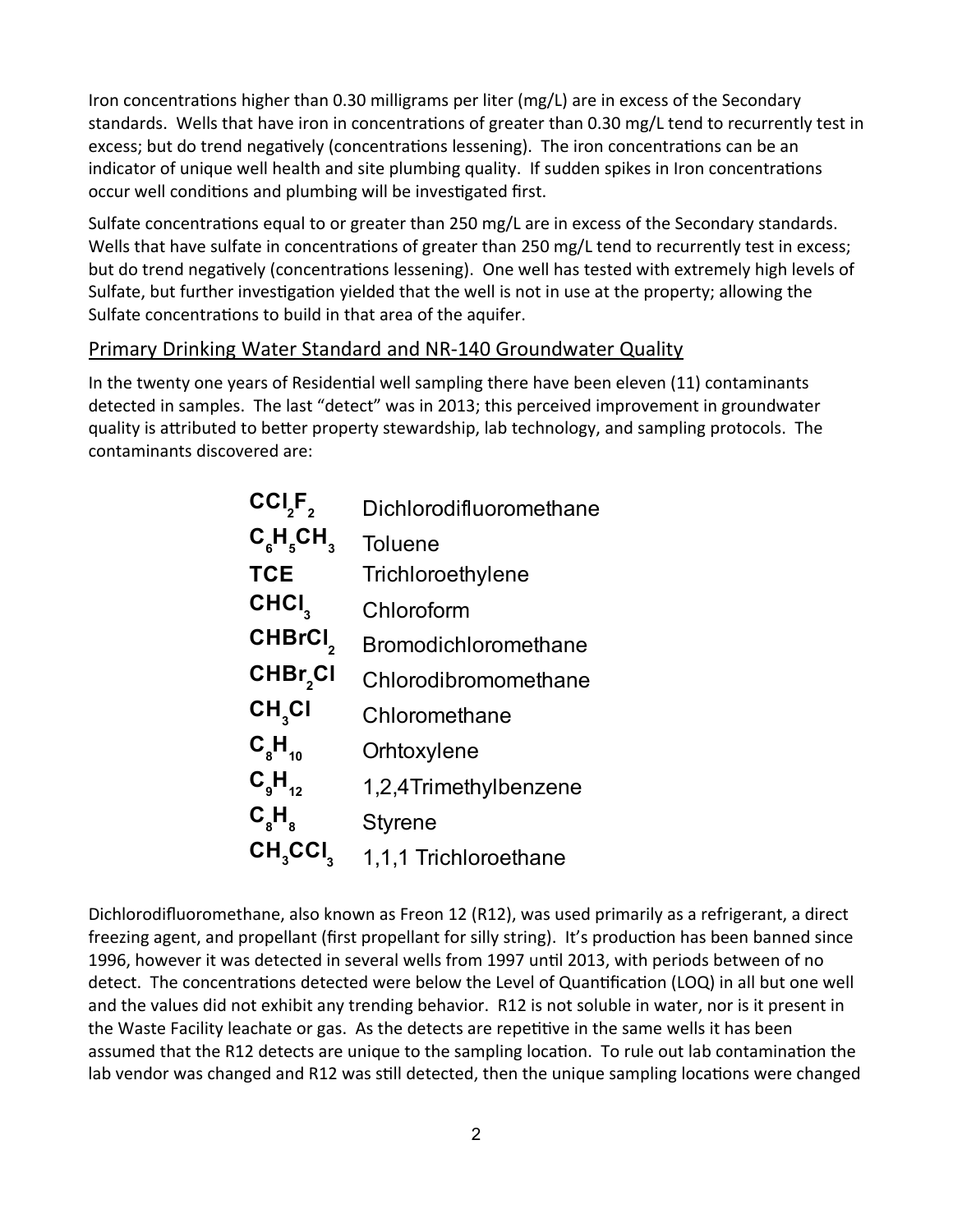and no additional detects occurred. The presence of dichlorodifluoromethane detected in residential wells did not reach or exceed the Maximum Contaminant Level (MCL).

Toluene is a solvent that is used in several commercial and industrial activities, its use in residential products has been greatly reduced during the history of the residential sampling. It is also an environmental contaminant that is closely monitored. The detects for Toluene occurred in wells on Adaline and Shirley Drives, adjacent to one another and adjacent to auto-painting and autobody activities that were observed during the testing period. All impacted wells tested negative, no value, for Toluene in the next testing cycle. The presence of Toluene detected in residential wells did not reach or exceed the MCL.

Trichlorethylene (TCE) is another solvent, commonly used in paints and epoxies. The sampling event that yielded a detect of TCE was a single event and only one well. The well owner had recently sealed the concrete about the well head, located in an outbuilding. The sealant was still off gassing during the sampling period. Sampling was redone and the concentration of TCE was significantly lower and non-existent the following year. To be clear, the TCE was not present in the groundwater, it was in enough concentration in the environment about the well head to contaminate the sample at the time of collection.

Chloroform, Bromodichloromethane, and Chlorodibromomethane most commonly occur in groundwater after improper chlorination of the subject well. These products are daughter chemicals to the chlorination reaction and are created when chlorine is used in too high a concentration or improperly added to the well. In all of the sampling events that chloroform, Bromodichloromethane, and Chlorodibromomethane were detected; further investigation (contacting well owner) substantiated that the well had been recently chlorinated (shocked) by the well owner. The well owners were provided DNR information regarding well chlorination and certified well drillers in the State of Wisconsin. The presence of all three constituents detected in residential wells did not reach or exceed the respective MCL.

Chloromethane; also known as Methyl Chloride and Freon 40 (R40); is a refrigerant and solvent. It was used previously as a bottle cleaner for laboratory samples in the early 2000's. The detects of Chloromethane throughout the history of the residential well sampling has been attributed to lab error, specifically proper bottle cleaning prior to sampling events. One sampling event the trip blank contained Chloromethane along with several well samples. The detects are all "J" flags, the concentration is greater than the Limit of Detection (LOD), but lower than the Limit of Quantification (LOQ); the concentration values are estimates of concentration, not accurate values. The detects occurred between 2000 and 2008 and Chloromethane is no longer in use due to concerns of toxicity. The presence of Chloromethane detected in residential wells did not reach or exceed the MCL.

Orthoxylene, also known as O-Xylene, is a solvent commonly used in polymerization and is a byproduct of petroleum cracking. The single detect of Orthoxylene occurred prior to JSA's management of the Well Sampling Database and drafting of the Annual Well Sampling Reports. Based on location and single occurrence the presence of Orthoxylene is most probably do to sampling error. Possible sources could be thermal damage to plastic sample bottles and burning petroleum materials near sampling location; such as vehicle exhaust. Davy's protocols require no combustion activities in the area of the sampling. The presence of Orthoxylene in residential wells did not reach or exceed the MCL.